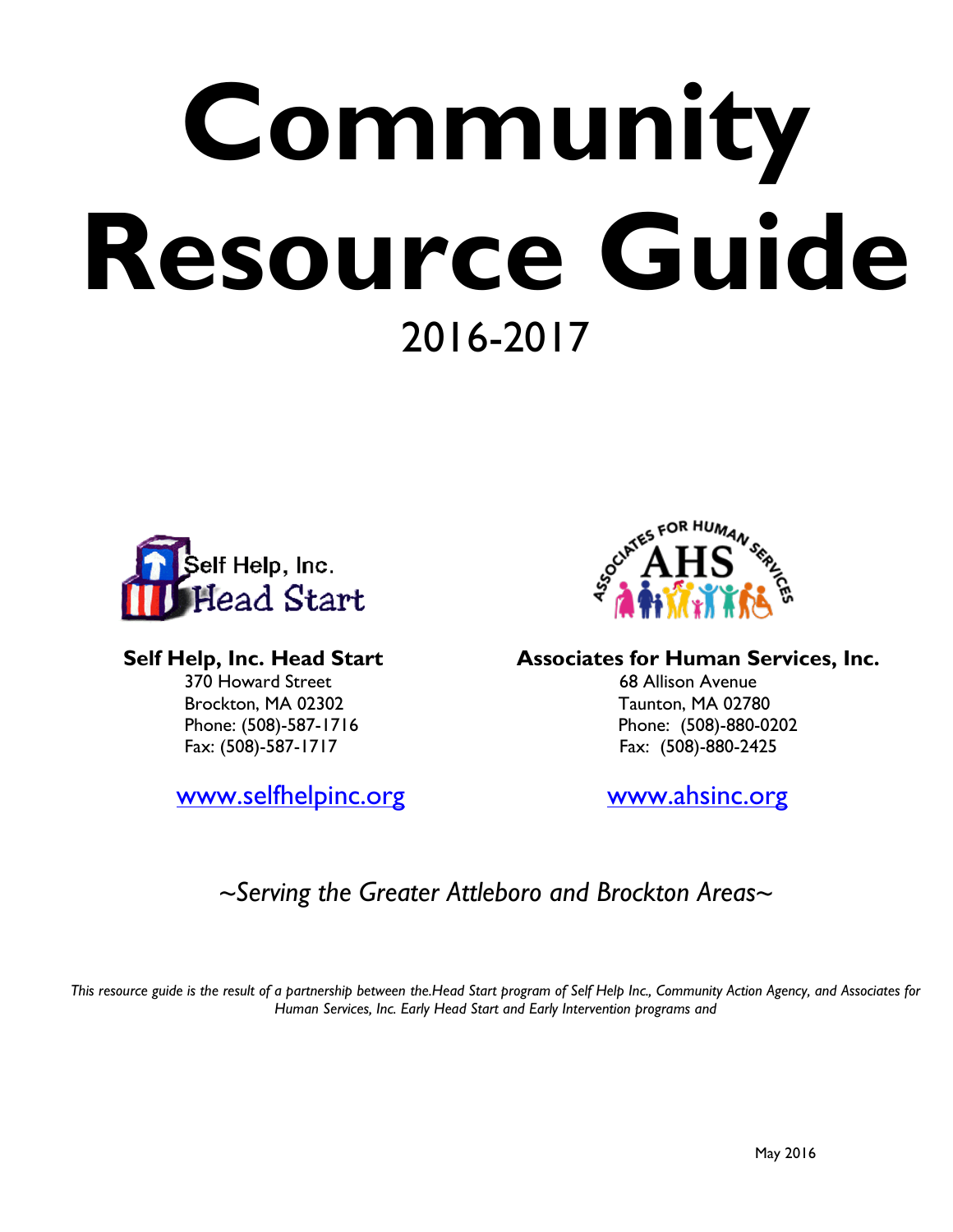| <b>Notes and Numbers</b> |  |  |
|--------------------------|--|--|
|                          |  |  |
|                          |  |  |
|                          |  |  |
|                          |  |  |
|                          |  |  |
|                          |  |  |
|                          |  |  |
|                          |  |  |
|                          |  |  |
|                          |  |  |
|                          |  |  |
|                          |  |  |
|                          |  |  |
|                          |  |  |
|                          |  |  |
|                          |  |  |
|                          |  |  |
|                          |  |  |
|                          |  |  |
|                          |  |  |
|                          |  |  |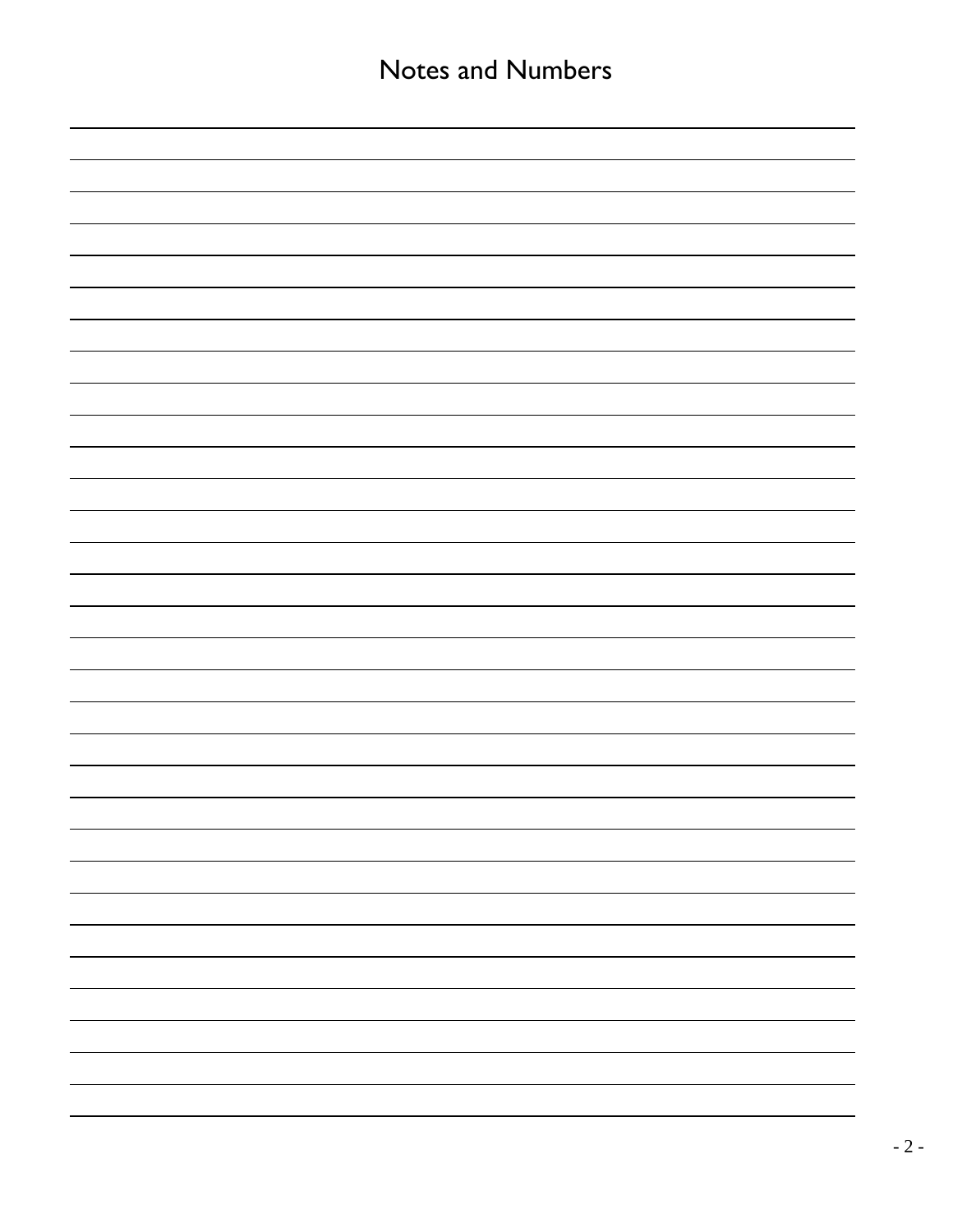# **Table of Contents**

| <b>Resource Type</b>                              | <b>Page Numbers</b>     |
|---------------------------------------------------|-------------------------|
| <b>Table of Contents</b>                          | 3                       |
| <b>Emergency Numbers/Advocacy tips</b>            | $4-5$                   |
| <b>Hotlines/Information Numbers</b>               | $6 - 8$                 |
| <b>Advocacy/Legal Resources</b>                   | $9 - 11$                |
| <b>Allergy &amp; Asthma Specialists</b>           | $\overline{\mathsf{H}}$ |
| <b>Child Care/Preschool</b>                       | $12 - 13$               |
| <b>Clothing</b>                                   | $13 - 14$               |
| <b>Dentists</b>                                   | $14-15$                 |
| <b>Disabilities</b>                               | $15 - 18$               |
| <b>Domestic Violence</b>                          | $17 - 18$               |
| <b>Ear/Nose/Throat Physicians</b>                 | $\overline{18}$         |
| Education/Training/Employment/GED/ESL             | $18-21$                 |
| <b>Eye Doctors</b>                                | $\overline{21}$         |
| <b>Family Practitioners</b>                       | $21 - 22$               |
| <b>Financial/Basic Needs Assistance</b>           | $22 - 23$               |
| Food                                              | $23 - 25$               |
| <b>Fuel/Utility Assistance</b>                    | $25 - 26$               |
| <b>Fun &amp; Freebies</b>                         | $26 - 27$               |
| <b>Health Care</b>                                | $27 - 28$               |
| <b>Health Centers</b>                             | $28 - 29$               |
| <b>Hospitals</b>                                  | $\overline{29}$         |
| <b>Housing Assistance</b>                         | $30-31$                 |
| <b>Immigration</b>                                | $\overline{31}$         |
| <b>Libraries</b>                                  | $31 - 32$               |
| <b>Mental Health/Counseling</b>                   | $32 - 36$               |
| <b>Obstetricians/Gynecologists</b>                | 36                      |
| <b>Pediatricians</b>                              | $36 - 37$               |
| <b>Playgrounds</b>                                | $37 - 38$               |
| <b>Safety</b>                                     | $38 - 39$               |
| <b>Social Organizations</b>                       | $39 - 40$               |
| <b>Social Services/ Family Assistance/Support</b> | $40 - 44$               |
| <b>Transportation</b>                             | 44                      |
| <b>Used Car Resources</b>                         | $44 - 45$               |
| <b>Government Officials</b>                       | $45 - 47$               |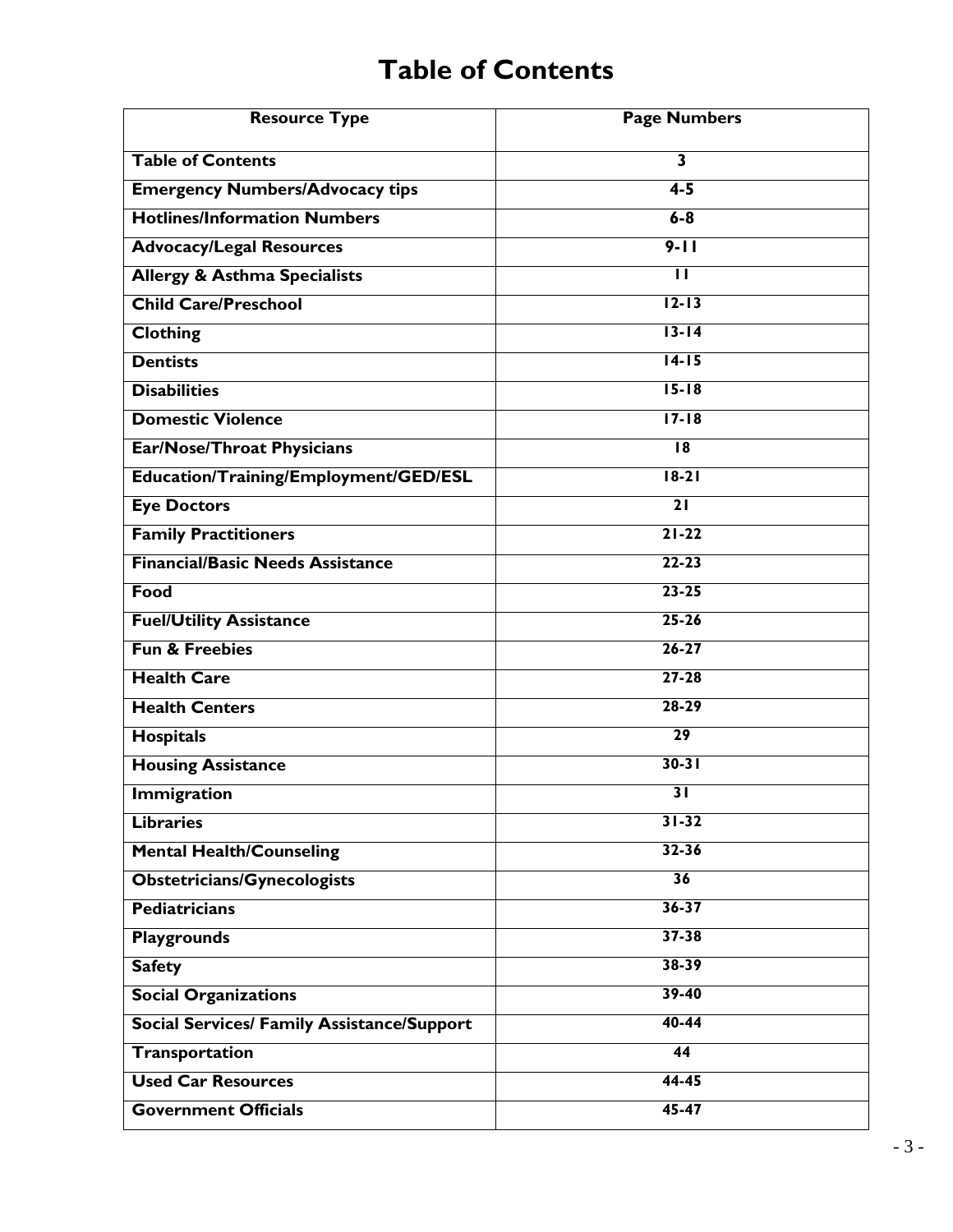# **Taunton/Raynham/Bridgewater/Attleboro/Middleboro Emergency Telephone Numbers**

| Fire - Police - Ambulance                | 911<br>(Voice and TTY)                     |
|------------------------------------------|--------------------------------------------|
| <b>Poison Control</b>                    | (800) 222-1222<br>(TDD/TTY) (888) 244-5313 |
| Morton Hospital – Steward Healthcare     | $(508)828-7100$                            |
| <b>Sturdy Hospital</b>                   | $(508)$ 222-5200                           |
| Brockton Hospital – Signature Healthcare | $(508)$ 941-7000                           |
| Jordan Hospital                          | (508) 746-2000                             |

# **Other Emergency Numbers**

| F.B.l.                            | Boston: (617) 742-5533<br>Lakeville: (508) 947 0625 |
|-----------------------------------|-----------------------------------------------------|
| U.S. Marshall's Office            | Boston: (617) 748-2500                              |
| <b>U.S. Secret Service</b>        | Boston: (617) 565-5640                              |
| <b>Massachusetts State Police</b> | Middleboro: (508) 947-2222                          |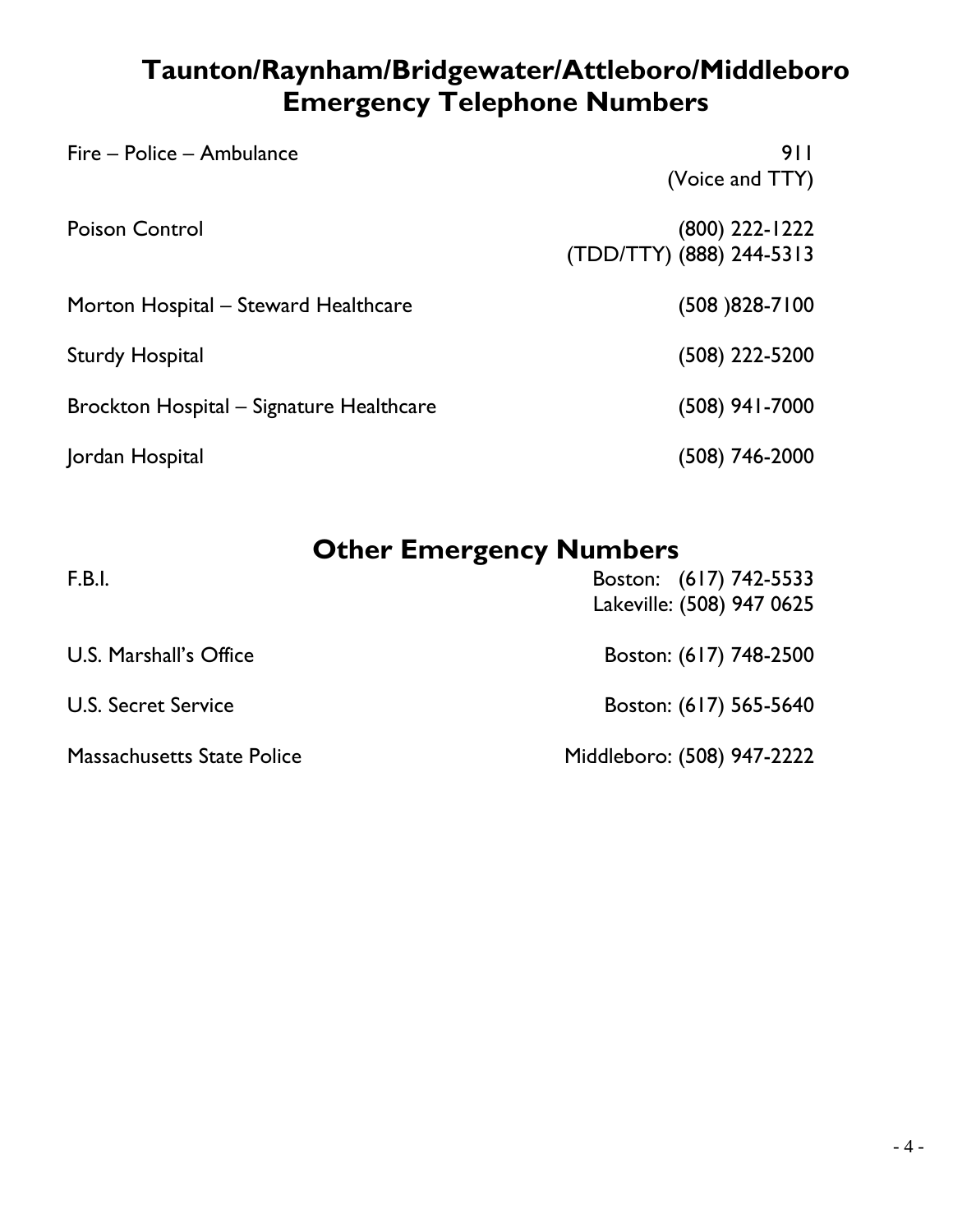# **Self-Advocacy Tips**

### or *How to get the resources you need*

A welfare rights group wrote these tips. They may be helpful in many situations. Please know that there are good people out there who work for many agencies that are very informative and are willing to help you!

- 1. Be persistent. Don't give up!
- 2. Make sure you complete and sign an application. Everyone has the right to fill out an application. All denials MUST be in writing.
- 3. Read all applications and notices carefully and make sure you pay attention to details and dates! Don't wait until the last minute to appeal a denial of benefits.
- 4. Ask detailed questions about what services are available. Some service providers, particularly state agencies, may not tell you what you are entitled to. Ask lots of questions.
- 5. DO NOT leave without asking if you are eligible or not. You are entitled to receive written information about what documents you need to provide in order to be eligible to receive benefits.
- 6. If you are denied benefits or don't get what you think you're entitled to, appeal!!
- 7. Don't be afraid to file an appeal or ask for a hearing. If appealing for benefits or requesting a fair hearing, you may want to contact your local legal services office for help.
- 8. Ask to be referred to other resources, particularly if you are denied benefits.
- 9. If you don't understand, ask someone for help.
- 10. Everyone has the right to a confidential meeting or private place to discuss your case. You don't have to explain your problem to the receptionist; ask to speak to a caseworker.
- 11. If you have trouble with a particular worker, you can speak to a supervisor or ask for a different worker.
- 12. Some service providers will actively try to discourage or disqualify you for benefits that you may need or are in fact entitled to.
- 13. You may want to bring a friend, relative, or advocate with you when applying for services.
- 14. Get the names of the people (caseworkers) you talk to. Write down (on a calendar) who you spoke to, why, and the date
- 15. If you think you are getting inaccurate information, ask to speak to a supervisor.

### *\*\*Don't leave original documents; ask for copies to be made or bring copies with you. \*\**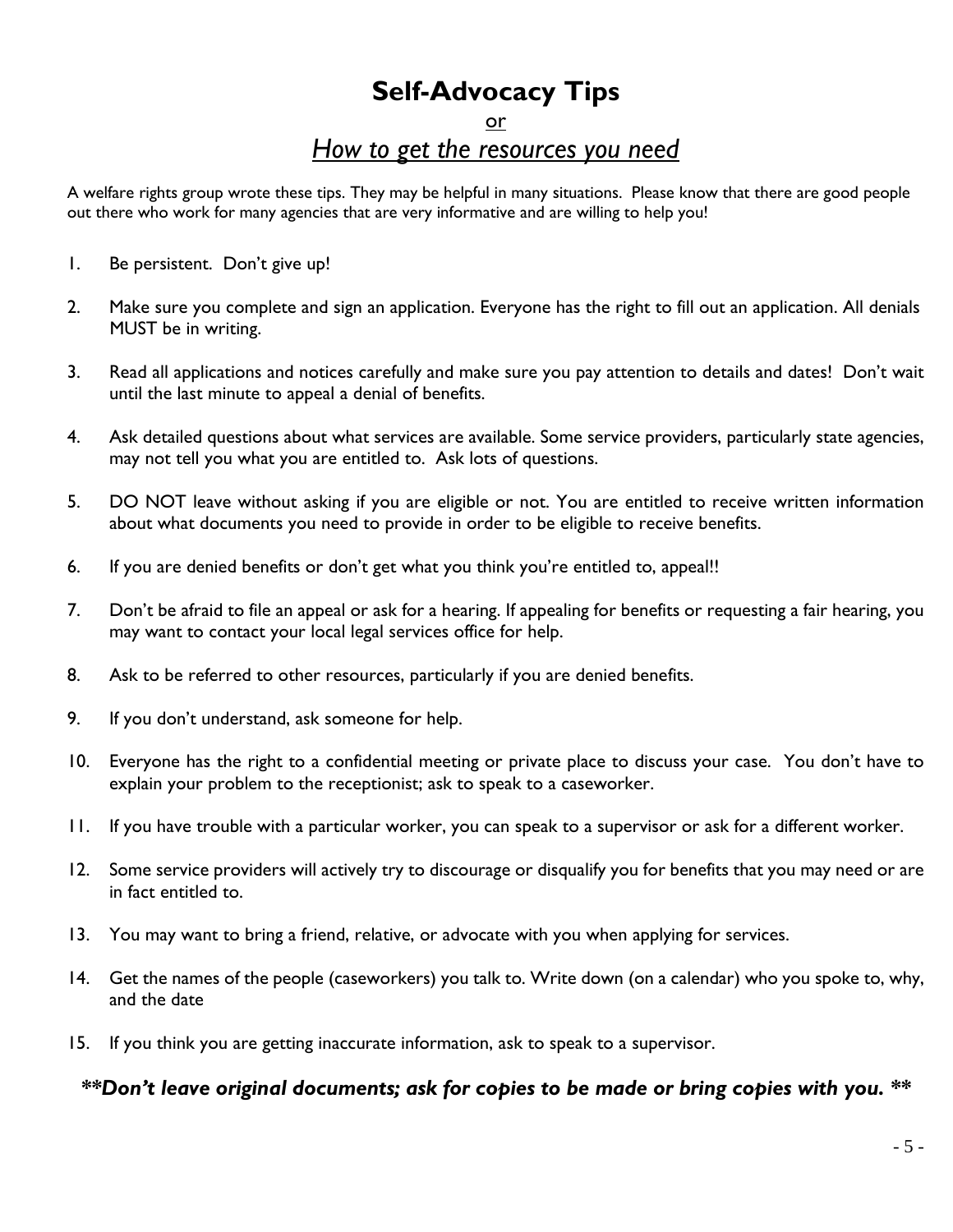## **Local Hot Lines / Information Numbers Call 211 for resources throughout Massachusetts**

| <b>ABUSE/DOMESTIC VIOLENCE/RAPE:</b>                                                           |                                                |
|------------------------------------------------------------------------------------------------|------------------------------------------------|
| <b>Disabled Abuse Hotline</b>                                                                  | (800)-426-9009                                 |
| Elder Abuse (24 hrs.)                                                                          | (800)-922-2275                                 |
| MA Committee for Children & Youth                                                              | $(617) - 742 - 8555$                           |
| Massachusetts Office for Victim Assistance                                                     | $(617) - 586 - 1340$                           |
|                                                                                                | Rape crisis: (800)-922-8772 (not part of MOVA) |
| Child Pornography Tip line                                                                     | (800)-843-5678                                 |
| Children's Advocacy Center of Bristol County www.cacofbc.org                                   | (800)-792-5200                                 |
| Assist in the investigation and healing process for child victims of sexual abuse and violence |                                                |
| Crisis counseling & referrals for rape victim's                                                | $(617) - 492 - 7273$                           |
|                                                                                                | TTY: (508)-588-8255                            |
| New Hope 24 hrs. www.new-hope.org                                                              | Domestic violence/rape crisis (800)-323-4673   |
| YMCA- Linnea directa para sobrevivientes de abuso sexual                                       | $(800) - 223 - 5001$                           |
|                                                                                                |                                                |
| <b>CHILD CARE:</b>                                                                             |                                                |
| Child Care Works (PACE)                                                                        | $(800) - 338 - 1717$                           |
| Commonwealth Family Child Care                                                                 | $(508) - 880 - 3556$                           |
| Home Health & Child Care Services (Brockton)                                                   | $(508) - 588 - 6070$                           |
| Early Education & Care www.eec.state.ma.us                                                     | $(508) - 828 - 5025$                           |
| Enable, Inc. /Cole Harrington                                                                  | (781)-821-4422                                 |
|                                                                                                |                                                |
|                                                                                                |                                                |
| <b>CHILDREN/FAMILY:</b>                                                                        |                                                |
| Baby Safe Haven Hotline                                                                        | (866)-814-7233                                 |
| Child at Risk Hotline - 24 hrs.                                                                | (800)-792-5200                                 |
| Child Find-Missing Hotline $9 - 5$ (M-F)                                                       | (800)-426-5678                                 |
| Child help National Child Abuse Hotline                                                        | (800)-422-4453                                 |
| Dept. of Children & Families (DCF) 7-5 (M-F)                                                   | $(800) - 441 - 3143$                           |
| Girls & Boys Town National Hotline                                                             | $(800) - 448 - 3000$                           |
| Adult Literacy Hotline:                                                                        | (800)-447-8844                                 |
| MSPCC 9-5 (M & F) 9-8 (T W R) www.mspcc.org                                                    | (508)-753-2967                                 |
| National Runaway Hotline - 24 hrs.                                                             | $(800) - 621 - 4000$                           |
| Parents Helping Parents $9 - 5$ (M-F)                                                          | (617)-926-5008 ext. 120 (800)-882-1250         |
| info@parentshelpingparents.org                                                                 |                                                |
| <b>Parent Information Network</b>                                                              | (508)-947-8779 x11 or x14                      |
| Parental Stress Line-24 hrs.                                                                   | $(800) - 632 - 8188$                           |
| <b>SIDS Hotline</b>                                                                            | (800)-545-7437                                 |
|                                                                                                |                                                |
| FOOD:                                                                                          |                                                |
| Elder Services (Meals on Wheels)                                                               | $(800) - 882 - 2003$                           |
| Food Stamp Hotline 9 - 5 (M-F) 9-8 (R) 9-1 (Sat)                                               | (800)-645-8333                                 |
| Project Bread 9-5 (M-F) www.projectbread.org                                                   | (617)-723-5000/(800)-645-8333                  |
| W.I.C. (Food and Health) 8-5 (M-F) www.wic.tlc.com                                             | (800)-942-1007                                 |
|                                                                                                |                                                |
| <u>HEALTH:</u>                                                                                 |                                                |
| AIDS Action Line 9 - 9 (M-F) www.aac.org                                                       | $(617) - 437 - 6200$                           |
| American Cancer Society 9 - 5 (M-F)                                                            | (800)-952-7664                                 |
| American Social Health Association                                                             | (800)-227-8922                                 |
| <b>Anonymous HIV Testing</b>                                                                   | $(800) - 235 - 2331$                           |
|                                                                                                | TTY: (617)-437-1672                            |
| Cancer information service 9 - 4:30 (M - F)                                                    | $(800) - 422 - 6237$                           |
| Recorded information 24 hrs. a day www.cancer.gov                                              |                                                |
| CCBC Case management HIV/AIDS M-F 8:30 am-4:30 pm                                              | $(508) - 884 - 8264$                           |
| CDC info. 24 hrs.                                                                              | www.cdc.gov/nip (800)-232-4636                 |
|                                                                                                | TTY: (M - F 10-10) (888)-232-6348              |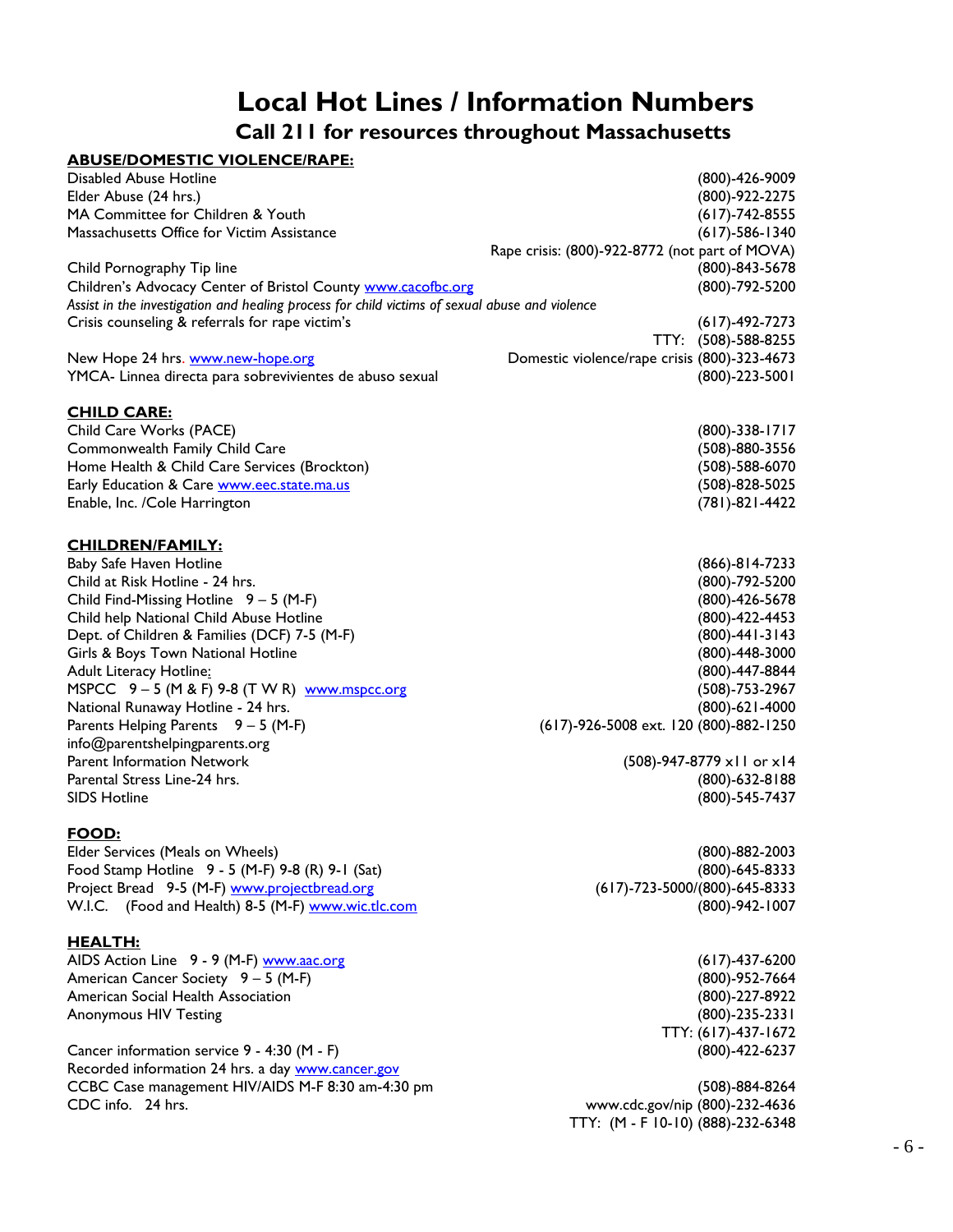| Children's Medical Security Plan www.cmspkids.com                                            | (800)-909-2677 (800)-531-2229                   |
|----------------------------------------------------------------------------------------------|-------------------------------------------------|
| Child Trauma Training Center                                                                 | (855)-546-5543 (774)-455-4127                   |
| Childhood Lead Poisoning Prevention                                                          | (800)-532-9571                                  |
| Commission for the Blind                                                                     | (800)-392-6450                                  |
| Commission for the Deaf & Hard of Hearing                                                    | (800)-882-1155                                  |
| Family Ties (El referrals info; support families of children with special needs)             | (800)-905-8437                                  |
| www.massfamilyties.org                                                                       |                                                 |
| Health Care for All www.hcfama.org                                                           | (800)-272-4232                                  |
| Healthy Start of Boston 8:30 - 5 (M - F)                                                     | (800)-443-4372                                  |
| Immunization Hotline 8 am-1pm (M-F)                                                          | CDC info. (800)-232-4636                        |
| <b>Lead Paint Hotline</b>                                                                    | (800)-532-9571                                  |
| Massachusetts Postpartum Warm line: Leave message & volunteer will call back within 24 hours | (866)-472-1897                                  |
| Mass Dental Society/ Dentistry for All 9-5 (M-F)                                             | (800)-342-8747                                  |
| Mass Dept. of Public Health 8:45 am-5 pm (M-F) www.DPH.state.ma.us                           | (781)-828-7700                                  |
| Mass Health                                                                                  | (800)-841-2900                                  |
| MA Immunization Program                                                                      | $(617) - 983 - 6800$                            |
| Morton Hospital Health Service Line 8-4:30 (M-S)                                             | $(508) - 828 - 7777$                            |
| Partnership for Prescription Assistance                                                      | (888)-477-2669                                  |
| Postpartum Support International (PSI) www.postpartum.net                                    | (800)-944-4773                                  |
| Project Act (free and anonymous HIV testing)                                                 | $(508)-822-1311$                                |
| Mon. and Tues. 1pm-4 pm and Thurs 9 am-12 pm walk-in appts. Available other times by appt.   |                                                 |
| PKU information & resources (DPH)                                                            | $(800) - 882 - 1435$                            |
| Pregnancy Hot Line 9 am-3:30 pm (M-F)                                                        | $(800) - 322 - 5014$                            |
| <b>SHINE</b>                                                                                 | (800)-987-2510                                  |
| Sturdy Hospital Cradle Care Line (24 hrs.) For parents with questions about newborns         | $(508)-236-7250$                                |
| Taunton Area Emergency Response 24 hrs. (mental health)                                      | $(800) - 660 - 4300$                            |
| Women & Infants "Warm Line" 9am-9pm (M-F), 9am-5pm(S+S)                                      | $(800) - 711 - 7011$                            |
| www.womenandinfants.org (newborn care, postpartum recovery, breastfeeding)                   |                                                 |
|                                                                                              |                                                 |
| <b>INFO/REFERRAL:</b>                                                                        |                                                 |
| Information about human services and resources statewide<br>www.mass211help.org              | $2 - 1 - 1$                                     |
| BAMSI (Brockton Area Multi-Services, Inc.)                                                   | Helpline: (508) 584-4357                        |
| Citizen Information Service                                                                  | $(800) - 392 - 6090$                            |
| Dept. Human Services in Taunton 8:30 - 4:30 (M-F)                                            | Taunton (508)-821-1420                          |
|                                                                                              | $D_{\alpha}$ <sub>tham</sub> $(500)$ 000 $2100$ |

|                                                           | Raynham (508)-822-3180   |
|-----------------------------------------------------------|--------------------------|
| <b>Executive Office of Elder Affairs</b>                  | $(800) - 882 - 2003$     |
| National Caregiver Support Line (Dept. Veteran's Affairs) |                          |
| www.caregiver.va.gov/National Support Line.asp            | $(855)-260-3274$         |
| United Way of Greater Attleboro, (services Raynham too)   | Attleboro (508)-222-2337 |
| Social Work Therapy Referral Services                     | (800)-242-9794           |
| United Way Free Information and Referral System           | 211                      |
|                                                           |                          |

### **LEGAL:**

| LEGAL:                                                                                                       |                                                       |
|--------------------------------------------------------------------------------------------------------------|-------------------------------------------------------|
| Child Support Enforcement Unit www.mass.gov/dor 8:30-4:30 (M-F)                                              | (800)-332-2733                                        |
| <b>Consumer Protection Hotline</b>                                                                           | $(617) - 727 - 8400$                                  |
| MA Bar Association Lawyer Referral 9-4:45 pm (M-F)                                                           | $(800) - 392 - 6164$                                  |
| MA Legal Advocacy & Resource Center(LARC)                                                                    | (800)-342-5297                                        |
| South Coastal Counties Legal Services, Inc. (legal assistance for individuals with low income)               |                                                       |
| Brockton 231 Main St. Suite 201                                                                              | (508)586-2110 (800)-244-8393                          |
| New Bedford 21 South Sixth Street                                                                            | (508) 979-7150                                        |
| The Justice Center of Southeast Massachusetts, LLC (a subsidiary of SCCLS)<br>Taunton 71 Main St., Unit 2400 |                                                       |
| (508)676-6265 or 800-287-3777Senior Law Project<br>$(9-5 M-F)$                                               | Fall River 22 Bedford St. 1st Floor<br>(800)-287-3777 |

### **POISON:**

| Poison Control Information 24 hrs. | National (800) -222-1222 / (800) -682-9211/ (617) -232-2120 |
|------------------------------------|-------------------------------------------------------------|
|                                    |                                                             |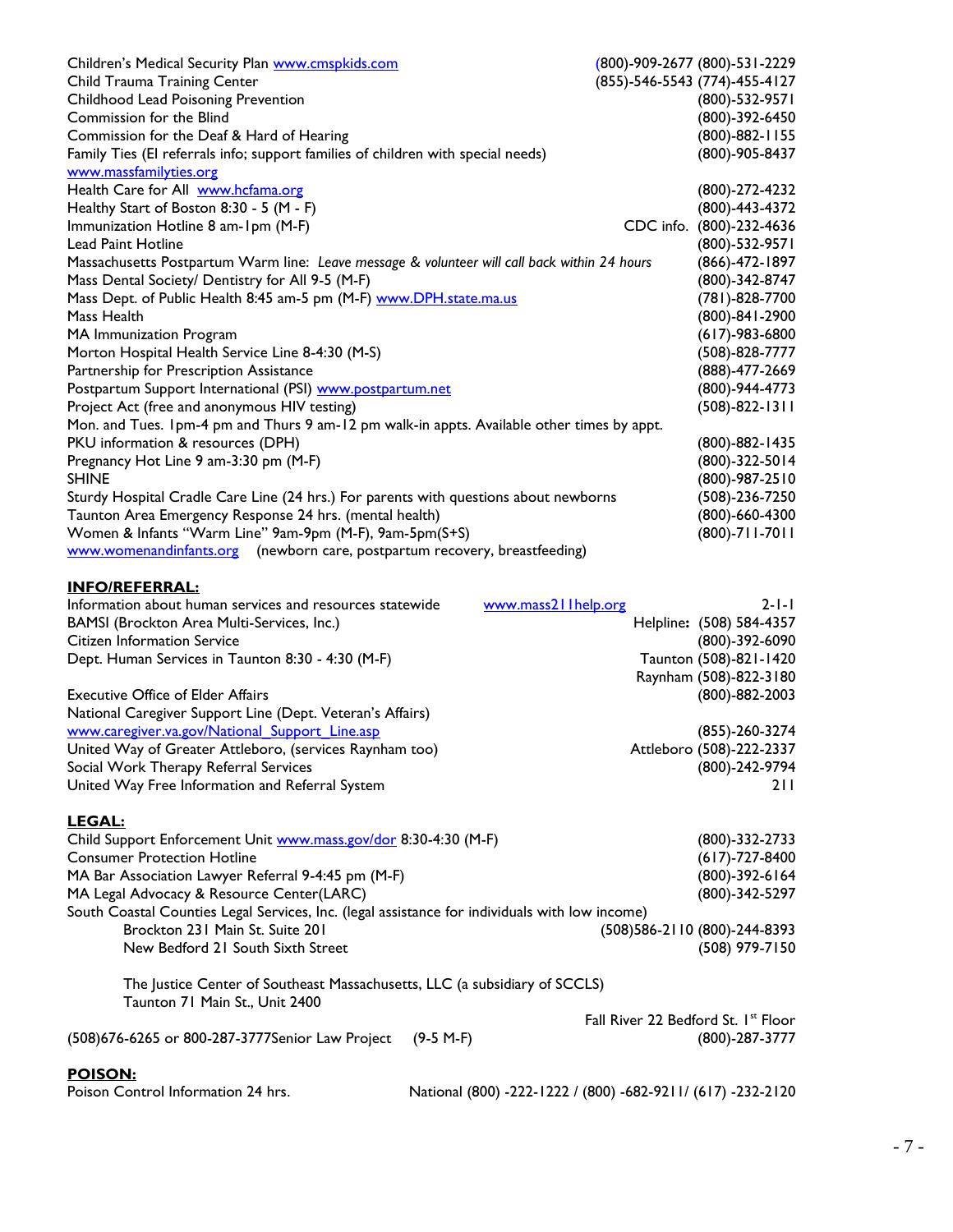### **SUBSTANCE ABUSE/ ADDICTIONS:** Al-Anon 9-4:30 (M-F) (bilingual: Spanish) (800)-356-9996 Al-Anon/Al-Teen [www.maalanonalateen.org](http://www.maalanonalateen.org/) M-F 9-4 pm (508)-366-0556 Alcohol and Drug Abuse 24 hrs. (See local phone book) (800)-331-2900 or Direct admission # (508)-698-1104 Alcohol and Drug Hotline 24 hrs. (800)-327-5050 TTY: (617)-437-1672 Alcoholics Anonymous (support groups listed in Gazette) 9-9:00 7 days a week (617)-426-9444 www.aaboston.org Catholic Charities (508)-587-0815 Alcoholism Treatment Center/Narcotics Anonymous 24 hr. helpline (800)-711-6375 Cocaine Anonymous 10-4 pm (M-F) (800)-347-8998 Ma Council on Compulsive Gambling/Gamblers Anonymous 9-5 (617)-426-4554 24 hrs. .(800)-426-1234 Mass Society Statewide Drug & Alcohol Hotline (800)-327-5050 Narcotics Abuse Hotline (800)-234-0420 (Can't call from office phone) [www.alcoholhelpline.com](http://www.alcoholhelpline.com/) world service office (505)-891-2664 Over Eaters Anonymous (781)-925-1903 Smokers Quit Line (800)-833-5256 (Spanish) / (800)-784-8669 (Other languages) **SUICIDE:** Samaritan 24 hrs helplines: (617)-247-0220 or )877)-870-4673 'Samariteens' (800)-252-8336 Statewide Advocacy for Veterans' Empowerment (SAVE) [www.mass.gov/veterans](http://www.mass.gov/veterans) (888)-844-2838 National Suicide Prevention Hotline (24 hr.) (800)-273-8255 **TIPLINE:** To report any kind of suspicious activity (Taunton) Calls are anonymous (508)-824-5493 Plymouth County District Attorney Office (508)-584-8120 Victim witness Hotline after business hours: (508)-583-3309 You can text a tip or go to the Taunton Police Dept. Website **www.tauntonpd.com/crimewatch.html**

### **DISCLAIMER**

*Associates for Human Services, Inc. and Self Help, Inc. do not guarantee the information set forth herein, nor do they assume any responsibility for errors, omissions or for damages, which may result from reliance on the information contained in this directory. Inclusion of an agency does not constitute an endorsement nor does omission of an agency constitute a lack of faith in their service.*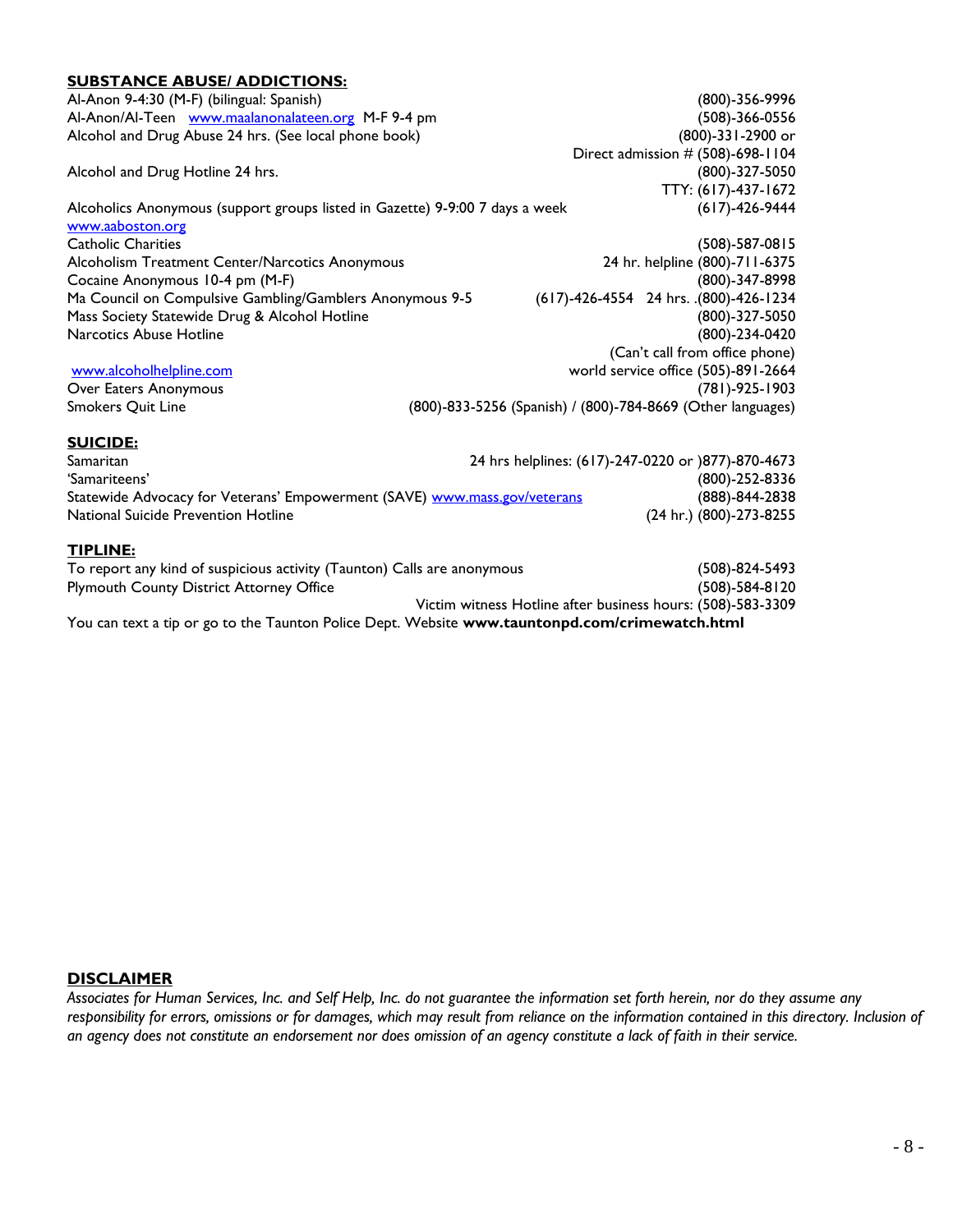### **Advocacy/Legal Resources**

**NOTE:** Notify legal services as soon as you are aware of a situation so there is time to plan a response, such as an appeal. You can file an appeal without legal services. You may want to talk to your Family Worker about the situation to see if you need legal services.

| Associacao Caboverdiana de Brockton 575 N. Montello St.<br>Brockton, MA 02302                                                                                                                                                                                                                                                                    | (508) 559-0056                                            |
|--------------------------------------------------------------------------------------------------------------------------------------------------------------------------------------------------------------------------------------------------------------------------------------------------------------------------------------------------|-----------------------------------------------------------|
| Attorney General's Office One Ashburton Place<br>Maura Healy, (M-F, 9-5PM, Th. 2-6 pm) Boston, MA 02108<br>Website: www.ago.state.ma.us Consumer complaints and mediation services available.<br>Publications in many languages on website                                                                                                       | $(617)$ 727-2200                                          |
| Consumer Advocacy & Response Division (rent/mortgage/auto issues)                                                                                                                                                                                                                                                                                | $(617)$ 727-8400                                          |
| Local Consumer Program Taunton and Raynham Bentley Tax Clinic<br>Serving residents and business in Attleboro, Bridgewater, Bentley Consumer Action Line<br>Brockton, East Bridgewater, Easton, Mansfield, Lindsay Hall North Attleboro, Norton, Raynham,<br>Bentley College, Taunton, West Bridgewater 175 Forest Street, Waltham, MA 02452-4705 | (800) 273-9494                                            |
| Better Business Bureau 235 West Central Street, Suite INatick, MA 01760-3767<br>Website: www.bbb.org<br>Business information, warnings about consumer fraud, and complaint procedure                                                                                                                                                             | $(508) 652 - 4800$                                        |
| Bristol County Bar Association 448 County Street New Bedford, MA 02740<br>Referrals to private attorneys                                                                                                                                                                                                                                         | $(800)$ 647-5151                                          |
| Bristol County District Attorney 888 Purchase St. New Bedford, MA 02741<br>5 Post Office Square                                                                                                                                                                                                                                                  | (508) 997-0711                                            |
| Victims Witness Unit & Taunton, MA 02780                                                                                                                                                                                                                                                                                                         | $(508)$ 823-8801                                          |
| <b>Bristol Law Library Superior Courthouse</b><br>Website: www.lawlib.state.ma.us 9 Court Street Taunton, MA 02780<br>Legal information, access to books and forms<br>Internet. Open to public (M-F 8:30 am-4:30 pm)<br>I of 17 law libraries in state                                                                                           | (508) 824-7632                                            |
| Child Support Enforcement Unit (Toll Free in U.S. and Puerto Rico)<br>Website: www.massdor.com For hearing impaired:                                                                                                                                                                                                                             | (800) 332-2733<br>(800) 255-5587                          |
| Children's Law Center of Massachusetts 298 Union Street 2 <sup>nd</sup> fl. Lynn 01903<br>(9am-5pm) Website: www.clcm.org                                                                                                                                                                                                                        | $(781)$ 581-1977                                          |
| Legal aid and related services to low-income children in areas of abuse, neglect, regular and special<br>education, and juvenile justice.                                                                                                                                                                                                        |                                                           |
| Citizen Information Service   Ashburton Place, Room 1611 Boston, MA 02108<br>$9-5$ (M-F)                                                                                                                                                                                                                                                         | (800) 392-6090<br>$(617)$ 727-7030<br>TTY: (617) 878-3889 |
| <b>Consumer Division of the MA Department of telecommunication and Energy</b>                                                                                                                                                                                                                                                                    | (800) 392-6066                                            |
| <b>Dept. of Public Utilities</b><br>They will help if you have difficulty with any utility company, can be helpful when you negotiate payment plans with utilities to avoid<br>shut-off)                                                                                                                                                         | $(617)$ 305-3531                                          |
| Dial-A-Lawyer 20 West Street Boston, MA 02111<br>Website: www.MassLawHelp.org                                                                                                                                                                                                                                                                    | $(617)$ 338-0610                                          |

The first Wednesday of every month, 5:30-7:30 p.m.

Get free legal help by telephone to answer your questions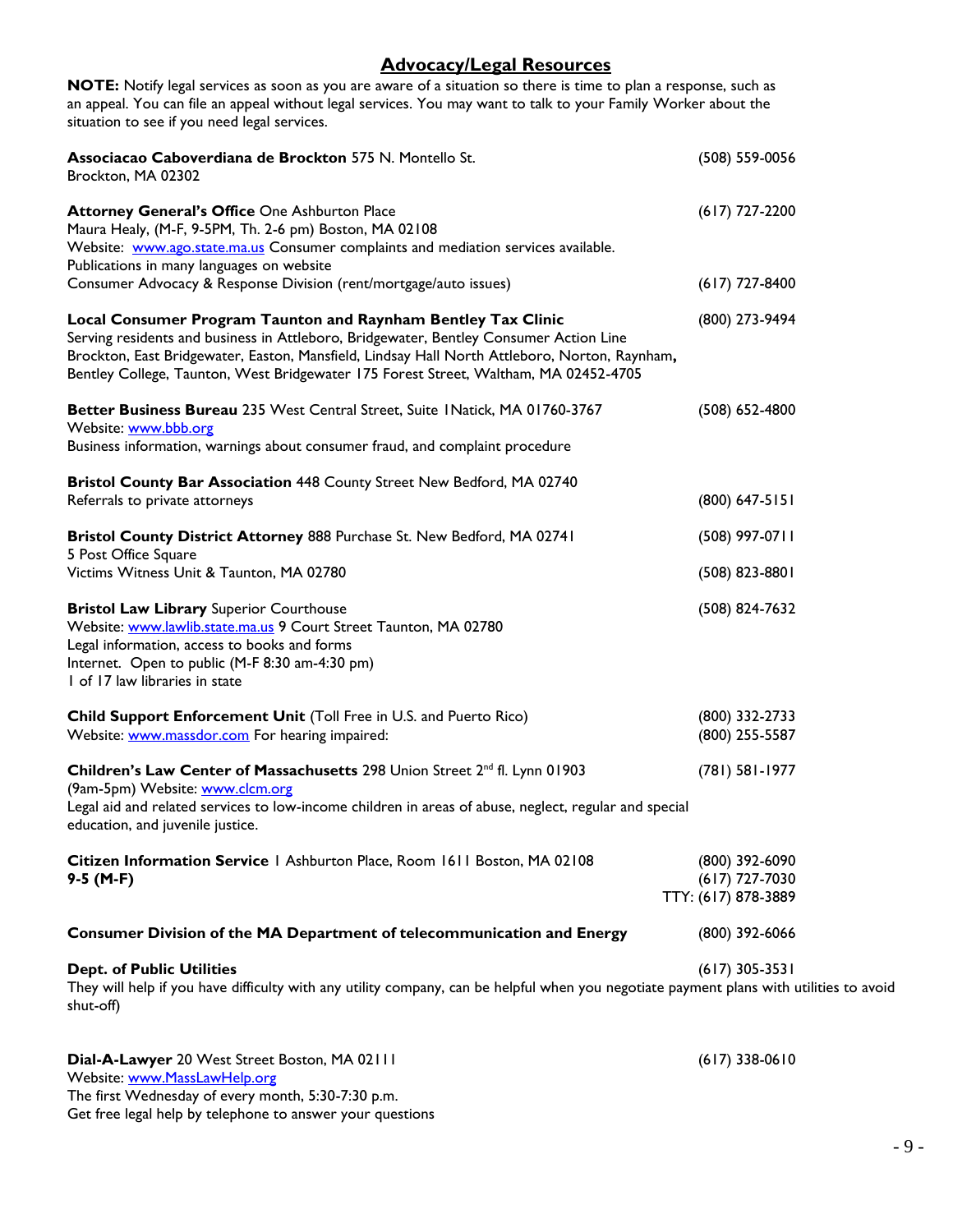| Disability Law Center (9-5 M-F) 11 Beacon Street, Suite 925 Boston, MA 02108<br>Website: www.dlc-ma.org<br>Legal representation; information and<br>assistance for individual with disabilities                                                                                                                                                                                                                |                             | $(617)$ 723-8455<br>(800) 872-9992<br>TTY: (617) 227-9464<br>(800) 381-0577 |
|----------------------------------------------------------------------------------------------------------------------------------------------------------------------------------------------------------------------------------------------------------------------------------------------------------------------------------------------------------------------------------------------------------------|-----------------------------|-----------------------------------------------------------------------------|
| Federation for Children with Special Needs (Spanish and Portuguese speaking rep (M-F)<br>(Will help with advocacy for special needs children or 766 education plans- IEP's)                                                                                                                                                                                                                                    |                             | $(800)$ 331-0688                                                            |
| <b>Federal Information Center</b>                                                                                                                                                                                                                                                                                                                                                                              |                             | (800) 333-4636                                                              |
| Harvard Legal Aid Bureau                                                                                                                                                                                                                                                                                                                                                                                       |                             | $(617)$ 495-4408                                                            |
| <b>Harvard University Small Claims Advisory Service</b>                                                                                                                                                                                                                                                                                                                                                        |                             | $(617)$ 497-5690                                                            |
| Immigrants Assistance Center Main office: 58 Crapo Street New Bedford, MA Main Office:<br>Helena Marques, Executive Director<br>Lucy Oliveira, Senior Coordinator www.immigrantsassistancecenter.com                                                                                                                                                                                                           |                             | $(508)$ 996-8113                                                            |
| Lawyer of the Day (Available at some Courthouses)<br>Some attorneys provide basic legal advice to qualifying individuals on a walk-in basis in some courthouses.<br>Call you local courthouse to see if such a program is available.                                                                                                                                                                           |                             |                                                                             |
| <b>Legal Advocacy &amp; Resources Center</b><br>Telephone information and referrals to legal services.<br>Mon-Tues-Thurs-Fri from 9am-12:30pm, and 2-2:30; Weds from 9am-12:30pm                                                                                                                                                                                                                               |                             | (800) 342-5297                                                              |
| <b>Ma Commission Against Discrimination</b>                                                                                                                                                                                                                                                                                                                                                                    |                             | $(617)$ 994-6000                                                            |
| Ma Immigrant & Refugee Advocacy Coalition                                                                                                                                                                                                                                                                                                                                                                      |                             | $(617)$ 350-5480                                                            |
| MA Immigration & Refugee Assistance<br>This is NOT the immigration office/ help with information and advocacy                                                                                                                                                                                                                                                                                                  |                             | $(617)$ 350-5480                                                            |
| <b>MA Developmental Disabilities Council</b><br>www.mass.gov/mddc/ 1150 Hancock St. Third Floor, Suite 300 Quincy, MA 02169                                                                                                                                                                                                                                                                                    |                             | Voice: (617) 770-7676<br>Fax: (617) 770-1987<br>TTY: (617) 770-9499         |
| Mass Law Reform Institute 99 Chauncey Street, 5th Floor Boston, MA 02111<br>www.mlri.org                                                                                                                                                                                                                                                                                                                       |                             | $(617)$ 357-0700                                                            |
| Ma Legal Assistance Corporation   Beacon St. Suite 820 Boston, MA 02180                                                                                                                                                                                                                                                                                                                                        |                             | $(617)$ 367-8544                                                            |
| Mass Office on Disabilities   Ashburton Place Boston, MA 02108<br>www.mass.gov/mod/disabilitylaw.html Room 1305                                                                                                                                                                                                                                                                                                | (V/TTY) Fax: (617) 727-0965 | $(617)$ 727-7440<br>(800) 322-2020                                          |
| Massachusetts Bar Association 20 West Street Boston, MA 02111<br>Website: www.massbar.org<br>Referrals to private attorneys, including reduced fee panel                                                                                                                                                                                                                                                       |                             | $(617) 654-0400$<br>(800) 392-6164                                          |
| Massachusetts Correctional Legal Services (MCLS) 8 Winter Street, II <sup>th</sup> Floor<br>Website: www.mcls.net Boston, MA 02111(Mon-Fri 8:30am - 5pm)<br>Information regarding prisoners' rights (medical care, mental health services, guard brutality, unfair discriminatory<br>classification/segregation, and inhumane conditions) - This agency does NOT provide assistance with criminal law matters. |                             | $(617)$ 482-2773                                                            |
| Mental Health Legal Advisors Committee 399 Washington Street<br>Website : www.state.ma.us/mhlac Boston, MA 02108                                                                                                                                                                                                                                                                                               |                             | $(617)$ 338-2345<br>(800) 342-9092                                          |

Intake Mon & Wed 10am – 1pm Intake: extension 20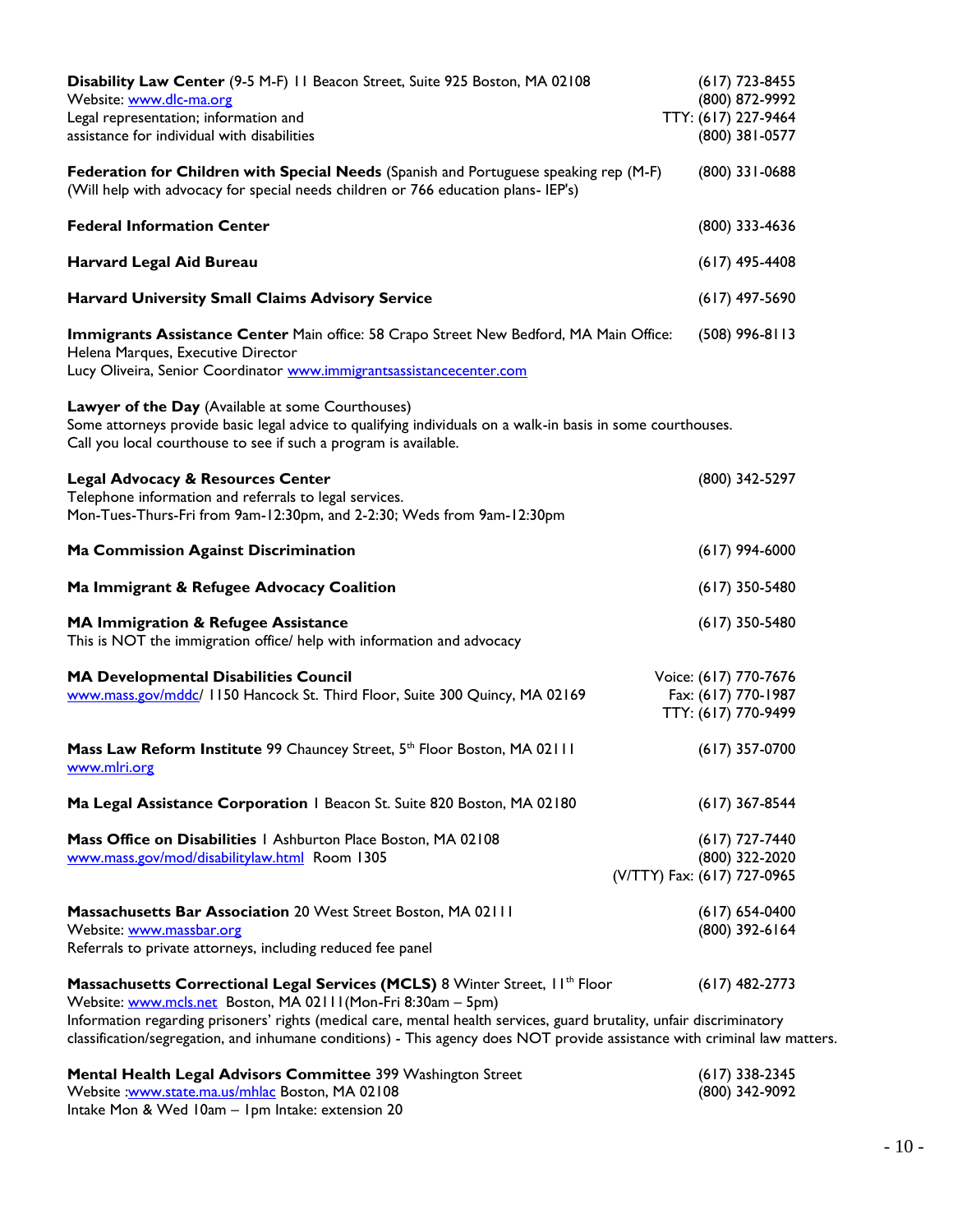Assistance to clients with issues related to insurance (accessing mental health services), Guardianship, disability, benefits, discrimination, and enforcement of five fundamental rights.

| <b>NAACP-Brockton Chapter</b><br>93 Main St. Brockton, MA 02301                                                                                                                                                                                                                                                                                 | (508) 587-0502                                     |
|-------------------------------------------------------------------------------------------------------------------------------------------------------------------------------------------------------------------------------------------------------------------------------------------------------------------------------------------------|----------------------------------------------------|
| Office of Consumer Affairs & 10 Park Plaza, Room 5170<br>Business Regulations (8:45 - 5:00p.m.) Boston, MA 02116<br>Website: www.mass.gov/consumer Consumer information on a variety of topics.                                                                                                                                                 | $(617)$ 973-8700                                   |
| <b>Offices of Refugees &amp; Immigrants</b>                                                                                                                                                                                                                                                                                                     | $(617)$ 727-7888                                   |
| <b>Recipient Services for Department of Transitional Assistance</b>                                                                                                                                                                                                                                                                             | $(800)$ 445-6604                                   |
| They will help you when you need assistance with your welfare case and it can't be resolved through<br>the local office. Problems or questions regarding Mass Health or Medicaid                                                                                                                                                                | (800) 841-2900                                     |
| Self-Help Legal Books and software on general and consumer law topics<br>www.masslegalhelp.org especially useful for housing issues<br>Website: www.nolo.com                                                                                                                                                                                    |                                                    |
| South Coastal Counties Legal Services, Inc. Legal Assistance for Individuals with low income<br>Brockton 231 Main St. Suite 201<br>New Bedford 21 South Sixth Street                                                                                                                                                                            | (508) 586-2110 or (800)-244-8393<br>(508) 979-7150 |
| The Justice Center of Southeast Massachusetts, LLC (a subsidiary of SCCLS)                                                                                                                                                                                                                                                                      |                                                    |
| Fall River 22 Bedford St. 1st Floor                                                                                                                                                                                                                                                                                                             | (508) 676-6265 or (800)-287-3777                   |
| Southern New England School of Law Immigration Clinic Umass Dartmouth Main #<br>333 Faunce Corner Road North Dartmouth, MA 02747<br>Website: www.snesl.edu<br>Legal services in immigration law by supervised law students. Income eligibility per 125% of Federal<br>Poverty Guideline Spanish & Portuguese Interpreters found when necessary. | $(508)$ 998-9600                                   |
| <b>Volunteer Lawyers Project</b><br>Help with SSI appeals & other cases                                                                                                                                                                                                                                                                         | $(617)$ 423-0648                                   |
| <b>Women's Bar Foundation 18 Tremont Street</b>                                                                                                                                                                                                                                                                                                 | Intake Line: (617) 973-6666                        |

Website: [www.womensbar.org](http://www.womensbar.org/) Boston, MA 02108

Services to those not represented by legal services or private bar, in family law and restraining order matters.

### **ALLERGY & ASTHMA SPECIALISTS**

### **Asthma & Allergy Physicians, LLC**

Ralph Cahaly, MD; Mark Claus, MD; Laurie Davignon, MSN, PNP-C; Michael Lawrence, MD; Christopher Massey, PAC, RPT; Leslie Stefanowicz, MSN, FNPC<br>**Locations: Locations:** 675 Paramount Drive, Suite 303 Raynham, MA 02767 (508) 822-4100

35 Pearl Street, Suite 300 Brockton, MA 02301(508) 584-6300 81 Samoset Street Plymouth, MA 02360 (508) 830-3737

**Donald Accetta, MD** (508) 880-3121 2007 Bay St., Suite 101 Taunton, MA 02780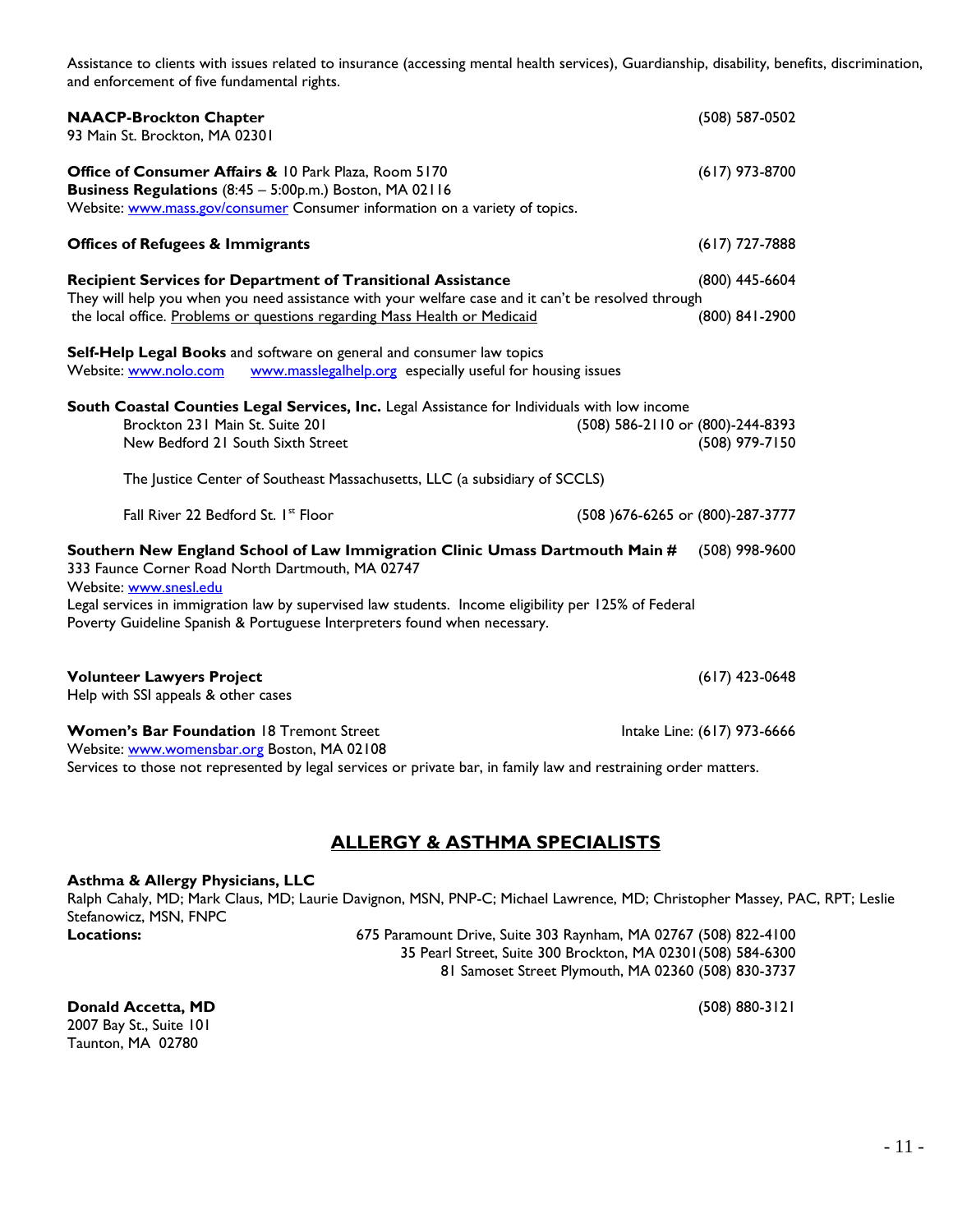### **CHILD CARE/PRESCHOOL**

| To get a list of all licensed child Care Centers and Family Child Care Providers, contact EEC, the Department of Early<br>Education and Care: http://www.eec.state.ma.us/                                                                                                                                                                                                                 |                                  |
|-------------------------------------------------------------------------------------------------------------------------------------------------------------------------------------------------------------------------------------------------------------------------------------------------------------------------------------------------------------------------------------------|----------------------------------|
| I Washington St. Taunton, MA                                                                                                                                                                                                                                                                                                                                                              | (508) 828-5025                   |
| Your local DTA office (Department of Transitional Assistance) has daycare vouchers for<br>people who currently receive cash benefits or who have received them within the past year.<br>Call your DTA worker for more information. For information on other kinds of financial<br>assistance for child care contact one of the agencies listed below that serves your town:               |                                  |
| Citizens for Citizens Inc. Head Start (Greater Fall River Area) headstart@cfcinc.org                                                                                                                                                                                                                                                                                                      | $(508)$ 675-2151                 |
| <b>Commonwealth Family Child Care</b><br>691 Broadway Raynham, MA 02767                                                                                                                                                                                                                                                                                                                   | (508) 880-3556                   |
| Serving: Acushnet, Brocton, East Bridgewater, East Taunton, Fairhaven, Lakeville, Middleboro,<br>New Bedford, North Dighton, Raynham, So. Dartmouth, So. Easton and Taunton                                                                                                                                                                                                               |                                  |
| Enable, Inc.<br><b>Cole-Harrington Family Child Care</b><br>Serving: Bristol, Norfolk, Plymouth counties 605 Neponset St. Canton, MA 02021                                                                                                                                                                                                                                                | (781) 821-4422                   |
| Home Health and Child Care Services, Inc.<br>http://www.hhcc.org/index.php 15 Jonathan Drive Brockton Ma, 02301                                                                                                                                                                                                                                                                           | (508) 588-6070                   |
| Serving: Abington Attleboro, Avon, Bridgewater, Brockton, Canton, Dedham, East Bridgewater,<br>Easton, Foxboro, Holbrook, Mansfield, Medfield, Millis, Norfolk, North Attleboro, Norton,<br>Norwood, Plainville, Rockland, Sharon, Stoughton, Walpole, West Bridgewater, Westwood,<br>Whitman, Wrentham                                                                                   |                                  |
| P.A.C.E. Head Start (greater New Bedford area) info@paceheadstart.org<br>32 Madison Street, New Bedford<br>247 Smith Street, New Bedford                                                                                                                                                                                                                                                  | (508) 999-1286<br>(508) 984-3557 |
| P.A.C.E., Inc.<br>Child Care Works 105 William St. Ste. 4 New Bedford, MA 02740<br>www.paceccw.org Serving: Acushnet, Assonet, Berkley, Buzzards Bay, Dartmouth, Dighton,<br>East Taunton, Fairhaven, Fall River, Freetown, Lakeville, Marion, Mattapoisett, Middleboro,<br>New Bedford, Onset, Raynham, Rehoboth, Rochester, Seekonk, Somerset, Swansea, Taunton, Wareham, &<br>Westport | (800) 338-1717<br>(508) 999-9939 |
| Project Connect Family Center 908 Oak Hill Ave. Attleboro, MA 02703<br>Serving: Attleboro                                                                                                                                                                                                                                                                                                 | (508) 226-2883                   |
| Resource and Referral for parents, including list of child care centers in town and where to call for subsidy assistance.                                                                                                                                                                                                                                                                 |                                  |
| Self-Help, Inc. Administrative Office<br>http://www.selfhelpinc.org/ 780 West Main St. Avon, MA 02322                                                                                                                                                                                                                                                                                     | (508) 588-0447                   |
| For federally funded Head Start Programs (income and age restrictions apply) contact:<br>370 Howard St. Brockton, MA 02302                                                                                                                                                                                                                                                                | $(508) 587 - 1716$               |
| Serving: Abington, Attleboro, Avon, Bridgewater, Brockton, Canton, Dedham, East Bridgewater,<br>Easton, Foxboro, Franklin, Hanson, Holbrook, Mansfield, Middleboro, Needham, Norfolk,<br>North Attleboro, Norton, Norwood, Plainville, Randolph, Raynham, Rockland, Sharon, Stoughton,<br>Walpole, West Bridgewater, Westwood, Whitman, Wrentham                                          |                                  |
| Triumph, Inc. 100 Gordon Owen Riverway (Main site) Taunton, MA 02780<br>62 Independence Drive (Industrial Park Location) Taunton, MA 02780<br>www.triumphinc.org<br>Head Start, Early Head Start and Private Pay Childcare Taunton, MA 02780<br>Serving: Taunton, Raynham                                                                                                                 | (508) 822-5388<br>(508) 823-4710 |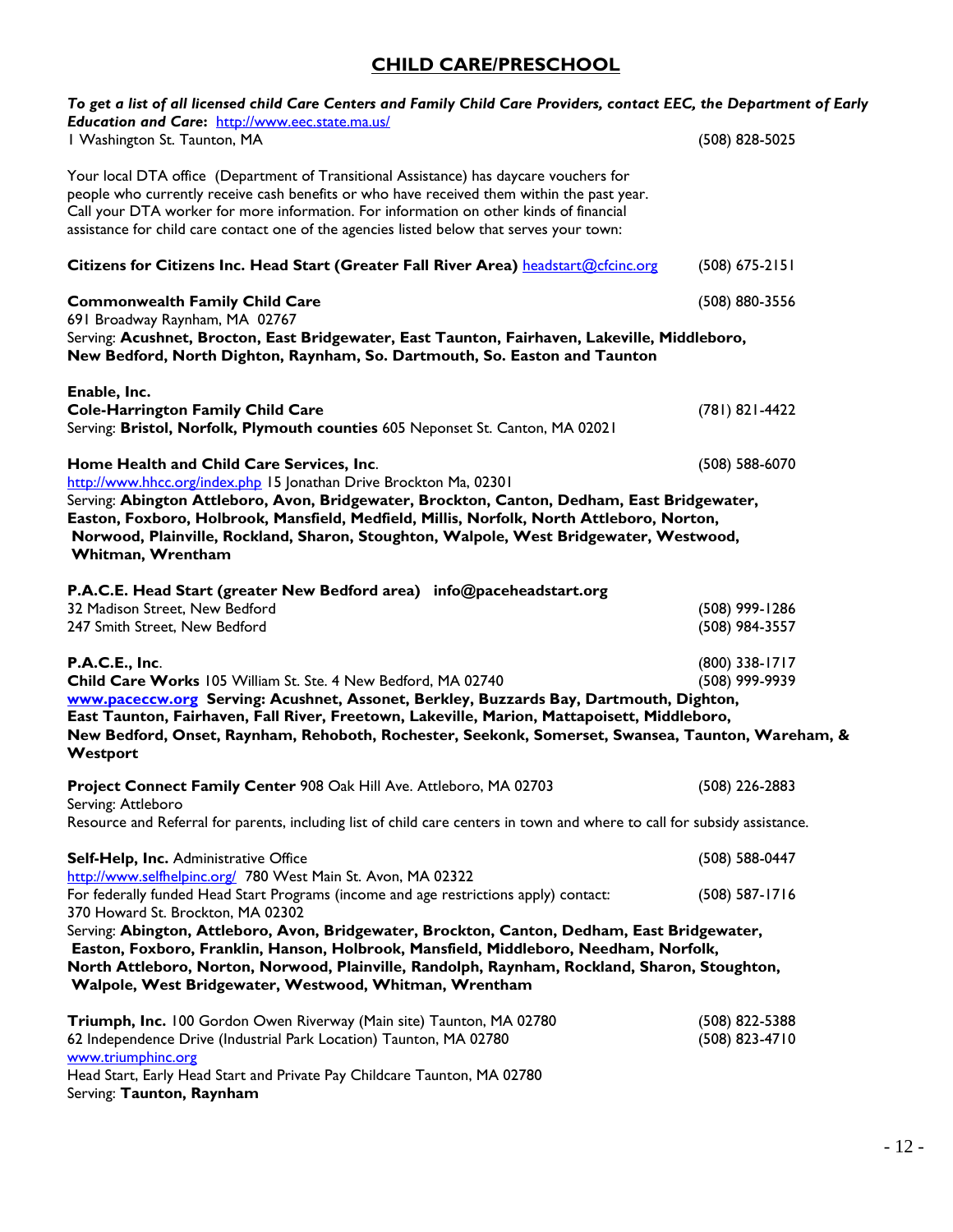**For information about public preschools and/or public school extended daycare programs contact the school in your town:**

| <b>Attleboro Public Schools</b><br>www.attleboroschools.com/                       | (508)-222-0012       |
|------------------------------------------------------------------------------------|----------------------|
| <b>Bridgewater-Raynham Regional School District</b><br>http://www.bridge-rayn.org/ | $(508)-279-2140$     |
| <b>Bristol-Plymouth Regional Technical School</b><br>http://www.bptech.org/bp/     | $(508) - 823 - 5151$ |
| <b>Middleboro Public Schools</b><br>www.middleboro.kl2.ma.us                       | (508)-946-2000       |
| <b>Norton Public Schools</b><br>www.edline.net/pages/Norton Public Schools         | $(508)-285-0190$     |
| <b>Taunton Public Schools</b><br>http://www.tauntonschools.org/                    | $(508)-821-1100$     |
| <b>Child Care Resource &amp; Referral Network</b>                                  | (800)-345-0131       |

Information on child care including: how to choose a family day care provider, and enhanced resource & referral services for families of children with disabilities looking for childcare

### **CLOTHING/FREE OR LOW COST**

| <b>Abundant Hope 182 East Street, Attleboro</b>                                                                                                                              | (855) 299-4218       |
|------------------------------------------------------------------------------------------------------------------------------------------------------------------------------|----------------------|
| Turning Point/Baby Point (Wareham area)                                                                                                                                      | (508) 291-0535       |
| Bargains Bazaar Thrift Shop 320 Bay St. Taunton, MA<br>M-F 10AM-5PM, Sat.10AM-1PM                                                                                            | (508) 880-8830       |
| Birthright 78 Broadway, Taunton                                                                                                                                              | (508)-822-2921       |
| <b>Careworks</b> (Collects and distributes household items and clothing) 41 Pottle St. Kingston<br>Tuesday and Thursday 10am-1pm                                             | $(781) - 585 - 6897$ |
| Clothes to Go Clothing Pantry Faith Fellowship United Methodist Church<br>9 North Main Street, Mansfield open Saturday 9am-11am                                              | $(508)$ 339-6040     |
| <b>Clothing Cupboard South United Methodist Church</b><br>Free clothing to anyone Rt. 28- Middleboro, MA 02346                                                               | $(508)$ 947-2612     |
| <b>Goodwill Industries Thrift Store</b>                                                                                                                                      | $(508)$ 399-7601     |
| Just Looking 575 South St. West Raynham, MA 02676<br>Thurs., Fri. 9:30 am-7 pm                                                                                               | (508) 824-5225       |
| Tues., Wed., Sat. 9:30 am-5 pm Keeping Pace with Multiple Miracles<br>194 South Main St. West Bridgewater, MA 02379<br>Resources for all families, including multiple births | (508) 559-0040       |
| Nearly New Shop 56 Union St. Middleboro, MA 02346                                                                                                                            | (508) 947-4492       |
| Pennies from Heaven 141 Washington St., (Corner Washburn) Taunton, MA 02780<br>M-W-F-S 10-4 pm Thu. 10-6                                                                     | $(508)$ 823-6546     |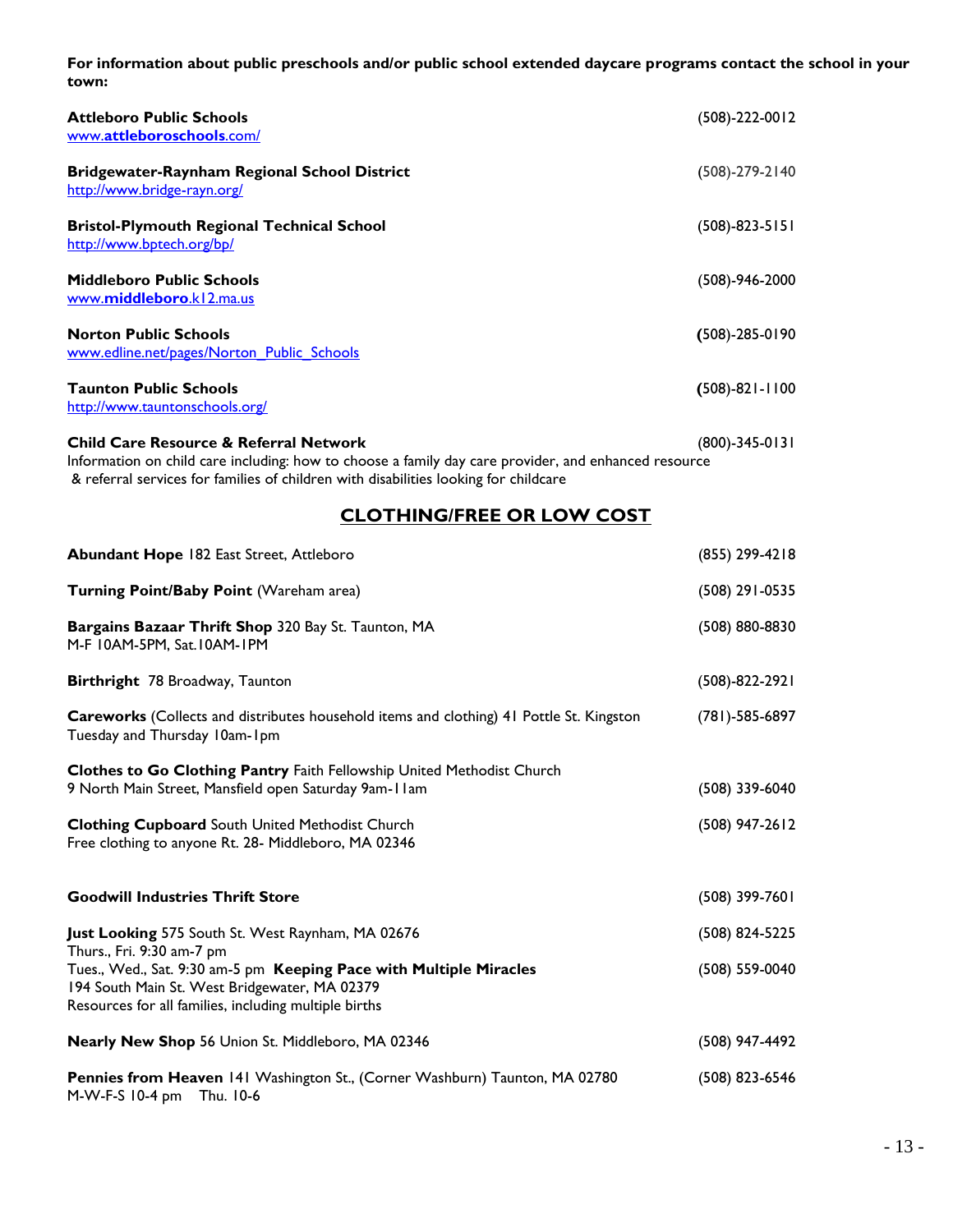| Salvation Army Thrift Store 21 Union St. Attleboro<br>134 Main St. Bridgewater                                                                                                                                                                                                                                                                                                                                                                                           | (508) 226-5360<br>(508) 697-9013                     |
|--------------------------------------------------------------------------------------------------------------------------------------------------------------------------------------------------------------------------------------------------------------------------------------------------------------------------------------------------------------------------------------------------------------------------------------------------------------------------|------------------------------------------------------|
| <b>Savers Thrift Store</b><br>North Attleboro, MA                                                                                                                                                                                                                                                                                                                                                                                                                        | (508) 695-1068                                       |
| St. Vincent's DePaul 141 Washington Street Taunton, MA 02780<br><b>Please Call First</b><br>95 Pine Street, Attleboro, MA 02703<br>340 Centre St, Middleboro, MA 02346                                                                                                                                                                                                                                                                                                   | (508) 823-6676<br>(508) 222-8400<br>$(508)-947-1717$ |
| South Middleboro United Methodist Church Clothing Cupboard                                                                                                                                                                                                                                                                                                                                                                                                               | $(508)$ 947-2612                                     |
| DENTISTS WHO ACCEPT MASS HEALTH                                                                                                                                                                                                                                                                                                                                                                                                                                          |                                                      |
| Dentists have a limited ability to take Mass Health Patients. Their waiting lists open and close periodically, please call to see if they are<br>accepting new patients. Dentists have refused to take Mass health patients because they say people don't show up for appointments<br>and don't call. If you need to cancel, please remember to call ahead so they may schedule another patient.<br>To find dentist accepting MassHealth go to www.masshealth-dental.net |                                                      |
| Bristol Community College has a free (by donation) dental clinic-                                                                                                                                                                                                                                                                                                                                                                                                        | (508) 678-2811 x2139                                 |
| Dental Service for individuals with special needs - Contact Tufts Dental at Northwoods<br>Limited number of providers so space is limited                                                                                                                                                                                                                                                                                                                                | (508) 823-7323                                       |
| Kool Smiles 933 Pleasant St., Suite 102-103 Fall River<br>Brockton Location 715 Crescent St. Brockton, MA 02302 Ages 1 & up<br>Free oral health education, dental screenings, parent oral health education, and professional oral health information, Participate in<br>community events                                                                                                                                                                                 | (508) 673-3044<br>(508) 894-3001                     |
| <b>Mass Dental Society</b><br>www.massdental.org<br>Give them your name & address, they send you a list of clinics in your area.                                                                                                                                                                                                                                                                                                                                         | (800) 342-8747                                       |
| <b>Mobile Dental Clinic</b><br>Adults - Dorchester Clinic will provide needed dental care even if not covered by Mass health                                                                                                                                                                                                                                                                                                                                             | $(508)$ 947-0111                                     |

| <b>Adventure Dental</b><br>6 Wilkins Dr. Plainville<br>21 Torrey St. Brockton                      | (508) 695-7644<br>(508) 587-0012 | <b>Affordable Dental</b><br>II Emory St. Attleboro                                                        | $(508)$ 226-2633   |
|----------------------------------------------------------------------------------------------------|----------------------------------|-----------------------------------------------------------------------------------------------------------|--------------------|
| <b>Brockton Family Dental</b><br>4 Main St. Brockton                                               | (508) 587-7775                   | <b>Brockton Neighborhood Health Center</b><br>63 Main St. Brockton                                        | $(508) 559-6699$   |
| Dr. Joseph Brezinski Ages   & up<br>239 Winthrop St. Taunton                                       | (508) 822-1074                   | Michael Buccino Ages   & up<br>154 West Grove St. Middleboro (508) 947-6477<br>497 Robeson St. Fall River | $(508) 676 - 0111$ |
| <b>Children &amp; Family Dental</b><br>70 Westgate Dr. Brockton Ages   &up                         | $(508) 588 - 8090$               | <b>Creative Smiles</b><br>907 Main St. Brockton                                                           | $(508)$ 588-1400   |
| Commonwealth Pediatric Dental (508) 884-4000<br>302 Broadway Rte 138, Suite 1, Taunton Ages 1 & up |                                  | Dynamic Dental Ages   & up (508) 261-9261<br>200 Chauncy Street, Suite 210 Mansfield                      |                    |
| Fisher Family Dentistry PC (508) 697-7102<br>253 Bedford St. Bridgewater Ages 3 & up               |                                  | Dr. Melvin Frankel<br>106 Weir St. Taunton Orthodontics Only                                              | $(508)$ 823-6306   |
| Dr. Mary Ann Garcia                                                                                | (508)880-0802                    | Dr. David Gould Ages   & up                                                                               |                    |

for free. Call and make an appointment (617) 288-3230

166 Paramount Dr Raynham Ages 1.5 & up 157 High St. Taunton (508) 824-9814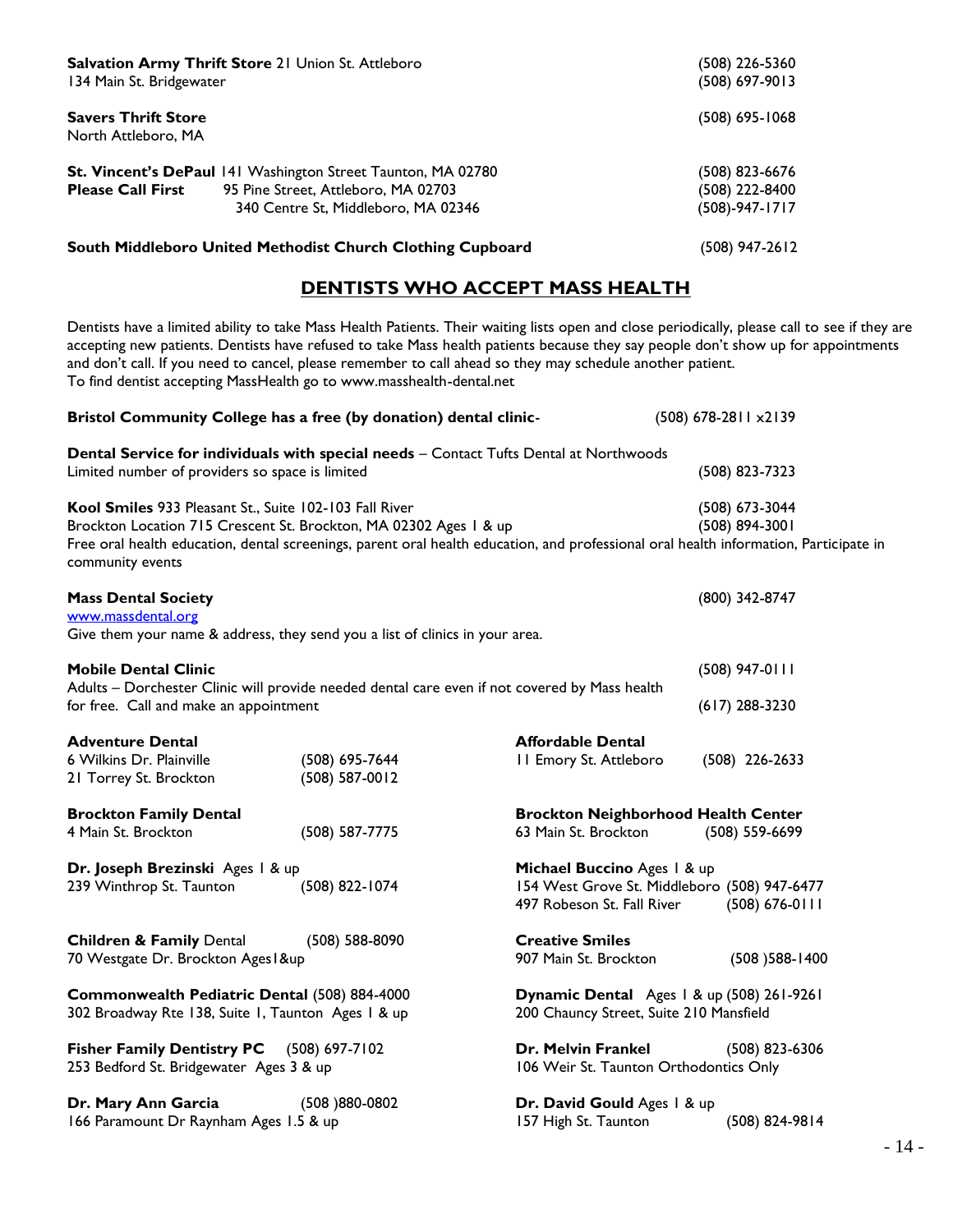|                                                                                                                          |                                    | 23 N. Pearl St. Brockton                                                         | (508) 588-2320     |
|--------------------------------------------------------------------------------------------------------------------------|------------------------------------|----------------------------------------------------------------------------------|--------------------|
| Dr. Hannawi & Dr. Cassidy<br>550 N. Main St. Attleboro Ages 3 & up                                                       | $(508)$ 822-2510                   | Middleboro Family Dental (508) 947-4411<br>I Rock St. Middleboro Ages I & up     |                    |
| <b>Norton Dental Associates</b><br>150 E. Main St. Norton Ages 1 & up                                                    | $(508)$ 285-7763                   | Dr. Payne<br>855 Washington St. Easton Ages 3 & up                               | $(508)$ 238-1515   |
| Perfect Dental Ages   & up<br>4 Park St. Attleboro<br>I Washington St. Taunton                                           | (774) 203-3757<br>$(508)$ 821-3100 | Donald Prohovich DDS PC (508) 238-3313<br>44 Center St. North Easton Ages 3 & up |                    |
| Dr. Samia<br>47 East Grove St. Middleboro Ages 1 & up                                                                    | $(508)$ 947-6606                   | Dr. Rashmi J. Shah, DDS<br>1091 N. Main St. Brockton Ages 1 & up                 | $(508) 586 - 7866$ |
| <b>Pawan Deep SinghDMD</b><br>Smilistic Dental, Emerald Square Mall<br>999 S. Washington St, Suite 359A, North Attleboro | $(508) 699 - 2626$                 | <b>Efrain Ruiz</b><br>304 Pleasant St. Brockton                                  | (508) 588-0094     |
| <b>Taunton Dental Associates</b><br>95 Washington St Taunton Ages 1 & up                                                 | $(508)$ 828-9501                   | <b>Taunton Dental Center</b><br>23 Cedar St. Taunton Ages 3 & up                 | $(508) 822 - 1281$ |
| Dr. Richard Varnerin<br>150 E. Main St. Norton (Norton Dental) Ages 1 & up                                               | $(508)$ 285-7763                   | Dr. John Veale<br>448 Turnpike St. Village Pl. Suite 1-5 S.Easton Ages 3 & up    | (508) 238-4070     |
| Dr. Frank Walsh Ages 3 & up<br>31 W. Grove St. Middleboro                                                                | (508) 947-7500                     | Dr. Roxana Zandi<br>10 Robert Toner Blvd. Attleboro Ages 1 & Up                  | (508) 222-3223     |

### **DISABILITY SERVICES**

[www.disability.gov](http://www.disability.gov/)

| Associates for Human Services, Inc.-Early Intervention Program<br>www.ahsinc.org                                                 | (508)-880-0202                              |
|----------------------------------------------------------------------------------------------------------------------------------|---------------------------------------------|
| <b>ARC of Northern Bristol County</b><br>Family Support Center -services to families/individuals with developmental disabilities | $(888) - 343 - 3301$                        |
| 437 Bay St. Taunton, MA<br>141 Park St. Attleboro, MA www.arcmass.org                                                            | $(508) - 884 - 2971$<br>$(508)-226-1445$    |
| <b>ARC of Greater Plymouth County 10 Cordage Park Circle, Suite 208 Plymouth, MA</b>                                             | $(508) - 732 - 9292$                        |
| Autism/PDD Support Group (Nemasket Group) 56 Bridge St. Fairhaven 02719                                                          | $(508) - 999 - 4436$                        |
| <b>Beta Community Services</b><br>146 Bank St. Attleboro 02703                                                                   | $(508)-222-7011$                            |
| <b>Braintree Health South Rehab Hospital</b><br>www.braintreerehabhospital.com                                                   | $(781) - 348 - 2500$                        |
| <b>Brockton Visiting Nurses</b><br>www.brocktonvna.org                                                                           | $(508)-587-2121$                            |
| <b>Cast Center for Applied Special Technology</b><br>www.cast.org                                                                | $(781)-245-2212$                            |
| <b>Catastrophic Illness in Children Relief Fund</b><br>www.mass.gov/cicrf/                                                       | $(800) - 882 - 1435$<br>TTY: (617)-624-5992 |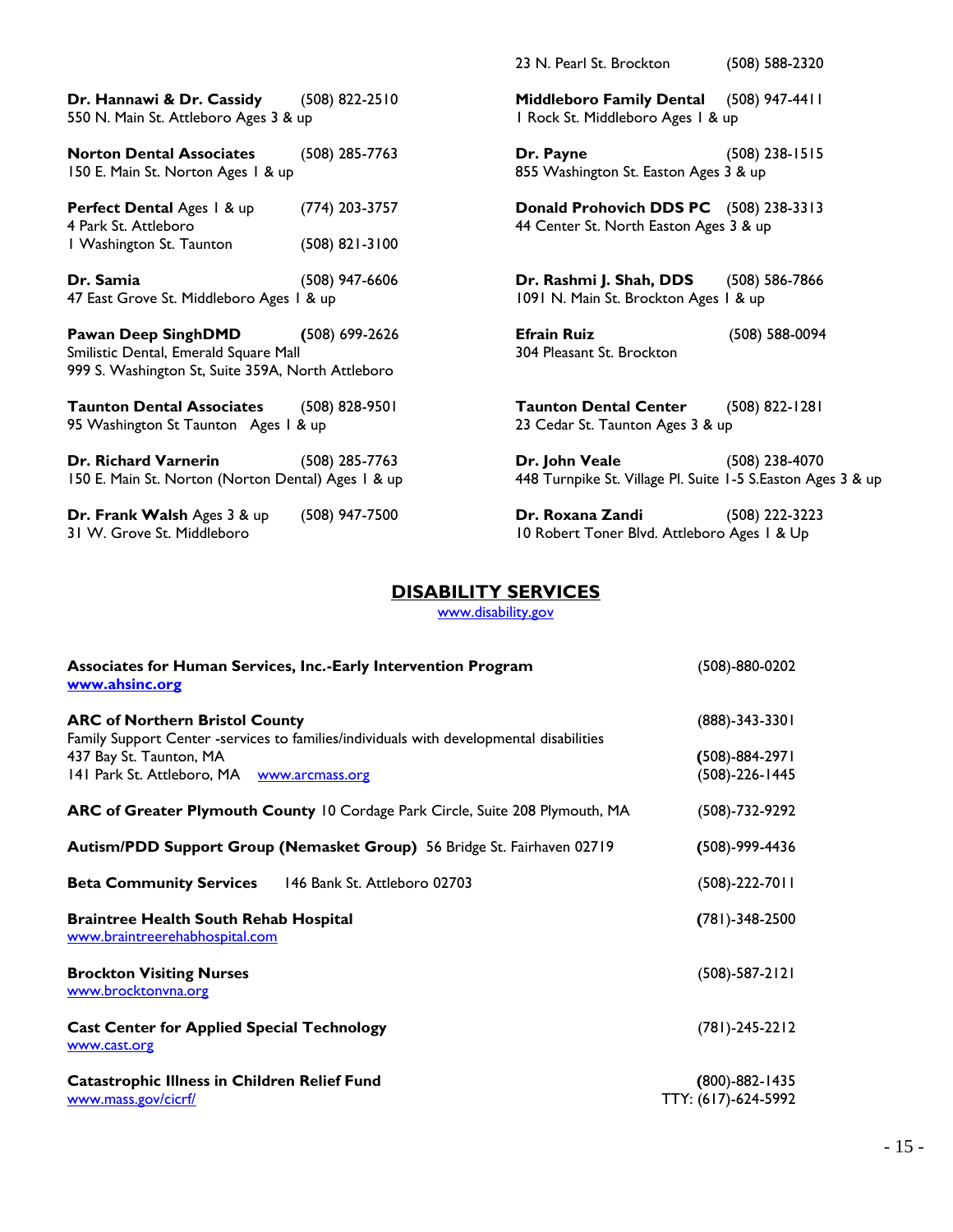| Commission for the Deaf and Hard of Hearing 61 Industrial Park Rd. Plymouth, MA 02360                                             |                                           |                                                |
|-----------------------------------------------------------------------------------------------------------------------------------|-------------------------------------------|------------------------------------------------|
| www.mass.gov/mcdhh                                                                                                                |                                           | VOICE: (800)-882-1155<br>TTY: (800)-530-7570   |
| <b>Community Autism Resources (CAR)</b><br>www.community-autism-resources.org                                                     |                                           | (508)-379-0371                                 |
| <b>DEAF</b> Inc<br>www.deafinconline.org                                                                                          |                                           | TTY-(508)-802-9605                             |
| Department of Developmental Services (DDS) 68 North Main St. Carver, MA 02330<br>www.mass.gov/dmr                                 |                                           | $(508) 866 - 5000$                             |
| Dept. of Education (Malden serves entire state)<br>www.doe.mass.edu                                                               |                                           | $(781) - 338 - 3000$                           |
| Directions: Resources for your child's care<br>www.mass.gov/dph/fch/directions/                                                   |                                           |                                                |
| Disability Determination of Mass Rehab. Commission                                                                                |                                           | $(800) - 882 - 2040$                           |
| Early Intervention of Ma.<br>www.mass.gov/dph/earlyintervention<br>Early Intervention Parent Leadsership Project<br>www.eiplp.org |                                           | $(877) - 353 - 4757$                           |
| Easter Seals 484 Main St. Worcestor, MA 01608<br>www.ma.easterseals.com                                                           |                                           | (800)-244-2756                                 |
| <b>Epilepsy Drug Program</b>                                                                                                      |                                           | TTY-(617)-624-5992                             |
| <b>Epilepsy Support Group</b>                                                                                                     |                                           | (888)-576-9996                                 |
| Family Ties MA Dept. of Public Health Donovan Health Building, 3rd FI.5 Randolph St. Canton, MA 02021<br>www.massfamilyties.org   |                                           | TTY-(781)-774-6619<br>Fax: 6618                |
| <b>Federation for Children with Special Needs</b><br>1145 Tremont St. #420 Boston, MA 02120<br>www.fcsn.org                       |                                           | $(800) - 331 - 0688$<br>$(617)$ 236-7210       |
| <b>Hearing Aid Program for Children</b><br>www.mass.gov/dph/fch/dpech.htm                                                         | Community Support Line TTY-(617)-624-5992 | (800)-882-1435                                 |
| Independence Associates 800-649-5568<br>141 Main St. Brockton, 02301<br>www.iacil.org                                             |                                           | (508) 583-2166<br>(800)-649-5568               |
| <b>Index</b><br>55 Lake Avenue North, S3-301 Worcester, MA 01655<br>www.disabilityinfo.org                                        |                                           | (800)-642-0249 (voice)<br>(800)-764-0200 (TTY) |

Referrals to: physicians, multilingual consultants & tech. assistance. Data base resource for people with disabilities

**Kayleigh Mulligan Masshealth Program** (Call Masshealth Enrollment Center for more Info.) Boston Referrals by DPH or hospital social worker – for children with certain severe disabilities; (800)-408-1253 Covers payment of in-home services to allow child to live at home rather than in pediatric facility.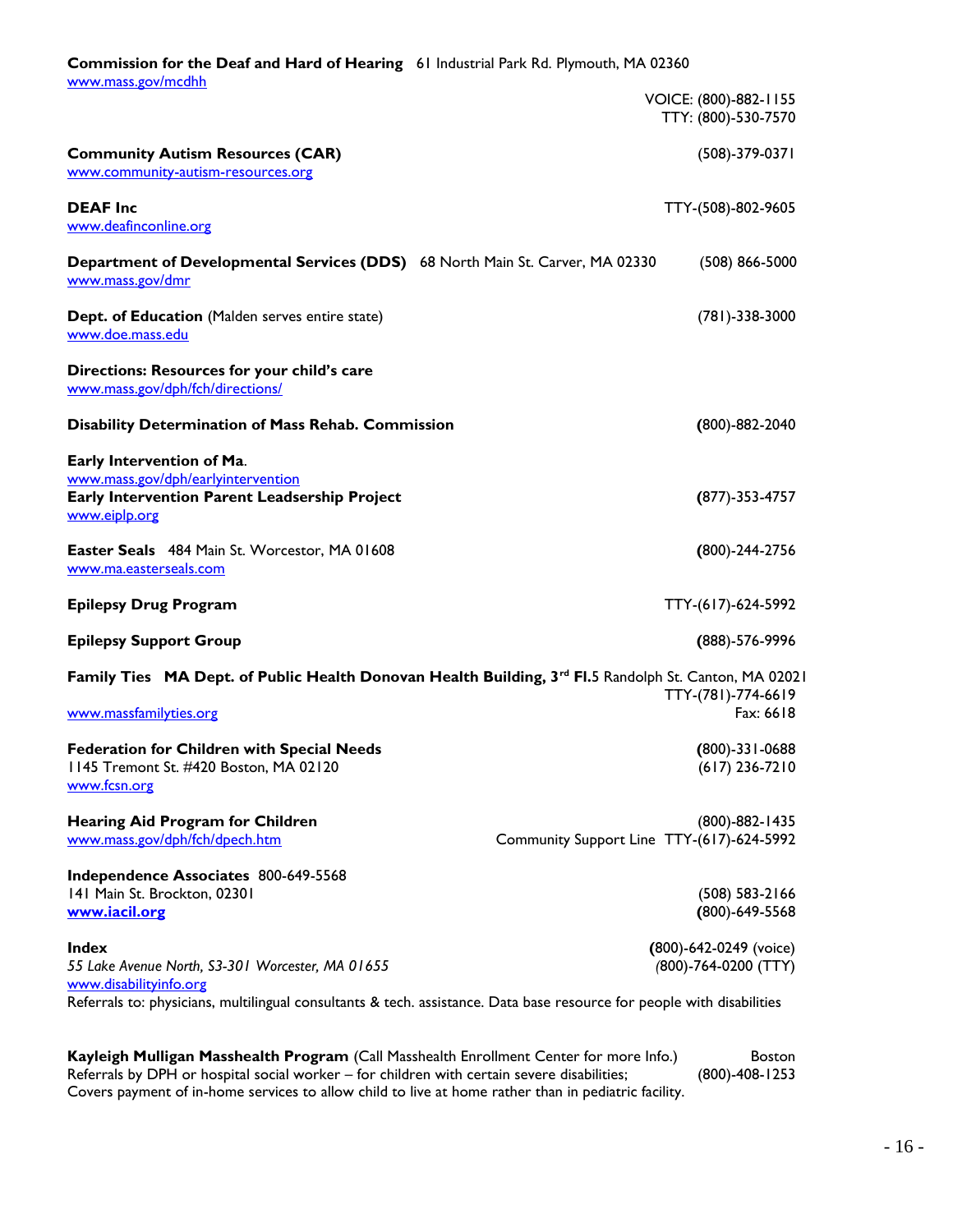| <b>Kennedy Donovan Center,</b><br>Early Intervention Program                                                                                                                                 |                                                               | 25 Forest St. (508)-226-6035<br>Attleboro, MA 02703 |
|----------------------------------------------------------------------------------------------------------------------------------------------------------------------------------------------|---------------------------------------------------------------|-----------------------------------------------------|
| <b>MA Advocacy Center</b><br>www.massadvocates.org                                                                                                                                           | 100 Boylston St. 2 <sup>nd</sup> Fl. Suite 200 (617)-357-8431 | Boston, MA 02215                                    |
| <b>MassCARE (Massachusetts Community AIDS Resource Enhancement)</b><br>www.mass.gov/dph/fch/dpech.htm                                                                                        |                                                               | $(617) - 624 - 6060$                                |
| MA Cerebral Palsy of South Shore<br>www.masscp.org                                                                                                                                           |                                                               | Taunton (800)-924-7570                              |
| <b>MA Developmental Disabilities Council</b><br>www.mass.gov/mddc/                                                                                                                           |                                                               | $(617) - 770 - 7676$                                |
| <b>MA Office of Disabilities</b><br>www.mass.gov/mod/                                                                                                                                        |                                                               | $(617) - 727 - 7440$                                |
| <b>March of Dimes</b><br>112 Turnpike Rd. #102 Wesborough, MA 01581<br>www.marchofdimes.com/chapter                                                                                          |                                                               | $(508)-366-9066$                                    |
| Materials in Spanish/English on genetic services, birth defects, & children with special needs                                                                                               |                                                               |                                                     |
| <b>MASSTART</b> (Massachusetts Tech Assistance Team)                                                                                                                                         |                                                               | $(508) - 747 - 3521$                                |
| Medical Review Team DPH Northeast Tewksbury, MA<br>www.mass.gov/dph/fch/dpech.htm                                                                                                            |                                                               | (978)-851-7261x4022<br>TTY-(978)-851-0829           |
| <b>Morton Hospital Speech Office</b><br>www.mortonhospital.org                                                                                                                               |                                                               | $(508) - 823 - 3050$                                |
| Morton Hospital OT/PT Office<br>www.mortonhospital.org                                                                                                                                       |                                                               | $(508) - 828 - 7265$                                |
| <b>Parent Information Network</b><br>www.bamsi.org                                                                                                                                           |                                                               | (508)-947-8779                                      |
| <b>Parents Helping Parents</b><br>www.parentshelpingparents.org                                                                                                                              |                                                               | (800)-882-1250                                      |
| <b>Pediatric Palliative Care Program</b>                                                                                                                                                     |                                                               | $(800) - 882 - 1435$<br>TTY-(617)-624-5992          |
| <b>Parent Professional Advocacy League (PPAL)</b><br>www.ppal.net provide support, training, & technical assistance to a large network of PAL family<br>support specialists                  |                                                               | $(617) - 542 - 7860$                                |
| PRIDE, Inc.                                                                                                                                                                                  | 3 Maple St, Taunton, MA 02780                                 | $(508) - 823 - 7134$                                |
| www.pride-inc.org<br>Support Services to families & individuals with disabilities, Community Employment, Day Habilitation,<br>Adult Foster Care, PCA Services, Integrated Packaging business |                                                               |                                                     |
| Reads Collaborative 105 E. Grove St., Middleboro, MA                                                                                                                                         |                                                               | $(508)-947-3634$                                    |
| SSI & Public Benefits Training & Technical Assistance (Dept. Public Health)<br>www.mass.gov/dph/fch/dpech.htm                                                                                |                                                               | (800)-882-1435<br>TTY-(617)-624-5992                |
| <b>Social Security Administration</b><br>www.ssa.gov/ssi/<br>www.disabilitysecrets.com info about social security benefits                                                                   |                                                               | $(800) - 772 - 1213$                                |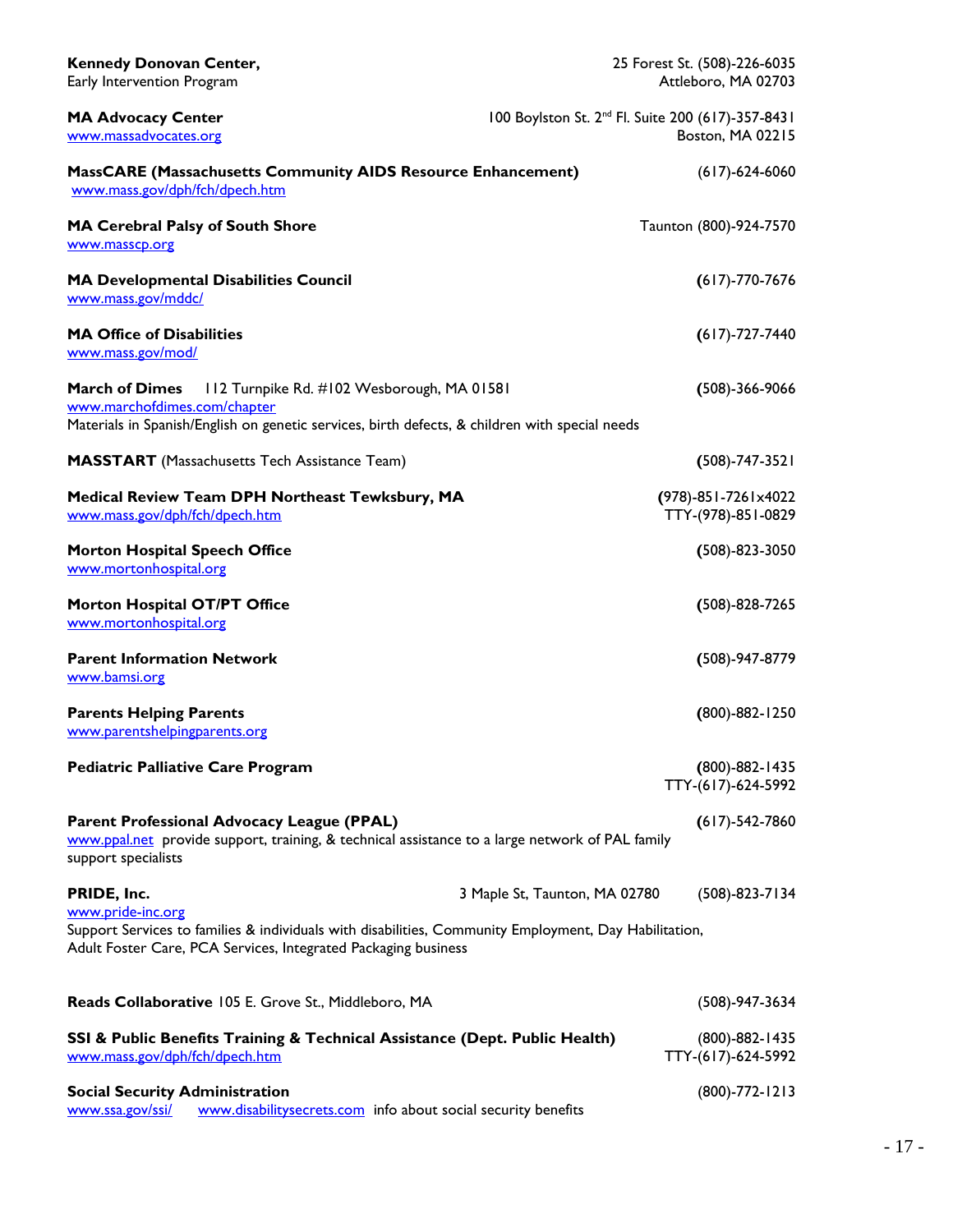### **Society for Human Advancement through Rehabilitation** (508)-999-8482

Evaluation, equipment & services for: people with physical disabilities

### **DOMESTIC VIOLENCE**

| <b>A New Day</b><br>Counseling & Advocacy 950 West Chestnut Street Brockton, MA<br>Offices in Brockton, Plymouth & Quincy                                                                                                                                                                                                                                                                                                                                         | $(508) - 588 - 2045$             |
|-------------------------------------------------------------------------------------------------------------------------------------------------------------------------------------------------------------------------------------------------------------------------------------------------------------------------------------------------------------------------------------------------------------------------------------------------------------------|----------------------------------|
| <b>Brockton Family &amp; Community Resources</b>                                                                                                                                                                                                                                                                                                                                                                                                                  | $(508) - 583 - 6498$             |
| <b>Domestic Violence</b><br>Info & resources for male batterers                                                                                                                                                                                                                                                                                                                                                                                                   | $(508)-679-5222$                 |
| <b>New Bedford Women's Center</b>                                                                                                                                                                                                                                                                                                                                                                                                                                 | (508)-999-6636 (508)-996-3343    |
| <b>Our Sister's Place Fall River</b>                                                                                                                                                                                                                                                                                                                                                                                                                              | $(508)-677-0224$                 |
| <b>National Domestic Violence Hotline 24-hour hotline</b>                                                                                                                                                                                                                                                                                                                                                                                                         | (800)-799-7233                   |
| New Hope 24 hr. hotline                                                                                                                                                                                                                                                                                                                                                                                                                                           | $(800) - 323 - 4673$             |
| Domestic Violence Outreach/Advocacy: Battered women and women in crisis services,<br>including: 24-hour Crisis hotline, temporary shelter for women and children, private and group<br>counseling, legal advocacy.                                                                                                                                                                                                                                                |                                  |
| Main Office - 140 Park Street<br>Attleboro, MA 02703                                                                                                                                                                                                                                                                                                                                                                                                              | $(508) - 226 - 4015$             |
| <b>Respect (Batterer's Intervention Program)</b><br>18 Broadway Suite 210 Taunton Office<br>Website: www.new-hope.org<br>Sexual Assault Program: Services for victims (and their families) of rape, child sexual abuse, sexual assault<br>and incest, including: 24 hr. hotline, counseling and advocacy.<br><b>Batterers Intervention Program:</b><br>The Taunton Probate court second floor may be able to help with legal issues related to domestic violence. | $(508)-222-0083$                 |
| <b>SAFELINK</b> 24-hour multilingual hotline Boston                                                                                                                                                                                                                                                                                                                                                                                                               | $(877) - 785 - 2020$             |
| South Shore Women's Resource Center PO Box 6237 Plymouth 02362<br>Program offers crisis intervention, supportive & group counseling, legal advocacy, short term shelter, support groups for children who<br>have witnessed violence. Fee is based on a sliding scale.<br>Legal advocacy covers Wareham District Court & Plymouth Probate Court.                                                                                                                   | $(508) - 746 - 2664$             |
| <b>SSTAR Women's Center</b> 386 Stanley St. Fall River, MA 02720                                                                                                                                                                                                                                                                                                                                                                                                  | $(508) - 324 - 3558 \times 3225$ |
| <b>EAR / NOSE / THROAT SPECIALISTS</b>                                                                                                                                                                                                                                                                                                                                                                                                                            |                                  |
| Dr. O'Brien, MD (508) 880-3460<br>Dr. Byahatti, MD (508)588-8034<br>35 Pearl St. Brockton, MA                                                                                                                                                                                                                                                                                                                                                                     |                                  |

### **EDUCATION/TRAINING/EMPLOYMENT/GED/ESL**

**For information about evaluations for your child & special needs services, contact the Special Needs Department at your public school:**

**Attleboro Public Schools** [www.attleboroschools.com](http://www.attleboroschools.com/) (508) 222-0012 100 Rathbun Willard Dr. Attleboro, MA 02703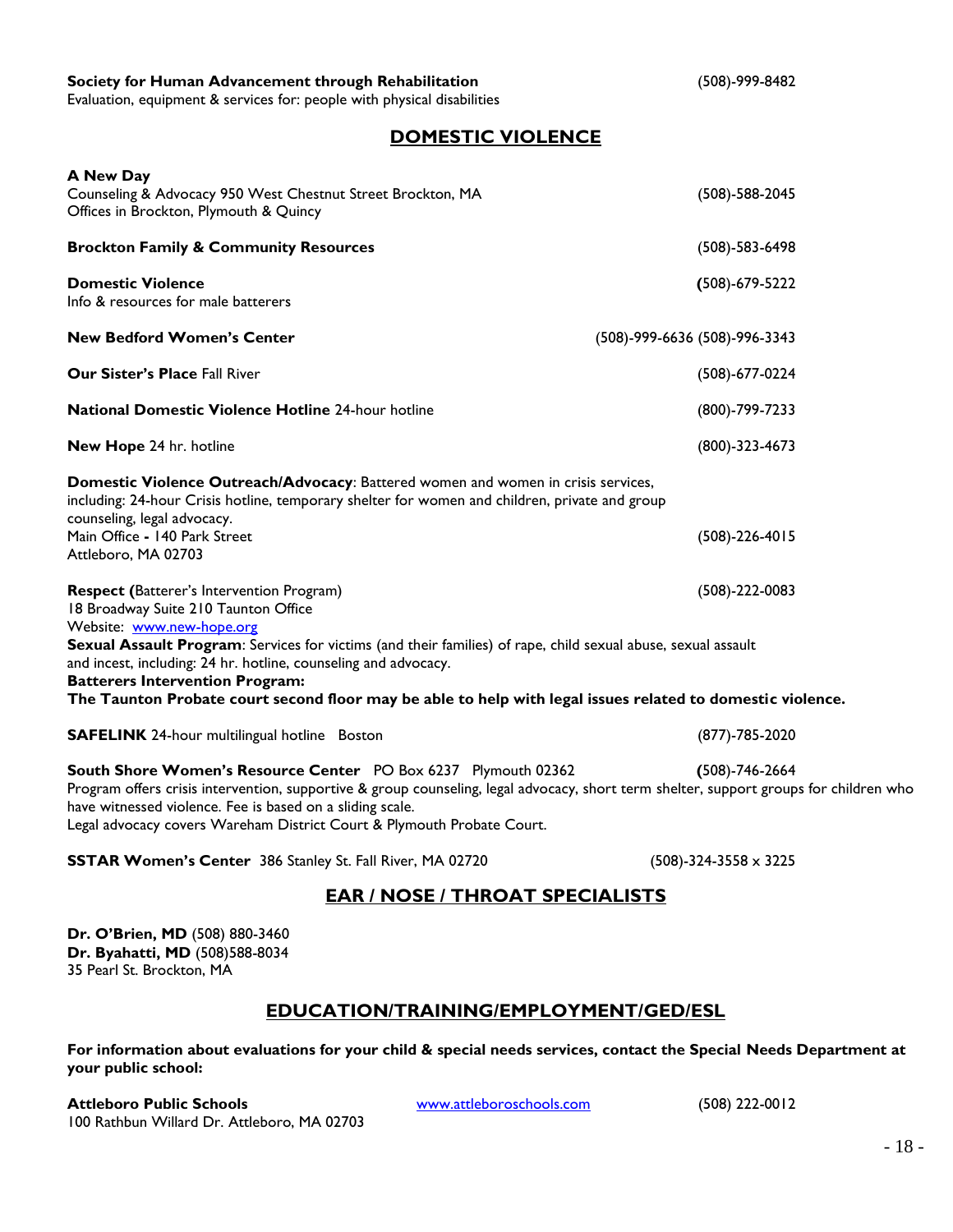| <b>Bristol-Plymouth Regional Technical School</b>                                                                                                                                                                      | www.bptech.org/bp/                                                           | $(508) 823 - 5151$                                              |
|------------------------------------------------------------------------------------------------------------------------------------------------------------------------------------------------------------------------|------------------------------------------------------------------------------|-----------------------------------------------------------------|
| Bridgewater-Raynham Regional School District www.bridge-rayn.org/<br>940 County St. Taunton, MA 02780                                                                                                                  |                                                                              | (508) 279-2140                                                  |
| Taunton Public Schools www.tauntonschools.org<br>50 Willams St. Taunton, MA 02780                                                                                                                                      |                                                                              | $(508) 821 - 1210$                                              |
| American Red Cross (CPR, First Aid training, Certified Nursing Assistant, Lifeguard Training)<br>281 Pleasant St. Brockton, MA 02301                                                                                   |                                                                              | (508) 586-4790                                                  |
| 275 New State Hwy Raynham, MA 02767                                                                                                                                                                                    |                                                                              | (508) 977-0201                                                  |
| American Student Assistance - 231 Main Street Brockton                                                                                                                                                                 |                                                                              | (866) 891-4716<br>$(508)$ 586-3115                              |
| Bridgewater State University 131 Summer St. Bridgewater, MA                                                                                                                                                            |                                                                              | (508) 697-1200                                                  |
| Bristol Community College 777 Elsbree St. Fall River, MA<br><u>taunton@bristolcc.edu</u><br>61 Summer St., Taunton                                                                                                     |                                                                              | $(508)$ 678-2811<br>Taunton: ext. 3767                          |
| Community Care Services/JRI 70 Main St. Taunton, MA 02780 (508) 821-7777Education consultation, training, mediation and<br>advocacy services (fee)                                                                     |                                                                              |                                                                 |
| <b>CPR/ First Aid Training</b> (Classes at Morton Hospital for a moderate fee)                                                                                                                                         |                                                                              | (508) 828-7777                                                  |
| Department of Transitional Assistance 21 Spring St Taunton, MA 02780<br>(DTA can give referrals to employment and training)                                                                                            |                                                                              | (508) 884-5300                                                  |
| <b>Education Opportunity Center</b><br>ASA College Planning Center<br>231 Main St                                                                                                                                      | 700 Boylston St. Boston<br>Boston, MA 02116<br>Seven Hills Behavioral Health | $(617) 536-0200$                                                |
| Brockton, MA (508) 856 3100<br>(866) 891 4716                                                                                                                                                                          | 589 South First St.<br>New Bedford, MA 02740                                 | $(508)$ 996-3147                                                |
| <b>Fisher College</b>                                                                                                                                                                                                  |                                                                              | No. Attleboro, MA (508) 699-6200<br>Brockton, MA (774) 296-7650 |
|                                                                                                                                                                                                                        |                                                                              | New Bedford, MA (508) 998-3254                                  |
| HW Temps 10 Oak St. Taunton, MA 02780<br>(Temporary employment) 8AM-5PM M-F                                                                                                                                            |                                                                              | (508) 823-6464                                                  |
| I.M.A.G.E.S.<br>(After school learning program for<br>elementary & middle school students)                                                                                                                             | I.M.A.G.E.S. Director<br>50 Williams St.<br>Taunton, MA 02780                | $(508) 821 - 1311$                                              |
| Labor Ready   Washington St. Taunton, MA                                                                                                                                                                               |                                                                              |                                                                 |
| Great Place to Learn 23 Trescott St, Taunton, MA 02780 (508) 821-7770                                                                                                                                                  |                                                                              |                                                                 |
| Lifestream Employment & Training<br>(For healthcare field)<br>If the individual is receiving TANF, he/she would need to ask their Caseworker / Parent/Child Advocate<br>for a referral to access C.N.A. training. DET, | 66 Main St.<br>Taunton, MA 02780                                             | $(508)$ 993-1991                                                |
| Literacy Hotline 12 Pleasant St. Taunton, MA 02780                                                                                                                                                                     |                                                                              | (508) 822-2828                                                  |
| <b>Mansfield Public Schools</b>                                                                                                                                                                                        |                                                                              | $(508)$ 261-7500                                                |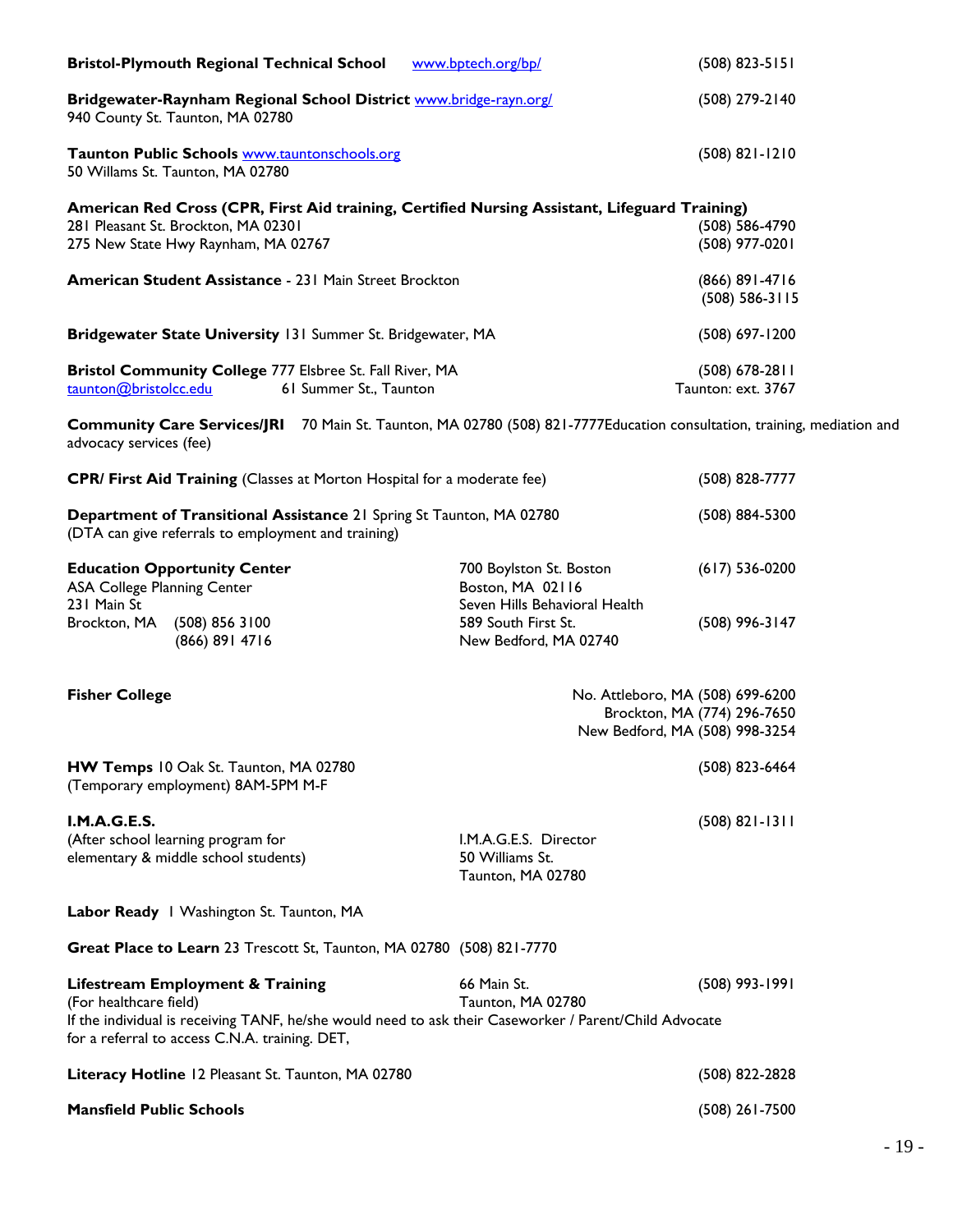| Massasoit Community College One Massasoit Blvd. Brockton<br>www.mass.edu/workforce_development/index.cfm                                                                                                                                                                                                                                                                                                                                                                                                                                                                                                                                                     | $(508) 588-9100$                               |                                                               |  |  |
|--------------------------------------------------------------------------------------------------------------------------------------------------------------------------------------------------------------------------------------------------------------------------------------------------------------------------------------------------------------------------------------------------------------------------------------------------------------------------------------------------------------------------------------------------------------------------------------------------------------------------------------------------------------|------------------------------------------------|---------------------------------------------------------------|--|--|
| Massachusetts Department of Education: Special Education Office www.doe.mass.edu<br>$(781)$ 338-3375                                                                                                                                                                                                                                                                                                                                                                                                                                                                                                                                                         |                                                |                                                               |  |  |
| Mass Info Tech 9 Taunton Green Taunton, MA                                                                                                                                                                                                                                                                                                                                                                                                                                                                                                                                                                                                                   |                                                | (508) 977-9909                                                |  |  |
| <b>Mass Rehab Commission</b><br>M-F 8:45 a.m. - 5:00 p.m.                                                                                                                                                                                                                                                                                                                                                                                                                                                                                                                                                                                                    |                                                | 21 Spring Street, Suite 8 (508) 823-8141<br>Taunton, MA 02780 |  |  |
| <b>Middleboro Public Schools</b>                                                                                                                                                                                                                                                                                                                                                                                                                                                                                                                                                                                                                             | www.middleborough.kl2.ma.us                    | $(508)$ 946--2000                                             |  |  |
| <b>North Attleborough Public Schools</b>                                                                                                                                                                                                                                                                                                                                                                                                                                                                                                                                                                                                                     | www.naschools.net                              | $(508) 643 - 2160$                                            |  |  |
| <b>Norton Public Schools</b>                                                                                                                                                                                                                                                                                                                                                                                                                                                                                                                                                                                                                                 | www.norton.kl2.ma.us                           | $(508)$ 285-0100                                              |  |  |
| PRIDE, Inc.                                                                                                                                                                                                                                                                                                                                                                                                                                                                                                                                                                                                                                                  | 3 Maple St, Taunton, MA 02780                  | (508) 823-7134                                                |  |  |
| www.pride-inc.org<br>Support Services to families & individuals with disabilities, Community Employment, Day Habilitation,<br>Adult Foster Care, PCA Services, Integrated Packaging business                                                                                                                                                                                                                                                                                                                                                                                                                                                                 |                                                |                                                               |  |  |
| <b>SER Jobs For Progress 26 Cohannet St, Taunton</b>                                                                                                                                                                                                                                                                                                                                                                                                                                                                                                                                                                                                         |                                                | (508) 880-7642                                                |  |  |
| <b>Career Centers</b> (Job search/resume writing)<br>95 Pine St.<br><b>Attleboro</b><br>(508) 222-1950<br><b>Brockton</b><br>34 School St.<br>$(508)$ 513-3400<br>72 School St.<br>(508) 977-1400<br><b>Taunton</b><br><b>Taunton School to Career</b><br>(508) 977-1730<br>(Provides students from THS, DR, BA, and BP - 15-16 years old with business mentors)<br><b>UMASS Dartmouth 285 Old Westport Rd. North Dartmouth, MA 02747</b><br>$(508)$ 999-8000<br>TTY: (508) 999-9250<br>www.umassd.edu<br>UniversalClass (Online courses at Taunton Public Library)<br>www.tauntonlibrary.org and click on Reference databases the click on "UniversalClass" |                                                |                                                               |  |  |
| <b>GED/ESL</b>                                                                                                                                                                                                                                                                                                                                                                                                                                                                                                                                                                                                                                               |                                                |                                                               |  |  |
| <b>Attleboro Evening Diploma Program (AEDP)</b><br>www.attleboroschools.com/apssite/documents/Night_School.pdf (to look at brochure)                                                                                                                                                                                                                                                                                                                                                                                                                                                                                                                         | 100 Rathbun Willard Dr.<br>Attleboro, MA 02703 | (508) 222-5150<br>ext. 1370                                   |  |  |
| <b>Bristol Community College</b><br>135 County St.<br>$(508)$ 678-2811<br>Attleboro, MA                                                                                                                                                                                                                                                                                                                                                                                                                                                                                                                                                                      |                                                |                                                               |  |  |
| <b>The Literacy Center</b>                                                                                                                                                                                                                                                                                                                                                                                                                                                                                                                                                                                                                                   | 80 North Main St.                              | (508) 226-3603                                                |  |  |

**Massasoit College GED/ESL Program** (grant funded) (508) 588-9100 For information on website: doe mass edu, then select program area: adult & community learning. Middleboro campus now open

Attleboro, MA 02703

# **Mass Info Tech (GED/Microsoft Certification)** 9 Taunton Green Taunton (508) 977-9909

[sprice@massinfotech.com](mailto:sprice@massinfotech.com)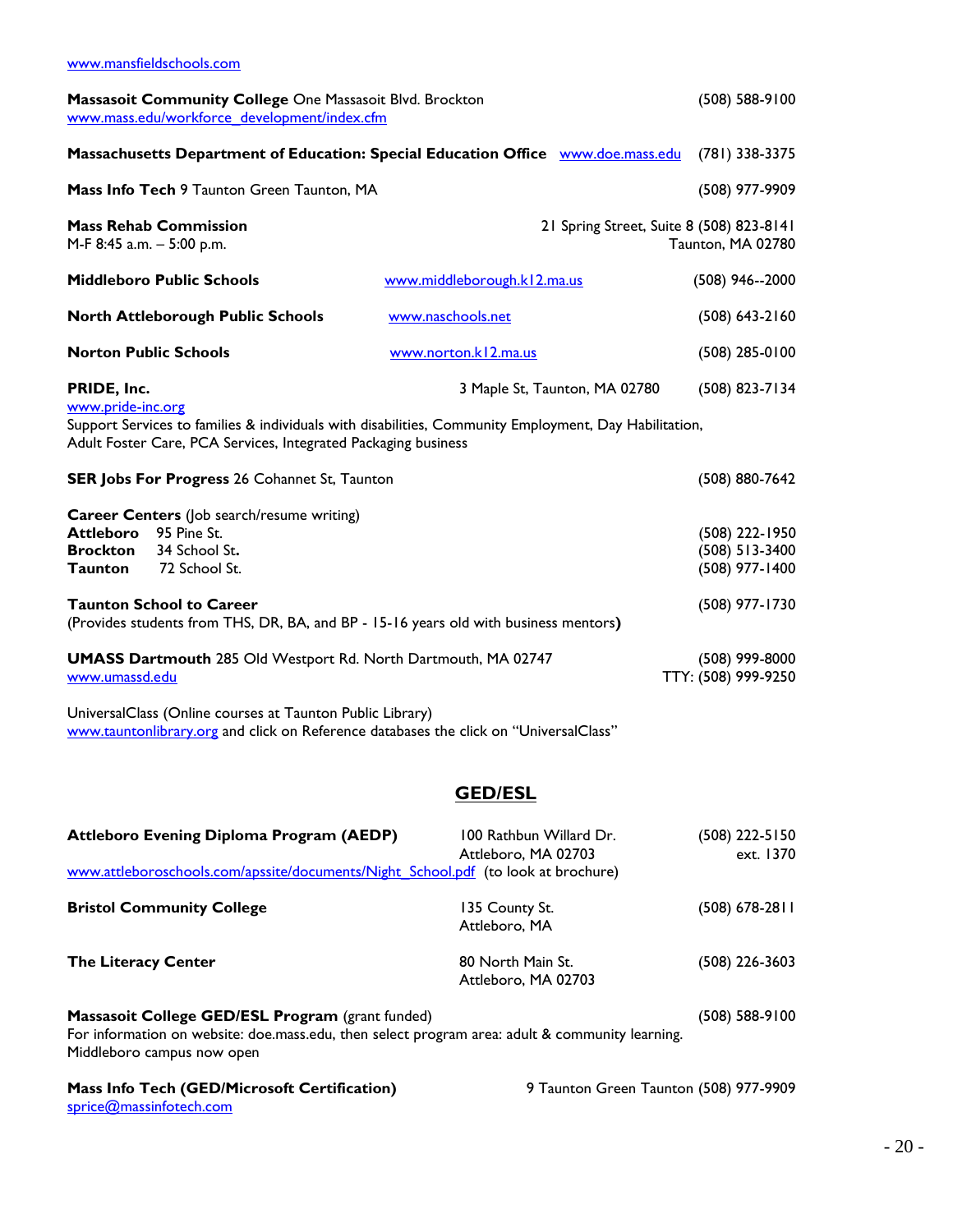**TPS/BCC Adult Education Partnership**  Days: GED and ESOL 43 Taunton Green, 2<sup>nd</sup> floor (508)-977-9565 (508)-977-9565

[www.tauntonschools.org](http://www.tauntonschools.org/)

**Taunton Public Library** – Adult Education ESOL GED ABE 1:1 tutoring (508) 822-2828

**TIP**: Remember to apply for **Financial Aid** as early as possible in order to receive the most benefits. The local high school, public libraries have financial aid information. **A financial aid application may also be obtained online at [www.fafsa.ed.gov](http://www.fafsa.ed.gov/)** 

### **EYE SPECIALISTS & VISION CENTERS**

**(***Most* **Accept MA Health – When you call, ask if your insurance plan is accepted.) Advanced Eye Centers** (508) 802-6770 1 Washington St. Taunton, MA 02780**Ted F. Bukowski & Assoc.** (508) 285-2015 140 East Main St. #6 Suite. 41 Norton **Brockton Vision Associates Center for Eye Health** (508 )584-2100 200 Westgate Dr. Brockton (508) 586-5382 1 200 Nestgate Dr. Brockton 1 Pearl St. #1100 Brockton **Cornerstone Family Vision** (508) 880-9500 **Eye Care/Eyewear Associates** (508) 824-4100 772 County Street 45 Cohannet Street Taunton, MA 02780 Taunton, MA 02780 **Eye Health Vision Center** (508) 823-5536 (medical) **Lens Crafters** (508) 824-7074 64 Winthrop Street (508) 822-2041 (optical) 2 Galleria Mall Drive Taunton, MA 02780 Taunton, MA 02780 **Mansfield Eye Center** (508) 339-7600 **Sturdy Associates** (508) 226-3330 1 North Main Street 160 Pleasant Street Mansfield, MA 02048 Attleboro, MA 02703 **New England Vision Care** (508) 761-5034 **Elliot Eye Doctors** (508) 223-5552 378 Washington Street 316 West Main Street Attleboro, MA 02703 Norton, MA 02766 **Optique Limited** (508) 947-6300 **Gerald E. Savard, OD** (508) 947-7321 10 Merchants Way 511 West Grove St. #101 Middleboro, MA 02346 Middleboro, MA 02346 **Southeast Optical** (508) 947-7550 **Vision Works** (508) 587-9700 511 West Grove Street #101 722 Belmont St. Brockton Middleboro, MA 02346

### **FAMILY PRACTITIONERS WHO ACCEPT MA HEALTH**

**Anne Bauman, MD** (508) 822-2266 **Bertrand Chapman, MD** (508) 947-7610 100 Industrial Rd 511 West Grove St. Middleboro

### **SER Jobs for Progress** GED **Taunton (508) 880-7642**

**Pleasant Optical Co** (508) 222-8013 Middleboro, MA 02346 174 Pleasant Street Attleboro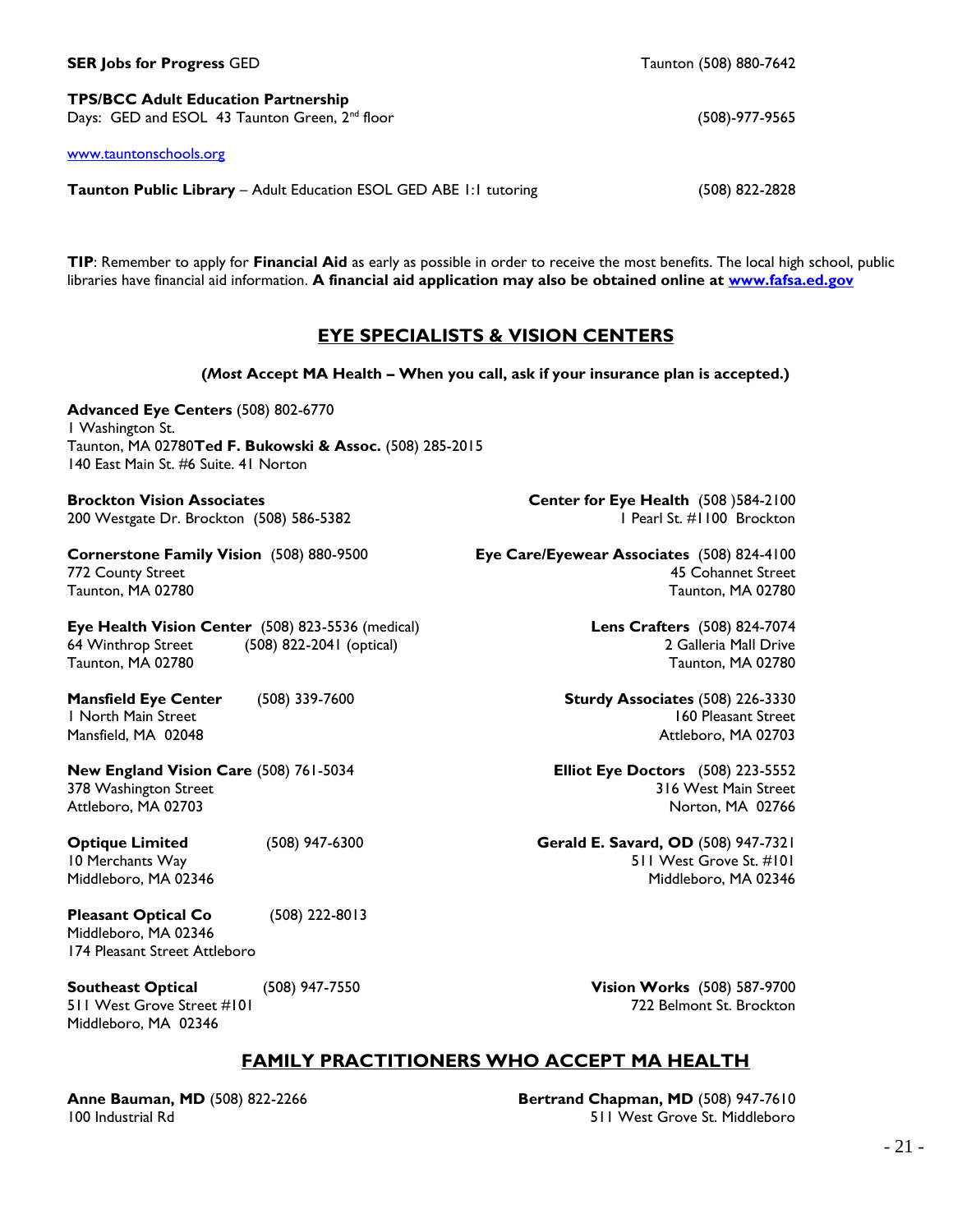Taunton, MA

**Lakeside Family Practice** (508) 880-0012 **Elizabeth Monteiro, MD** (508) 823-9921 675 Paramount Dr. Suite 203

**Neeta Ohri, MD** (508) 822-5401 **Priti Patel, MD** (508) 880-0070 141 Winthrop St, 233 Winthrop St. Taunton, MA 02780 Taunton, MA 02780

**Nicholas Rencricca** (508) 941-7268 **Ryan Welter, MD** (508) 880-0012 680 Centre St. Brockton Tristan Medical Care

**Roman N. Santos, MD** (508) 947-4400 69 Main St, Lakeville, MA 02347

**Bethel Family Medicine (**508) 588-1200 **Brockton Neighborhood Health Center** (508 )559-6699 111 Torrey St. Brockton **111 Torrey St. Brockton** 

**Agnieszka Buniowska** (508) 897-6040 **Cheng-Chien Chuang, MD** (508) 828-5020 1 Pearl St. #2100 Brockton **Lakeside Family Practice** 2005 Bay St. Suite 203 Taunton

**Robert J. Gagnon, MD** (508) 947-6666 **Kelly Hoye, MD** (508) 824-7557 **Lakeville Family Medicine James P. Hoye, MD** 600 Old Somerset Ave. No Dighton, MA 02764

Mill River Place One Washington St. Taunton

675 Paramount Dr. Raynham, MA 02767

### **FINANCIAL/BASIC NEEDS ASSISTANCE**

| Note: Many programs have limited funds that may be used up quickly & may/may not be there to help when you call.<br>www.smartaboutmoney.org Info and materials about budgeting.<br>www.pparxma.org /Info about access to low cost prescription drugs direct from pharm. companies |                                                                               |                                  |
|-----------------------------------------------------------------------------------------------------------------------------------------------------------------------------------------------------------------------------------------------------------------------------------|-------------------------------------------------------------------------------|----------------------------------|
| American Credit Counseling Service, Inc. 4 Taunton St., Suite 5 Plainville, MA                                                                                                                                                                                                    |                                                                               | (800) 729-0551                   |
| Angels in America, Inc. 91 Atkinson Drive, Bridgewater, MA 02324 www.AngelsinAmerica.org (774) 259-9173<br>AmericasCharity@gmail.com "Making America stronger, providing hope and encouragementone good deed at a time."                                                          |                                                                               |                                  |
| Attleboro Council of Churches Self Sufficiency Coalition 95 Pine St. Attleboro, MA 02703 (508) 222-2933                                                                                                                                                                           |                                                                               |                                  |
| <b>Baby Point at the Turning Point Office</b><br>Church of the Nazarene                                                                                                                                                                                                           | 6 Rogers Ave.<br>Wareham, MA 02571                                            | (508) 291-0535                   |
| Bay State Gas: Columbia Gas M-F 8AM-5PM                                                                                                                                                                                                                                           |                                                                               | (800) 882-5454                   |
| Child Support Enforcement 8:30-4:30 M-F<br>Website: www.ma.gov/dor                                                                                                                                                                                                                | Customer Service Bureau (800) 332-2733<br>P.O. Box 7057 Boston, MA 02204-7057 |                                  |
| <b>Citizens for Citizens</b><br>Heating, fuel, non-heat related utility assistance and weatherization                                                                                                                                                                             | I Taunton Green Taunton, MA (508) 823-6346                                    | Weatherization: (508) 675-2157   |
| Department of Human Services 30 Olney St. Taunton, MA 02780                                                                                                                                                                                                                       |                                                                               | $(508)$ 821-1420                 |
| <b>Department of Transitional Assistance</b>                                                                                                                                                                                                                                      | 21 Spring St Taunton, MA 02780                                                | (508) 884-5300<br>(800) 529-1599 |
| Client Services -website: www.state.ma.us/dfa                                                                                                                                                                                                                                     |                                                                               | (800) 445-6604                   |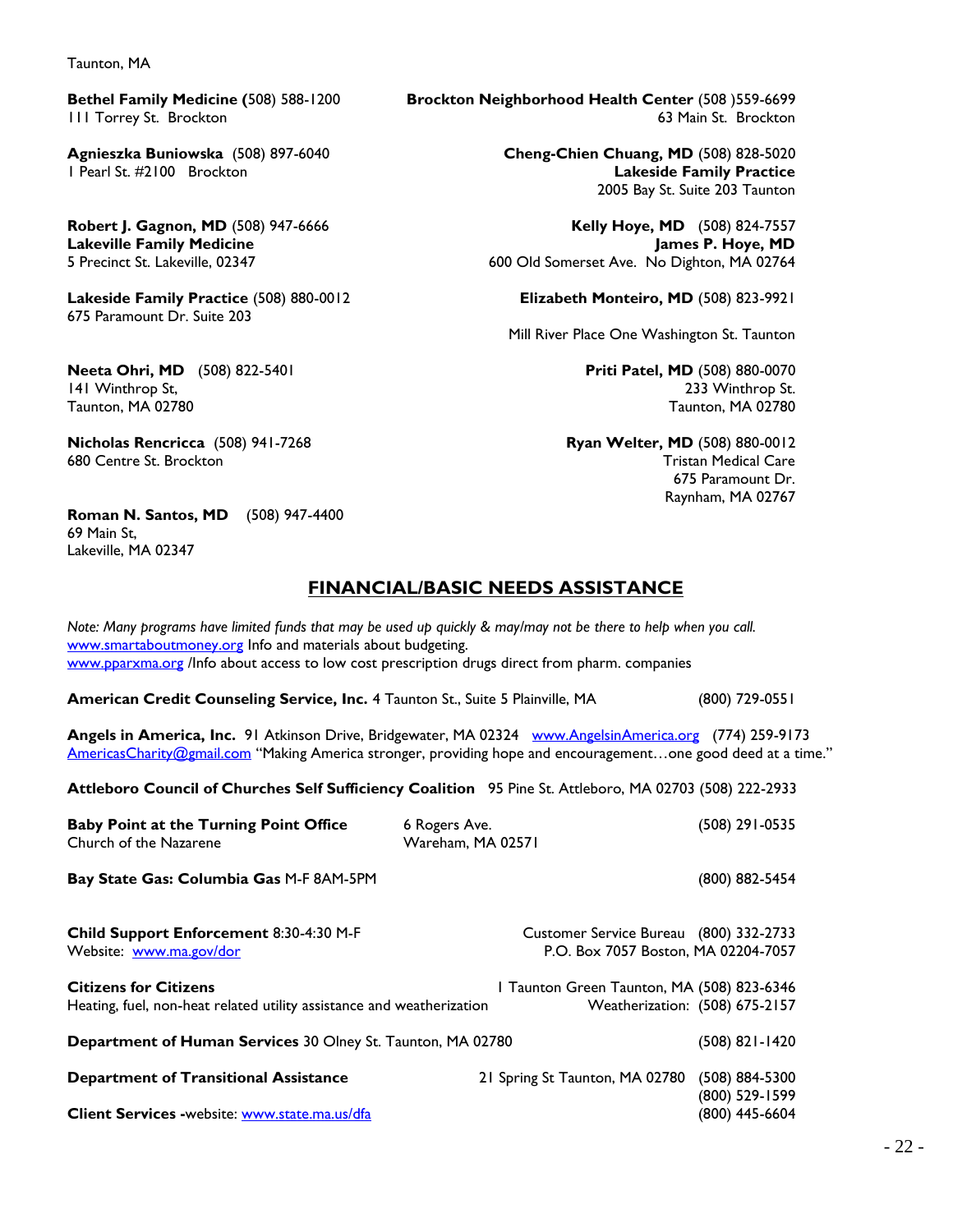| Central Congregational Lakeville & Middleboro residents<br>Monday 9-11                                                                              |                                                         | 2 Webster St.-Middleboro (508) 947-1256                                |
|-----------------------------------------------------------------------------------------------------------------------------------------------------|---------------------------------------------------------|------------------------------------------------------------------------|
| <b>Central Baptist Church Food Pantry</b>                                                                                                           | 3 Nickerson Ave, Middleboro (508) 947-8340              |                                                                        |
| <b>Centenary United Methodist Church</b><br>Free meal I I am on Saturdays                                                                           | 39 North Main & 15 Sanford St. Attleboro (508) 222-1759 |                                                                        |
| <b>Meals on Wheels</b><br>For income eligible individuals over the age of 60                                                                        |                                                         | $(508) 675 - 2101$                                                     |
| <b>Breakfast Program</b> Call Attleboro Area Council of Churches<br>Delivered to certain locations in greater Attleboro area                        |                                                         | (508) 222-2933                                                         |
|                                                                                                                                                     | <u>FOOD</u>                                             |                                                                        |
| <b>Worker's Compensation</b>                                                                                                                        |                                                         | (800) 323-3249                                                         |
| Some utility companies offer reduced rates for people on assistance programs, ask for application<br>Website: www.verizon.com                       |                                                         |                                                                        |
| Verizon - Lifeline                                                                                                                                  |                                                         | (800) 837-4966                                                         |
| <b>Taunton Career Center</b><br>Helps you look for a better job.                                                                                    |                                                         | 72 School St. (508) 977-1400<br>Taunton, MA 02780                      |
| Attleboro, Norton                                                                                                                                   |                                                         | 106 Pleasant St. Attleboro (888) 655-6469<br>National # (800) 772-1213 |
| Social Security website: www.ssa.gov<br>Middleboro, Raynham, Taunton                                                                                |                                                         | 104 Dean St. Taunton (508) 823-5117<br>TTY: (508) 821-3325             |
| <b>Self Help</b> (utility & fuel)                                                                                                                   |                                                         | Attleboro (508) 226-4192                                               |
| Assistance with housing, food, rent, clothing, electric, heat Applications for Good Neighbor Fuel Program by appt.                                  | 17 Jericho Rd. Middleboro (508) 947-8002 x207           |                                                                        |
| <b>Salvation Army</b>                                                                                                                               |                                                         | $(617) 542 - 5420$<br>21 Union Street Attleboro (508) 226-8624         |
| Christmas Assistance<br>12:30-4:00 p.m., 12:30 - 3:00 p.m. (Tues.-Thurs.) The person in need must call for themselves (not advocates/case managers) |                                                         | (508) 238-2562                                                         |
| My Brother's Keeper (Non-profit volunteer ministry for food and furniture to those in need)<br><b>Easton</b>                                        |                                                         | (508) 238-4416                                                         |
| <b>Money Management International</b><br>247 N Main St, Randolph, MA                                                                                |                                                         | (800) 208-2227                                                         |
| Mass Resources (baby food and gently used baby supplies) www.massresources.org/childrens-fund.html                                                  |                                                         |                                                                        |
| Website: www.keepingpace.org<br>Diapers & clothing. Need to be Bridgewater resident or have multiples & referral from another agency or physician.  |                                                         |                                                                        |
| <b>Keeping Pace (with Multiple Miracles)</b>                                                                                                        | 194 South Main Street West Bridgewater (508) 559-0040   |                                                                        |
| Healthy Start (prenatal care for women who are unable to obtain insurance) intake:                                                                  | <b>Customer service:</b>                                | (800) 531-2229<br>(888) 488-9161                                       |
| You do not have to be receiving welfare to be eligible; you just need to meet the guidelines.                                                       |                                                         | Fax (508) 884-5301                                                     |
| <b>Hotline/Application information</b><br><b>Emergency Assistance through DTA</b>                                                                   |                                                         | (800) 249-2007<br>(508) 884-5300                                       |
| <b>Income Verification -</b>                                                                                                                        |                                                         | (800) 632-8095                                                         |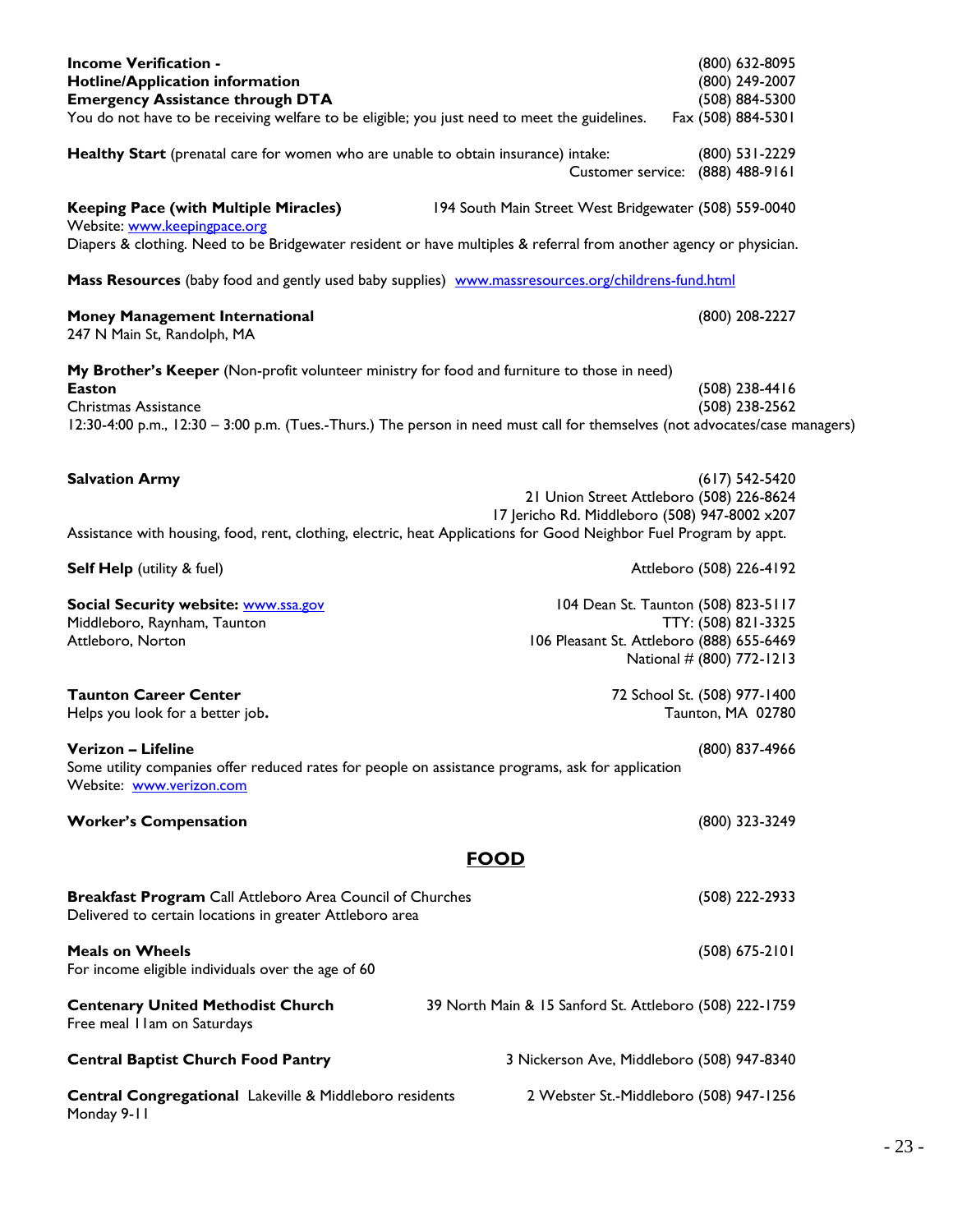| <b>Central United Methodist</b><br>Soup kitchen 1x a week                                                                                                                                                                                                                                                           | 14 School St. Middleboro (508) 947-2612             |
|---------------------------------------------------------------------------------------------------------------------------------------------------------------------------------------------------------------------------------------------------------------------------------------------------------------------|-----------------------------------------------------|
| <b>Citizens for Citizens</b><br>(You need a referral)                                                                                                                                                                                                                                                               | I Taunton Green Taunton (508) 823-6346              |
| <b>Council on Aging</b> Meals on Wheels (for seniors)                                                                                                                                                                                                                                                               | 558 Plymouth St. Middleboro (508) 946-2490          |
| <b>Coyle Cassidy Food Pantry</b><br>Pick-up food bags the last Sat. of the month from 9-11am in the schools front entrance                                                                                                                                                                                          | 2 Hamilton St, Taunton (508) 823-6164               |
| <b>Cupboard of Kindness</b>                                                                                                                                                                                                                                                                                         | 70 E. Main St. Norton (508) 285-3398 (508) 942-3083 |
| Dighton Food Pantry 979 Somerset Ave Dighton, MA<br>No pre-registration required, last Saturday of the month. 9-11:30 am                                                                                                                                                                                            | (508) 677-3825                                      |
| Evangelical Covenant Church 841 N. Main St. Attleboro<br>(Family Café last Wednesday of month- 5:30-6:30)                                                                                                                                                                                                           | $(508)$ 226-6221                                    |
| First Baptist Church 75 Park St. No. Attleboro (free meal)                                                                                                                                                                                                                                                          | (508) 699-2434                                      |
| <b>First Baptist Church</b>                                                                                                                                                                                                                                                                                         | 118 So. Main St. (rte. 152) Attleboro (free meal)   |
| Food 'n' Friends Café (free family meal)<br>2 <sup>nd</sup> Wed. of Month 5:30 pm - 2 <sup>nd</sup> Congregational Church 50 Park St. Attleboro<br>Last Wed. of Month 5:30 pm - Evangelical Covenant Church 841 No Main St. Attleboro<br>Last Sat. of Month 6pm - Waters Church, 15 John Dietsch Blvd. N. Attleboro | $(508)$ 695-1300                                    |
| <b>Hebron Food Pantry</b><br>Senior & working person's pantry                                                                                                                                                                                                                                                       | II Sanford St. Attleboro (508) 223-4257             |
| <b>LaSalette Shrine Cafeteria</b>                                                                                                                                                                                                                                                                                   | 947 Park St. (rte 118) Attleboro (free meal)        |
| <b>Lenore's Pantry</b>                                                                                                                                                                                                                                                                                              | N. Attleboro Board of Health (508) 699-0104         |
| <b>Murray Unitarian Universalist</b>                                                                                                                                                                                                                                                                                | 505 N. Main St. Attleboro (508) 222-0505            |
| Our Daily Bread (St. Thomas Church)<br>Soup Kitchen lunch (11:30-1 pm weekdays)                                                                                                                                                                                                                                     | 111 High St. Taunton (508) 824-1788                 |
| <b>Raynham Food Basket</b><br>First Baptist Church (call first) pick-up 9-11am - second and fourth Thurs. of the month<br>494 Church St. Raynham                                                                                                                                                                    | $(508)$ 823-1104                                    |
| Sacred Heart Parish (St. Vincent de Paul)<br>340 Centre St. Middleboro (Food Pantry - first 4 Saturdays of the month)                                                                                                                                                                                               | $(508)-947-1717$                                    |
| <b>Second Congregational Church Food Pantry</b>                                                                                                                                                                                                                                                                     | 50 Park St. Attleboro (508) 222-4677                |
| <b>Self Help Food Bank Fuel Assistance</b>                                                                                                                                                                                                                                                                          | 95 Pine St. Attleboro (508) 226-4192                |
| <b>SNAP</b> Food Stamps DTA<br>www.mass.gov/snap                                                                                                                                                                                                                                                                    | $(866)$ 950-3663                                    |
| St. Joseph's Food Cellar (Friday's)                                                                                                                                                                                                                                                                                 | 208 South Main St & Maple Attleboro (508) 226-1115  |
| St. Theresa's Church                                                                                                                                                                                                                                                                                                | 18 Baltic St. So Attleboro (508) 243-4386           |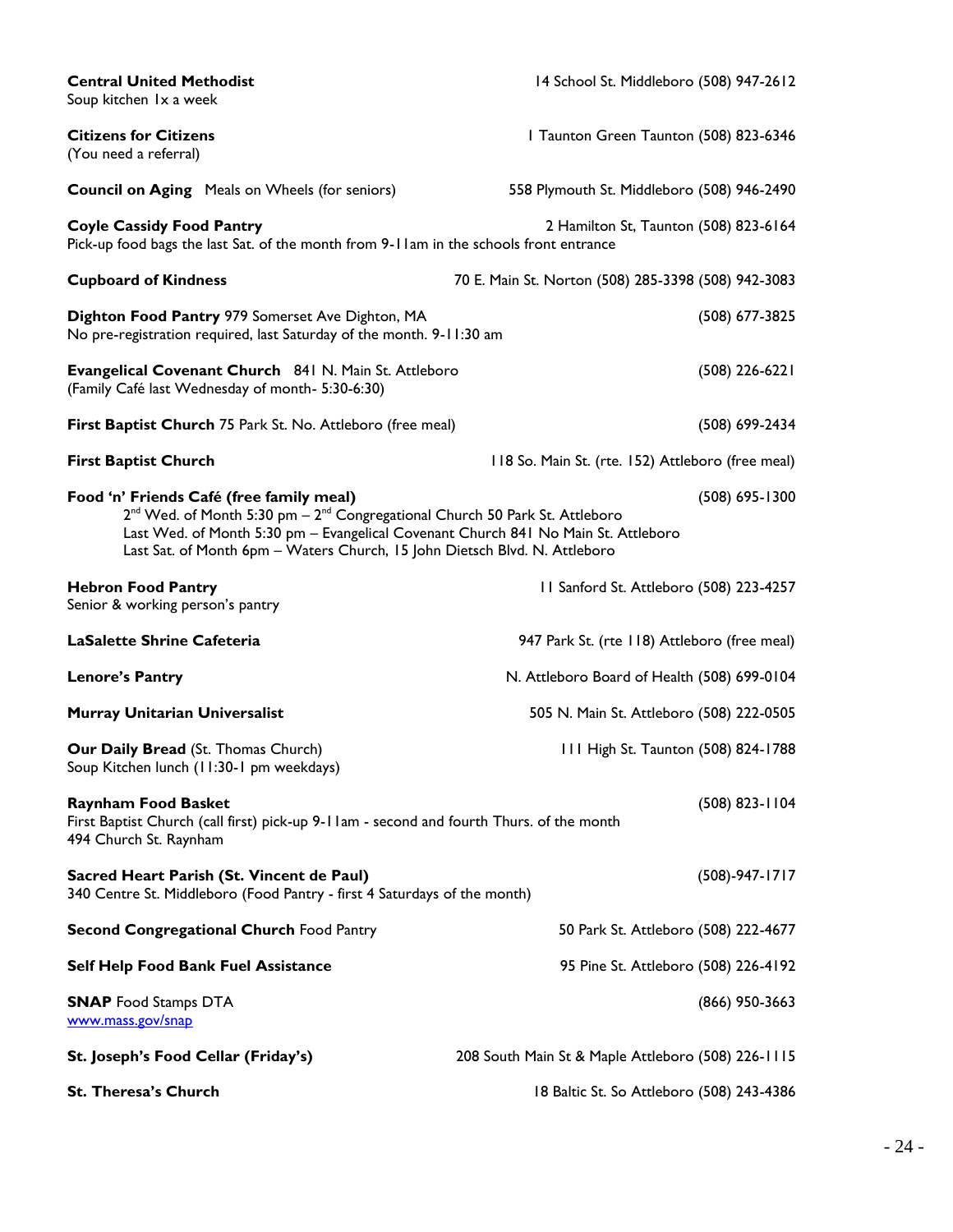**St. Vincent DePaul** 141 Washington St. Taunton (508) 823-6676 St. John's Attleboro (508) 222-8400 Middleboro (508) 947-1717

**Salvation Army Boston, MA** (617) 542-5420

**WIC** 1 Taunton Green Taunton (508) 823-6346 Vouchers for milk, cereal, formula etc. (Extended hours - Tuesday night and Saturday) 95 Pine St. Ste. 8 (508) 226-4543 Attleboro, MA 02703 795 Pleasant St., Brockton, MA (508) 588-8241 23 Wareham St, (Tuesdays 9-4 pm) (508) 946-0632 Middleboro, MA 02346

### **FUEL/UTILITY ASSISTANCE**

| <b>State Help Line</b>                                                                                                                                                           | (800) 632-8175                                                                       |
|----------------------------------------------------------------------------------------------------------------------------------------------------------------------------------|--------------------------------------------------------------------------------------|
| Attleboro City Hall H.E.A.T. program<br>Guidelines are higher than for LIHEAP or Good Neighbor                                                                                   | (508)-223-2222 x3261                                                                 |
| Citizens Energy Oil Heat Program 530 Atlantic Avenue                                                                                                                             | (877) 563-4645                                                                       |
| Citizens Energy Oil Distrigas Program Boston, MA 02210                                                                                                                           | (866) 427-9918                                                                       |
| <b>Citizens for Citizens</b><br>Taunton area: heating and fuel & non-heat related utility assistance & weatherization                                                            | I Taunton Green Taunton (508) 823-6346                                               |
| <b>Council of Churches/St. Vincent de Paul</b>                                                                                                                                   | $(508)-222-2933$                                                                     |
| Department of Telecommunications & Energy                                                                                                                                        | (800) 392-6066                                                                       |
| Norton Energy Fund (Located at Veteran's Office, but eligibility not limited to veterans)<br>(Mon-Wed 9am-1pm, Thurs 12:30pm-5:30pm, Fri 12pm=4pm)                               | (508) 285-0274                                                                       |
| Salvation Army- Good Neighbor Program <b>WWW.magoodneighbor.org</b><br>Low/Medium Income                                                                                         | (800) 334-3047<br>Attleboro (508) 226-8624<br>Middleboro (508) 947-8002 Ext. 207     |
| <b>Self Help Fuel Assistance</b><br>Heating fuel & non-heat related utility assistance & weatherization                                                                          | Attleboro (508)-226-4192<br><b>Brockton (508)-588-5440</b><br>Raynham (508) 588-5440 |
| South Shore Community Action Council Middleboro fuel assistance                                                                                                                  | (508) 746-6707                                                                       |
| Statewide/Federal Fuel Assistance- Hotline 1360 Main St,<br>Brockton, MA                                                                                                         | (800) 225-0875                                                                       |
| Taunton Emergency Task Force (Taunton Dept. of Human Services) 30 Olney St. Taunton<br>(For those who don't qualify for fuel assistance programs-Emergency Task Force Fuel Fund) | $(508)$ 821-1420                                                                     |

**Veterans Services** (see phone book for local listing at your city or town hall) You may be eligible for assistance with heating fuel & non-heat related utility if you or your spouse served in the military or you are the widow of someone who served.

**Note:** Some Utility companies have reduced rates for low-income individuals/families.

- Winter moratorium on shut-off of heating source from Nov. 15 to March 15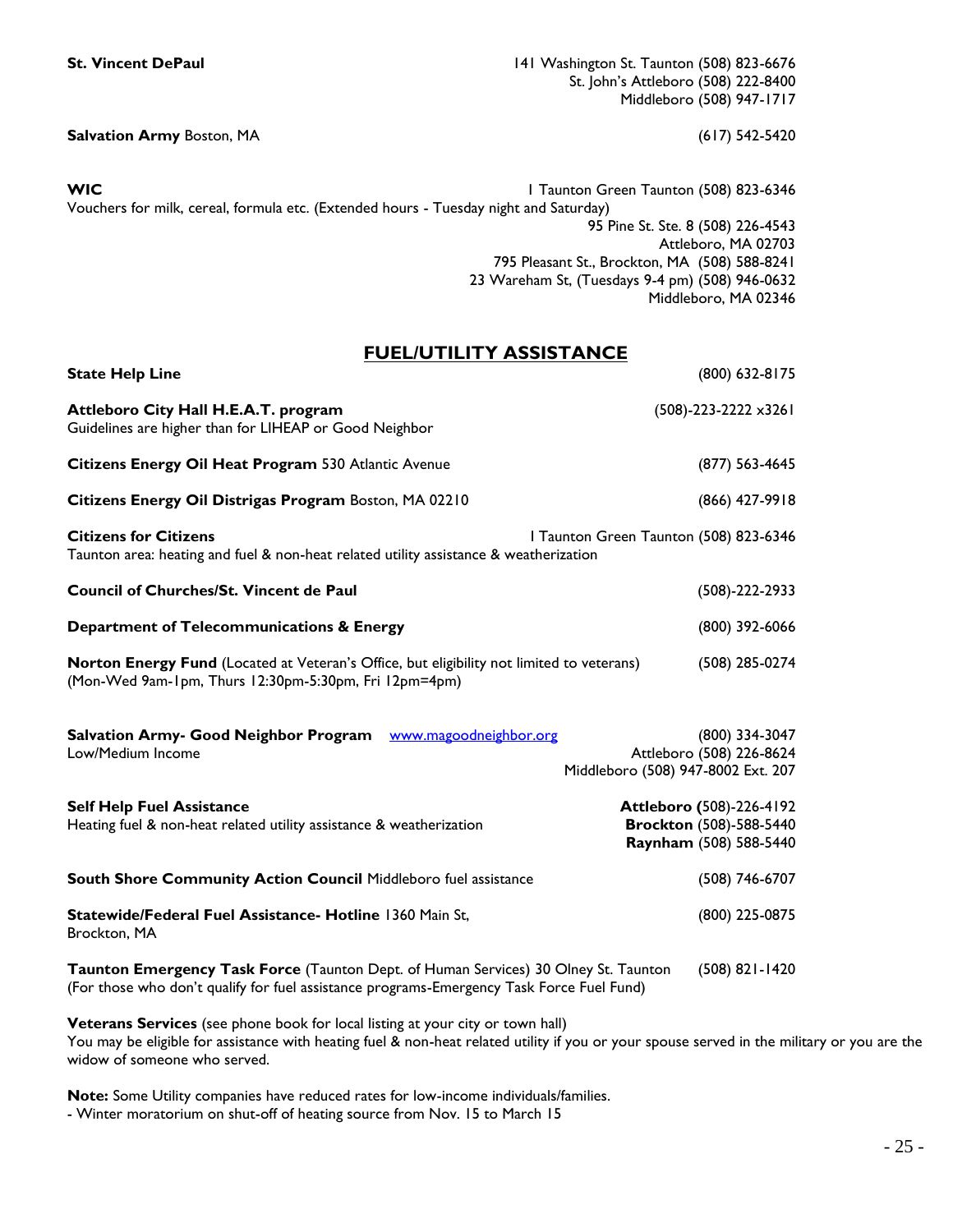- You may negotiate a payment plan if you are behind on your bill. If you make a plan be sure to stick with the agreement or shut off will be imminent.

- Continue to pay at least a percentage of your bill every month- even if you can't pay the whole bill. The utility company may see that as a good faith effort and may be less hasty to shut off service. It also avoids large bills at the end of the season.

### **FUN AND FREEBIES**

| Attleboro Project Connect 908 Oak Hill Ave.<br>Fun activities and family support for residents of Attleboro                                                                           |                                                                                                           | (508) 226-2883<br>or (508) 223-3244                               |
|---------------------------------------------------------------------------------------------------------------------------------------------------------------------------------------|-----------------------------------------------------------------------------------------------------------|-------------------------------------------------------------------|
| <b>Attleboro Arts Museum</b>                                                                                                                                                          |                                                                                                           | (508) 222-2644                                                    |
| <b>Attleboro Area Industrial Museum</b>                                                                                                                                               |                                                                                                           | (508) 222-3918                                                    |
| <b>Attleboro YMCA 63 N. Main St.</b><br>Attleboro, MA 02703                                                                                                                           |                                                                                                           | (508) 222-7422                                                    |
| Borderland State Park 259 Massapoag Avenue North Easton                                                                                                                               |                                                                                                           | $(508)$ 238-6566                                                  |
| <b>Boys and Girls Club</b>                                                                                                                                                            |                                                                                                           | 31 Court St. Taunton (508) 824-4341                               |
| Briggs Nursery 295 Kelley Blvd. Playground & farm animals North Attleboro, MA 02760                                                                                                   |                                                                                                           | (508) 699-7421                                                    |
| Boyden Wildlife Refuge 1298 Cohannet St.<br>Free nature walks                                                                                                                         |                                                                                                           | $(508)$ 821-1676<br>Taunton, MA 02780                             |
| Capron Park Zoo 210 County Street                                                                                                                                                     |                                                                                                           | (508) 222-3047<br>Attleboro, MA 02703                             |
| <b>Freetown Wading Pool</b>                                                                                                                                                           |                                                                                                           | Slabridge Road (508) 644-5522                                     |
| Friendly Farms Leonard St. Raynham                                                                                                                                                    |                                                                                                           | Assonet, MA<br>(978) 884-7102                                     |
| http://freebies.about.com/od/freeholidayfun/tp/summer-freebies.htm                                                                                                                    |                                                                                                           |                                                                   |
| Kids World, Inc.                                                                                                                                                                      |                                                                                                           | 11 Robert Toner Blvd. (508) 695-1674<br>North Attleboro, MA 02760 |
| <b>Massasoit State Park (1500 acres)</b>                                                                                                                                              | 1361Middleboro Ave East Taunton, MA 02718 (508) 822-7405                                                  |                                                                   |
| Memorial Park Somerset Avenue Taunton, MA 02780                                                                                                                                       |                                                                                                           |                                                                   |
| North River Collaborative MA Family Network (Bridgewater, Raynham & other towns) & Self Help,<br>Inc. Fun & Educational activities for families with children from prenatal to age 3. |                                                                                                           | (781) 681-9736                                                    |
| Oak Knoll Wildlife Sanctuary 1417 Park St., Attleboro                                                                                                                                 |                                                                                                           | (508) 223-3060                                                    |
| <b>Old Colony YMCA</b>                                                                                                                                                                | 61 East Grove St. Middleboro, MA 02346 (508) 947-1390<br>71 Cohannet St. Taunton, MA 02780 (508) 823-3320 |                                                                   |
| Oliver Mill Park Rt. 44 Middleboro, MA 02346                                                                                                                                          |                                                                                                           |                                                                   |
| <b>Parks and Recreation Departments</b><br>Attleboro 77 Park St.<br>Mansfield 6 Park Row, Mansfield, MA 02048<br>Middleboro 26 Jackson St.                                            |                                                                                                           | (508) 223-2222<br>(508) 261-7384                                  |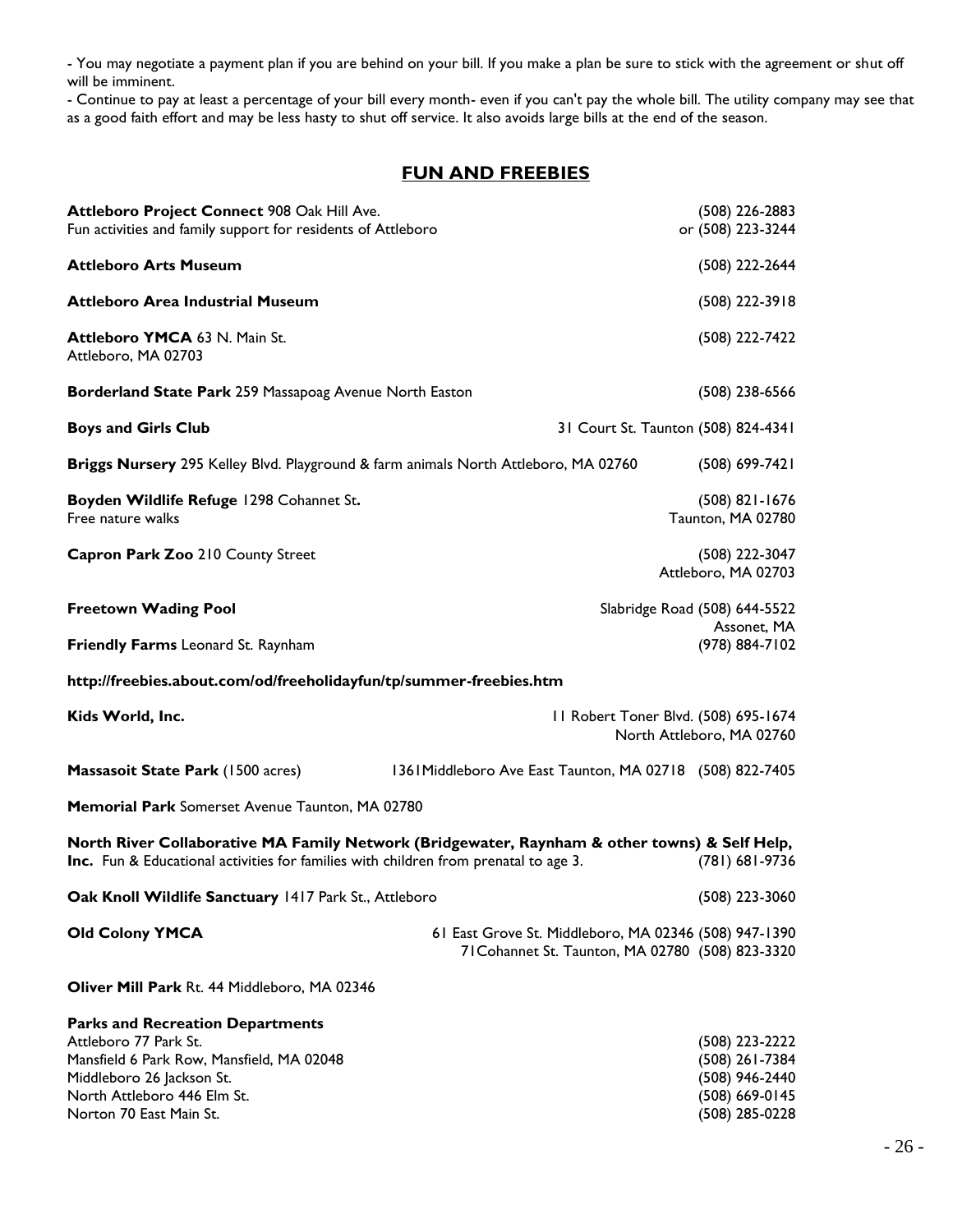| Raynham 2254 King Phillip St.<br>Taunton I 70 Harris St.                                                                                                                                                                |                                              |                           |                                  | (508) 824-2743<br>$(508) 821 - 1415$                                  |
|-------------------------------------------------------------------------------------------------------------------------------------------------------------------------------------------------------------------------|----------------------------------------------|---------------------------|----------------------------------|-----------------------------------------------------------------------|
| Pratt Farm Corner of Sachem St. & 110 East Main St.-Middleboro<br>Open to the public for hiking & picnicking                                                                                                            |                                              |                           |                                  |                                                                       |
| Soule Homestead (nonprofit working farm)<br>Open to the public – visit animals, picnic, and hike. Tues.-Sunday 9 am-5 pm                                                                                                |                                              |                           |                                  | (508) 947-6744                                                        |
| Summer Freebies: http://freebies.about.com/od/freeholidayfun/tp/summer-freebies.htm                                                                                                                                     |                                              |                           |                                  |                                                                       |
| Watson Pond (100 acres- Closed on Mondays and Tuesdays)                                                                                                                                                                 |                                              | Bay St. Taunton, MA 02780 |                                  | (508) 884-8280                                                        |
| <b>Winslow's Petting Zoo</b>                                                                                                                                                                                            |                                              |                           |                                  | 37 Eddy St. (508) 285-6451<br>Norton, MA 02766                        |
| World War I Memorial Park 401 Elmwood St. North Attleboro, MA 02760                                                                                                                                                     |                                              |                           |                                  |                                                                       |
|                                                                                                                                                                                                                         |                                              |                           |                                  |                                                                       |
| Some health insurers offer additional benefits such as free car seats, over the counter meds, etc.                                                                                                                      |                                              | <b>HEALTH CARE</b>        |                                  |                                                                       |
| Contact your insurer for more information.                                                                                                                                                                              |                                              |                           |                                  |                                                                       |
| Affordable Care Act Healthcare.gov and Cuidadodesalud.gov                                                                                                                                                               |                                              |                           |                                  | (800) 318-2596                                                        |
| <b>American Academy of Pediatrics, MA Chapter WWW.aap.org</b>                                                                                                                                                           |                                              |                           |                                  | (781) 895-9852                                                        |
| <b>American Cancer Society State Central Response</b>                                                                                                                                                                   |                                              |                           |                                  | (800) 227-2345                                                        |
| Boston Medical Center (BMC) HealthNet Plan<br>BMC is a managed care organization providing coverage to MassHealth & Commonwealth Care members. The only<br>MassHealth & Commonwealth Care MCO serving the entire state. |                                              |                           |                                  | (800) 792-4355                                                        |
| Brigham & Women's Hospital Physician Referral Service                                                                                                                                                                   |                                              |                           |                                  | (800) 294-9999<br>TTY: (508) 977-9868                                 |
| Children's Medical Security Plan PO Box 519 Andover, MA 01810                                                                                                                                                           |                                              |                           |                                  | (800) 909-2677                                                        |
| <b>Commonwealth Care Health Insurance Program</b><br>www.macommonwealthcare.com                                                                                                                                         |                                              |                           |                                  | (877) 623-6765                                                        |
| For uninsured adults over 19 years old whose family income is at or below 300% of Federal Poverty Level                                                                                                                 |                                              |                           |                                  |                                                                       |
| Community VNA 10 Emory St. Attleboro, MA 02703<br>Provides home health, hospice, private care and adult day health services                                                                                             |                                              |                           |                                  | (800) 220-0110                                                        |
| Family Planning Attleboro-150 Emory St.<br>Taunton-1 Taunton Green                                                                                                                                                      |                                              |                           |                                  | $(508)$ 226-1586<br>(508) 823-6924                                    |
| Growth & Nutrition Program Boston Children's Hospital<br>(Sites throughout the state of MA) 300 Longwood Ave.                                                                                                           |                                              |                           |                                  | $(617)$ 355-6000 $\times$ 57713<br>(800) 355-7944<br>Boston, MA 02115 |
| <b>Health Care for All</b><br>Email: www.hcfama.org                                                                                                                                                                     | 30 Winter St. Suite 1010<br>Boston, MA 02108 |                           | Info. Help line:<br>Fax:<br>TTY: | $(617)$ 350-7279<br>$(617)$ 451-5838<br>$(617)$ 350-0974              |
| Health Connector help finding insurance plan                                                                                                                                                                            |                                              |                           |                                  | $(877)$ 623-6765                                                      |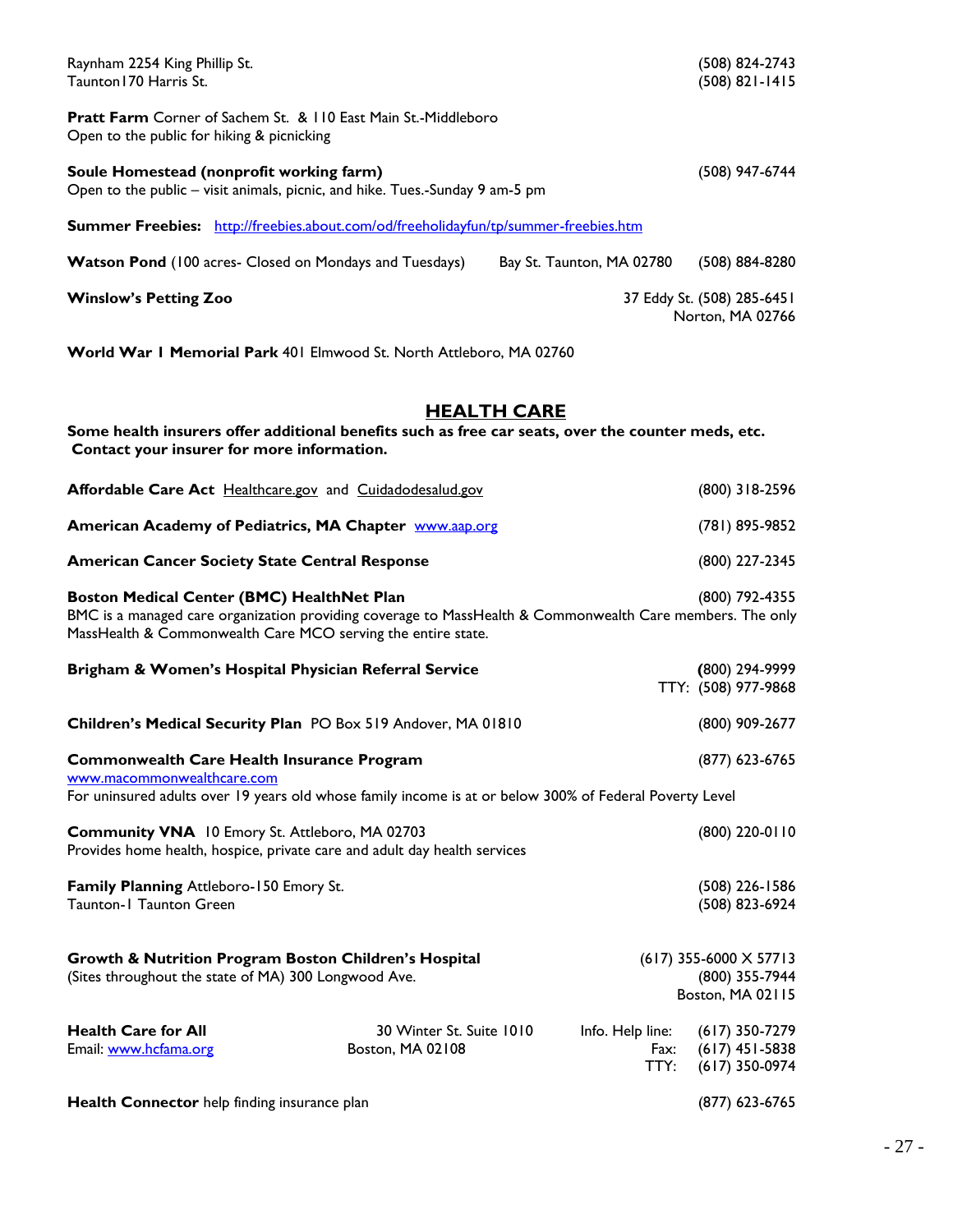| <b>Healthy Start</b><br>Help for uninsured or underinsured pregnant women                                                                                                                                                                                      |                                         | Customer service: (888) 488-9161                                                                                                                                                                                                 | $(800)$ 841-2900                        |
|----------------------------------------------------------------------------------------------------------------------------------------------------------------------------------------------------------------------------------------------------------------|-----------------------------------------|----------------------------------------------------------------------------------------------------------------------------------------------------------------------------------------------------------------------------------|-----------------------------------------|
| La Linea Nacional Prenatal Hispana:                                                                                                                                                                                                                            |                                         |                                                                                                                                                                                                                                  | $(800) - 504 - 7081$                    |
| Latino Health Insurance Program help@lhiprogram.org                                                                                                                                                                                                            |                                         |                                                                                                                                                                                                                                  | (508) 875-1237                          |
| <b>Manet Community Health Center</b><br>Mon-Wed-Fri 9am-5pm                                                                                                                                                                                                    | I Washington St, Suite 900, Taunton, MA |                                                                                                                                                                                                                                  | $(508)-822-5500$                        |
| Massachusetts Department of Public Health 1736 Purchase St.<br>(Southeast Regional Office)<br>Website: www.magnet.state.ma.us/dph                                                                                                                              |                                         | New Bedford, MA 02740-6821                                                                                                                                                                                                       | $(508)$ 984-0600<br>TTY: (508) 984-0636 |
| Masshealth 21 Spring St. (enrollment Center)<br>(Medical Assistance Division)<br><b>Masshealth</b> information on website:                                                                                                                                     |                                         | Taunton, MA 02780 (800) 242-1340<br>Customer Service (800) 841-2900<br>www.mahealthconnector.org                                                                                                                                 | $(508)$ 828-4600                        |
| Ma Medical Society & New England Journal of Medicine                                                                                                                                                                                                           |                                         | (781) 893-4610 or 3800                                                                                                                                                                                                           |                                         |
|                                                                                                                                                                                                                                                                |                                         |                                                                                                                                                                                                                                  |                                         |
| Northwoods Speech, Hearing, Language<br>And Feeding Center 2007 Bay St., Suite B-100 Taunton, MA 02780                                                                                                                                                         |                                         |                                                                                                                                                                                                                                  | (508) 823-3050                          |
| <b>Public Health Departments:</b>                                                                                                                                                                                                                              |                                         | <b>Attleboro (508) 223-2222</b><br>Mansfield (508) 261-7366<br>Middleboro (508) 946-2408<br>North Attleboro (508) 699-0103<br>Nurse: (508) 699-0104<br>Norton (508) 285-0263<br>Raynham (508) 824-2766<br>Taunton (508) 821-1400 |                                         |
| <b>Sexually Transmitted Disease (STD) Control Program</b>                                                                                                                                                                                                      |                                         |                                                                                                                                                                                                                                  | $(617)$ 983-6550                        |
| Signature Healthcare One Call 680 Centre St.<br>(Information about services) Brockton, MA                                                                                                                                                                      |                                         | TTY:                                                                                                                                                                                                                             | (866) 974-7979<br>(800) 497-4648        |
| <b>Southcoast VNA</b> Nursing services, Specialty behavioral health visiting program for adults, main# (508) 973-3200<br>psychiatric certified nurses, bereavement groups, counseling, camp (ages 6-17, last week of July)                                     |                                         |                                                                                                                                                                                                                                  | (508) 973-3470                          |
| Su Familia 1501 16th St.<br>Hispanic family health Norway, Washington DC 20036 www.hispanichealth.org/resource/help.aspx (866) su-familia<br>Bilingual help line & fact sheets on many topics. Provides Hispanic families with access to health care providers |                                         |                                                                                                                                                                                                                                  | (866) 783-2645                          |
| VA Patient Advise 940 Belmont St.<br>Brockton, MA 02301                                                                                                                                                                                                        |                                         | VA- N.E. Health Care System (800)-865-3384                                                                                                                                                                                       | $(508) 583 - 4500$                      |
|                                                                                                                                                                                                                                                                | <b>HEALTH CENTERS</b>                   |                                                                                                                                                                                                                                  |                                         |
| <b>Boston Association of Childbirth Education</b><br>Breast feeding counseling & rental of breast feeding equipment                                                                                                                                            |                                         |                                                                                                                                                                                                                                  | $(617)$ 244-5102                        |
| Bockton Neighborhood Health Center 63 Main St. Brockton                                                                                                                                                                                                        |                                         |                                                                                                                                                                                                                                  | $(508) 559-6699$                        |
| MA League of Community Health Centers<br>Referrals to local health centers                                                                                                                                                                                     |                                         |                                                                                                                                                                                                                                  | $(617)$ 523-3609                        |
| Seven Hills Behavior Health New Bedford                                                                                                                                                                                                                        |                                         |                                                                                                                                                                                                                                  | $(508)$ 996-3147                        |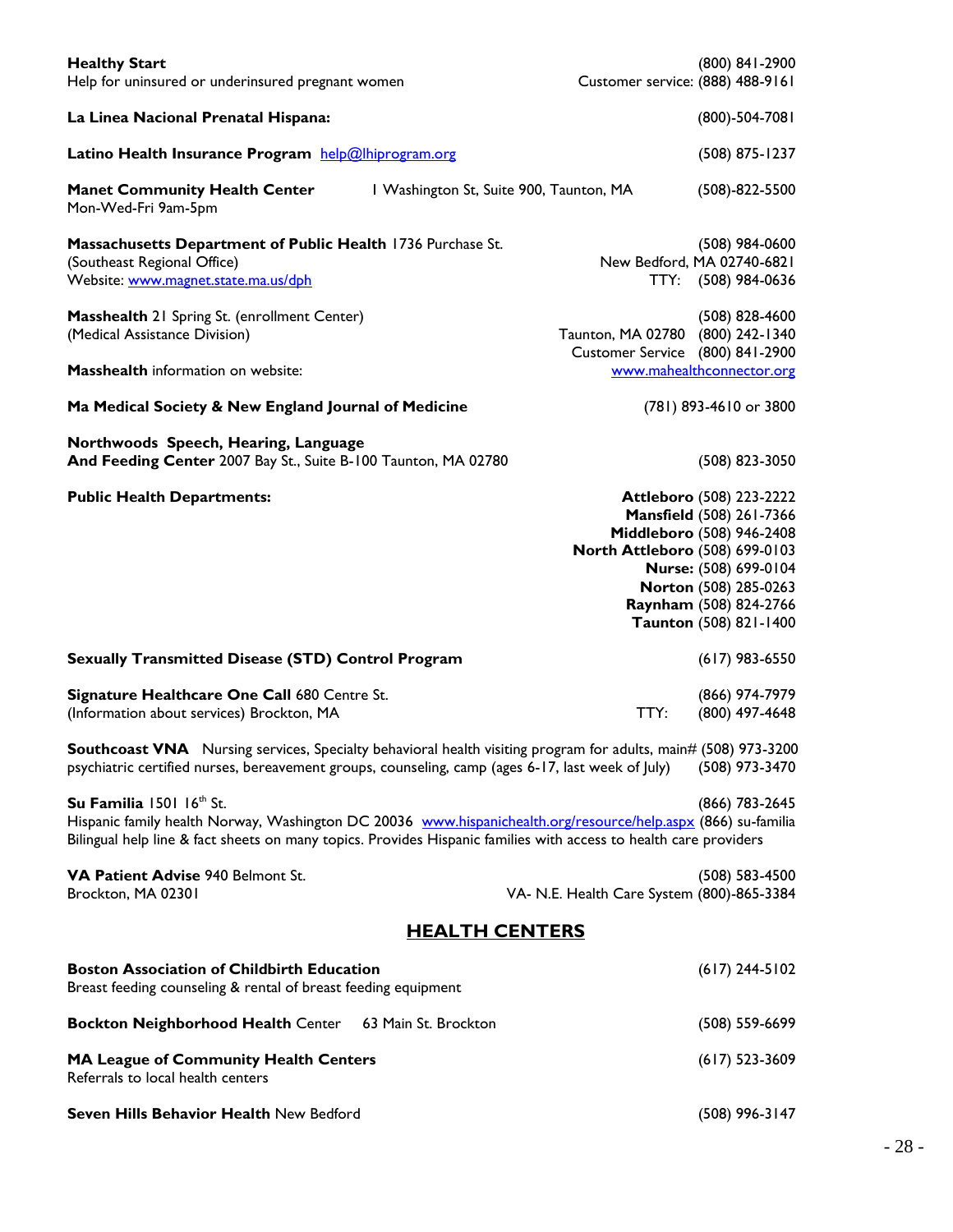| Greater New Bedford Comm. Health Center New Bedford                                                                                                                                                                                                         | (508) 992-6553                                                         |
|-------------------------------------------------------------------------------------------------------------------------------------------------------------------------------------------------------------------------------------------------------------|------------------------------------------------------------------------|
| Health First Family Care Center, Inc. Fall River                                                                                                                                                                                                            | $(508)$ 679-8111                                                       |
| Manet Community Health Center   Washington St., Taunton                                                                                                                                                                                                     | (508) 822-5500                                                         |
| <b>SStar Ambulatory Services Fall River</b>                                                                                                                                                                                                                 | (508) 679-5222                                                         |
| Family Health Care Center @ SStar<br>Offers primary and preventive health care services to low-income uninsured residents of the<br>Commonwealth of Mass All services, which the health center offers, except for dental care, are covered through program. | (508) 675-1054                                                         |
| Dr. Anthony N. Elias 500 Norton Ave Taunton<br>Health Center for Adults at the Friedman School                                                                                                                                                              | (508) 821-5779                                                         |
| Health Imperatives 942 Chestnut St. Brockton                                                                                                                                                                                                                | (508) 583-2250                                                         |
| Norton Medical Center 14 Taunton Ave Norton                                                                                                                                                                                                                 | (508) 285-9500                                                         |
| North Attleboro Medical Center 140 Draper Ave. N. Attleboro                                                                                                                                                                                                 | (508) 695-9421                                                         |
| Northwoods Medical Center 2005 Bay St. Suite 103 Taunton                                                                                                                                                                                                    | (508) 828-7000                                                         |
| School Based Student Health Center at T.H.S. 50 Williams St. Taunton<br>(Physicals, immunizations, illness visits, free to Taunton Students)                                                                                                                | $(508)$ 821-1184                                                       |
| <b>Tristan Medical Care</b><br>Easton/Brockton 1340 Belmont St., Brockton<br>North Attleboro 465 South Washington St.<br>Norton 184 West Main St.<br>Raynham 675 Paramount Drive                                                                            | $(508)$ 583-1400<br>(508) 316-0725<br>(508) 824-0243<br>(508) 880-0012 |
| <b>HOSPITALS</b>                                                                                                                                                                                                                                            |                                                                        |
| Brockton Hospital/Signature Healthcare 680 Center St.<br>Children & youth dept. (508) 583-2900<br>www.signature-healthcare.org<br>Brockton, MA 02402                                                                                                        | emergency (508) 941-7400                                               |
| Good Samaritan Medical Center/Steward Health Care System<br>235 N. Pearl St. Brockton, MA 02401<br>www.steward.org/Good-Samaritan                                                                                                                           | (508) 427-3000                                                         |
| Jordan Hospital 275 Sandwich St. Plymouth, MA 02360<br>www.jordanhospital.org                                                                                                                                                                               | $(508)$ 746-2000                                                       |
| Morton Hospital and Medical Center 88 Washington St. Taunton, MA 02780<br>Free Care 8-4:30<br>$(Spanish) - (508) 828-7379$<br>www.mortonhospital.org                                                                                                        | (508) 828-7000<br>Emergency (508) 828-7100<br>(508) 828-7302           |
| <b>Physician Referral Line</b>                                                                                                                                                                                                                              | (508) 828-7777                                                         |
| St. Anne's Hospital 795 Middle St. Fall River, MA 02721<br>www.steward.org/Saint Annes                                                                                                                                                                      | (508) 674-5741                                                         |
| Sturdy Memorial 211 Park St. Attleboro, MA 02703<br>www.sturdymemorial.org<br>TTY:                                                                                                                                                                          | (508) 222-5200<br>(508) 236-7028                                       |
| Tobey Hospital 43 High St., Wareham, MA 02571<br>www.southcoast.org/tobey/                                                                                                                                                                                  | (508) 295-0880                                                         |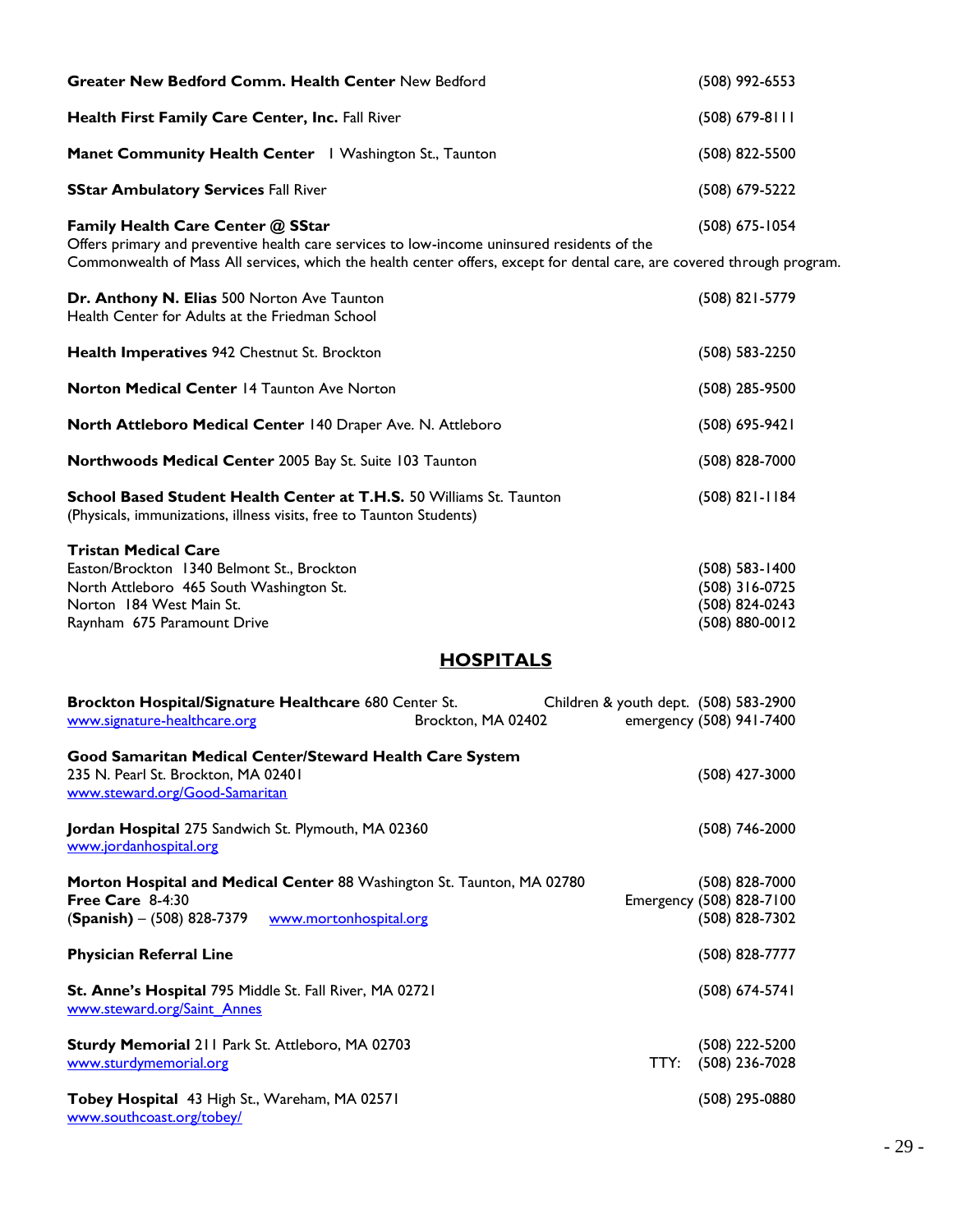### **HOUSING ASSISTANCE**

| <b>Attleboro Area Council of Churches</b>                                                                                                                                                                       |                                                                                                                                                                        | (508) 222-2933                                          |
|-----------------------------------------------------------------------------------------------------------------------------------------------------------------------------------------------------------------|------------------------------------------------------------------------------------------------------------------------------------------------------------------------|---------------------------------------------------------|
| <b>Attleboro Housing Authority 45 Carlon St.</b><br>Attleboro, MA 02703                                                                                                                                         |                                                                                                                                                                        | $(508)$ 222-1410                                        |
| Catholic Social Services 1600 Bay St. Fall River, MA<br>Several Housing Assistance Programs                                                                                                                     |                                                                                                                                                                        | $(508) 674-4681$                                        |
| <b>CCBC</b>   Washington St, Suite 10<br>Bridge House Taunton, MA 02780<br><b>Transitions &amp; Supported Housing Programs</b><br>(for individuals with disabilities, serious mental illness, and/or addiction) |                                                                                                                                                                        | (508) 821-3937<br>ext. 1507                             |
| Department of Housing & 100 Cambridge St, Suite 300<br><b>Community Development</b><br>DHCD's Division of Housing Stabilization                                                                                 | Boston, MA 02114                                                                                                                                                       | $(617)$ 573-1150<br>www.mass.gov/dhcd<br>(877) 418-3308 |
| <b>Emergency Housing</b> – (Contact local Dept. of Transitional Assistance office/see Financial-Emergency Assistance)                                                                                           |                                                                                                                                                                        |                                                         |
| Healthy Homes Program (Self Help Inc.) 780 West Main St., Avon, MA<br>Provides education & materials to improve health of home for environmentally related diseases                                             | Email: jeastman@selfhelpinc.org (508) 588-0447 ext 234<br>Email: marao@selfhelpinc.org (508) 588-0447 ext 241<br>Email: ecripps@selfhelpinc.org (508) 588-0447 ext 240 |                                                         |
| <b>Homeownership Preservation Foundation</b><br>Foreclosure hotline-www.995hope.org                                                                                                                             |                                                                                                                                                                        | (888) 995-4673                                          |
| <b>Housing Consumer Education Centers</b><br>HUD (Housing and urban development-regional office)                                                                                                                |                                                                                                                                                                        | (800) 224-5124<br>$(617)$ 994-8200                      |
| <b>Mass Affordable Housing Alliance</b><br>Website: www.mahahome.org<br>Education on home buying & homeowners process                                                                                           |                                                                                                                                                                        | $(617)$ 822-9100                                        |
| Mass Coalition For the Homeless Right to Shelter Info:<br>Website: www.mahomeless.org and Furniture Bank:                                                                                                       |                                                                                                                                                                        | $(781) - 595 - 7570$                                    |
| <b>Mass Tenant Organization &amp; Resource Center</b>                                                                                                                                                           |                                                                                                                                                                        | $(617)$ 727-8400                                        |
| <b>Mayors Office of Community Development</b><br>(for home improvements) Taunton                                                                                                                                |                                                                                                                                                                        | $(508)$ 821-1030                                        |
| <b>MHFA</b> (Mass Housing) Main number:<br>List of subsidized units For Housing List:                                                                                                                           |                                                                                                                                                                        | $(617)$ 854-1000<br>$(617) 854 - 1185$                  |
| Middleboro Housing Authority 8 Benton St. Middleboro, MA 02346                                                                                                                                                  |                                                                                                                                                                        | (508) 947-3824                                          |
| Neighborhood Assistance Corp. America (NACA)<br>Home buying / financing information and services                                                                                                                |                                                                                                                                                                        | (888) 302-6222                                          |
| Pro Bono foreclosure Assistance Hotline                                                                                                                                                                         |                                                                                                                                                                        | (800) 342-5297<br>$(617) 603 - 1700$                    |
| ProHome (foreclosure help/ affordable housing) 40 Summer St, Taunton, MA 02780                                                                                                                                  |                                                                                                                                                                        | $(508)$ 821-2514                                        |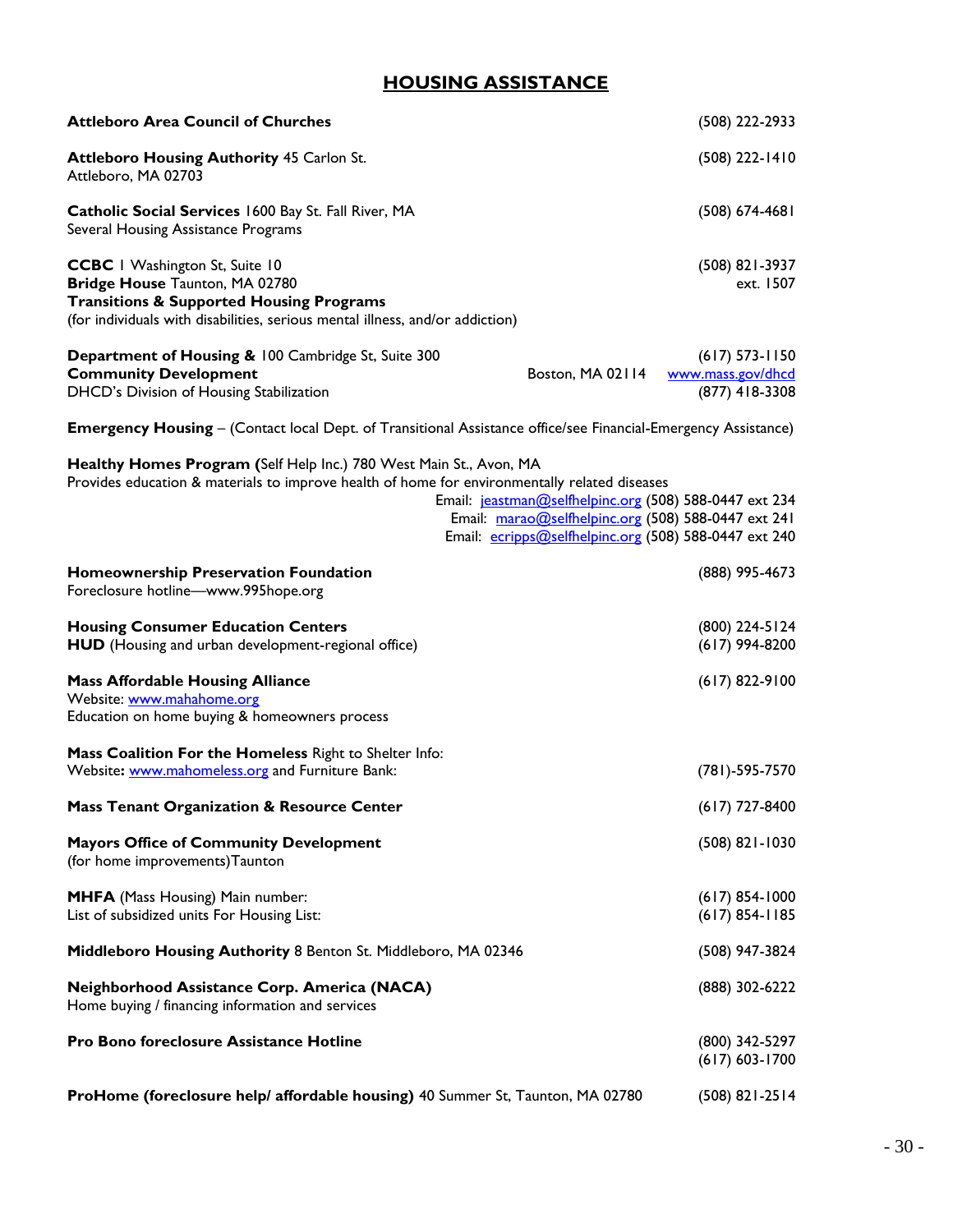| <b>Public Health Departments:</b><br>(For housing health/safety concerns)<br><b>Raynham Housing Authority</b>                                                                                           | <b>Attleboro (508) 223-2222</b><br>Mansfield (508) 261-7366<br>Middleboro (508) 946-2408<br>North Attleboro (508) 699-0103<br>Nurse: (508) 699-0104<br>Norton (508) 285-0263<br>Raynham (508) 824-2766<br>(508) 824-9404 |
|---------------------------------------------------------------------------------------------------------------------------------------------------------------------------------------------------------|--------------------------------------------------------------------------------------------------------------------------------------------------------------------------------------------------------------------------|
| Samaritan House (shelter for adult individuals) 59 Ingell St. Taunton, MA 02780                                                                                                                         | (508) 824-6497                                                                                                                                                                                                           |
| <b>Section 8 Housing Application over Internet</b><br>www.massnahro.org                                                                                                                                 |                                                                                                                                                                                                                          |
| <b>South Shore Community Action</b><br>Rent, mortgage assistance, free tax preparation for low-income eligible                                                                                          | (508) 747-7575                                                                                                                                                                                                           |
| Housing Solutions (formerly South Shore Housing Development) (regional section 8)<br>Website:www.southshorehousing.com                                                                                  | (800) 242-0957                                                                                                                                                                                                           |
| <b>Taunton Dept. of Human Services</b>                                                                                                                                                                  | $(508)$ 821-1420                                                                                                                                                                                                         |
| Taunton Housing Authority 30 Olney St, Taunton, MA                                                                                                                                                      | Central Office:<br>$(508)$ 823-6308<br>Section 8/Leased housing:<br>$(508) 880 - 3318$                                                                                                                                   |
| <b>Tenancy Preservation Program</b><br>(Serves Southeastern MA; client must be in process of eviction)                                                                                                  | (508) 977-2381                                                                                                                                                                                                           |
| THE CALL Coordinated Access to Local Links (Attleboro, Fall River, New Bedford, Taunton) (800)-HOMELESS                                                                                                 |                                                                                                                                                                                                                          |
| <b>Veterans Affairs Supportive Housing (VASH)</b><br>For veterans and their families who are homeless and meet VAMC health care eligibility                                                             | (857)-364-4444                                                                                                                                                                                                           |
| <u>IMMIGRATION</u>                                                                                                                                                                                      |                                                                                                                                                                                                                          |
| Catholic Social Services 1600 Bay St.<br>Services include counseling, housing, immigration,<br>Bilingual health, and more. www.cssdioc.org                                                              | $(508) 674-4681$<br>Fall River, MA 02724                                                                                                                                                                                 |
| Haitian Resources www.bostonhaitian.com/haitiresource.html                                                                                                                                              |                                                                                                                                                                                                                          |
| Immigrants Assistance Center Main office: 58 Crapo St, Main Office:<br>Helena Marques, Executive Director New Bedford, MA 02740<br>Lucy Oliveira, Senior Coordinator www.immigrantsassistancecenter.com | $(508)$ 996-8113                                                                                                                                                                                                         |
| Massachusetts Immigrants & Refugees Advocacy (MIRA) Coalition<br>www.miracoalition.org                                                                                                                  | $(617)$ 350-5480                                                                                                                                                                                                         |
| National Immigration Law Center (NILC) www.nilc.org                                                                                                                                                     |                                                                                                                                                                                                                          |
| Progresso Latino 626 Broad St. Central Falls, RI www.progresolatino.org<br>United States Citizenship & Immigration Services (USCIS)                                                                     | (401) 728-5920<br>(800) 375-5283                                                                                                                                                                                         |
| <b>LIBRARIES</b>                                                                                                                                                                                        |                                                                                                                                                                                                                          |

Free passes to area museums available at local libraries

**Attleboro Public Library** 74 North Main St. (508) 222-0157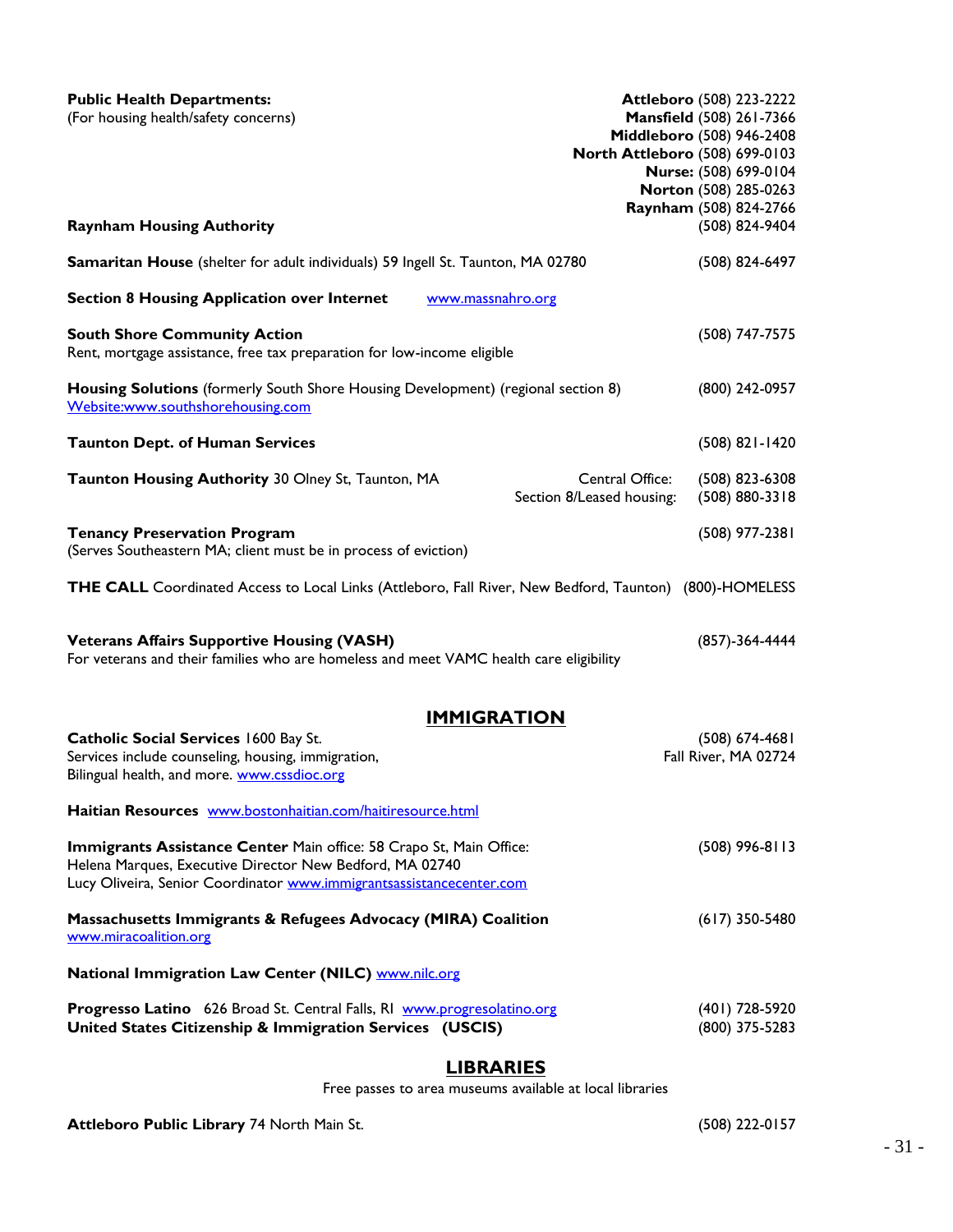| Bridgewater Public Library 15 South St.                               | Attleboro, MA 02703<br>$(508)$ 697-3331 |
|-----------------------------------------------------------------------|-----------------------------------------|
|                                                                       | Bridgewater, MA 02324                   |
| Fiske Public Library Randall Rd.                                      | $(508)$ 384-5440                        |
|                                                                       | Wrentham, MA 02763                      |
| Mansfield Public Library 255 Hope St.                                 | $(508)$ 261-7380                        |
|                                                                       | Mansfield, MA 02048                     |
| Middleboro Public Library 102 N. Main St.                             | $(508)$ 946-2470                        |
|                                                                       | Middleboro, MA 02346                    |
| North Attleboro Richards Memorial Library 118 North Washington Street | (508) 699-0122                          |
|                                                                       | North Attleboro, 02760                  |
| Norton Public Library 68 East Main St.                                | $(508)$ 285-0265                        |
|                                                                       | Norton, MA 02766                        |
| Raynham Public Library 760 South Main St.                             | (508) 823-1344                          |
|                                                                       | Raynham, MA 02767                       |
| Taunton Public Library 12 Pleasant St.                                | $(508) 821 - 1410$                      |
| Story Hour                                                            | Taunton, MA 02780                       |
| M-F 9 am-7:45 pm Sat. 9-5:45<br>www.tauntonlibrary.org                |                                         |

### **MENTAL HEALTH & SUBSTANCE USE COUNSELING/TREATMENT**

**For children with masshealth**: If your child (under age 21) is having problems with emotional, behavioral or substance abuse issues, he/she is entitled to services through the **Children's Behavioral Health Initiative (CBHI)**. To find a provider call the number on your child's health plan (should be listed on the masshealth card).

| Local Contacts for CBHI services: |                                                       |
|-----------------------------------|-------------------------------------------------------|
| Attleboro/Taunton area            | Community Counseling of Bristol County (508) 823-5400 |
| <b>Brockton</b>                   | BAMSI (508) 587-2579                                  |
| Plymouth                          | Bay State Community Service (508) 830-3444            |

### **Detox & Substance Abuse Centers**

**(***Most* **Accept MA Health – When you call, ask if your insurance plan is accepted)**

*(Also see your phone book for individual practitioners)*

| <b>Adcare</b>                                               | (800)-252-6465                 |
|-------------------------------------------------------------|--------------------------------|
| <b>Catholic Charities/South-Brockton</b>                    | (508) 587-0815                 |
| Justice Resource Institute - Taunton, Attleboro             | (508) 821-7777, (508) 222-7525 |
| <b>Community Counseling of Bristol County-Taunton, etc.</b> | (508) 823-5400                 |
| Drug & Alcohol Abuse Hotline-Worcester, etc.                | (866) 395-1680                 |
| <b>Family &amp; Community Services-Brockton</b>             | (888) 583-2045                 |
| <b>Family Service Association of Fall River- Fall River</b> | (508) 678-7542                 |
| <b>Gosnold Counseling Center (CCAIRU, Inc.)- Brockton</b>   | $(508) 584 - 5190$             |
| Habit OpCo (Taunton)                                        | (508)-880-1598                 |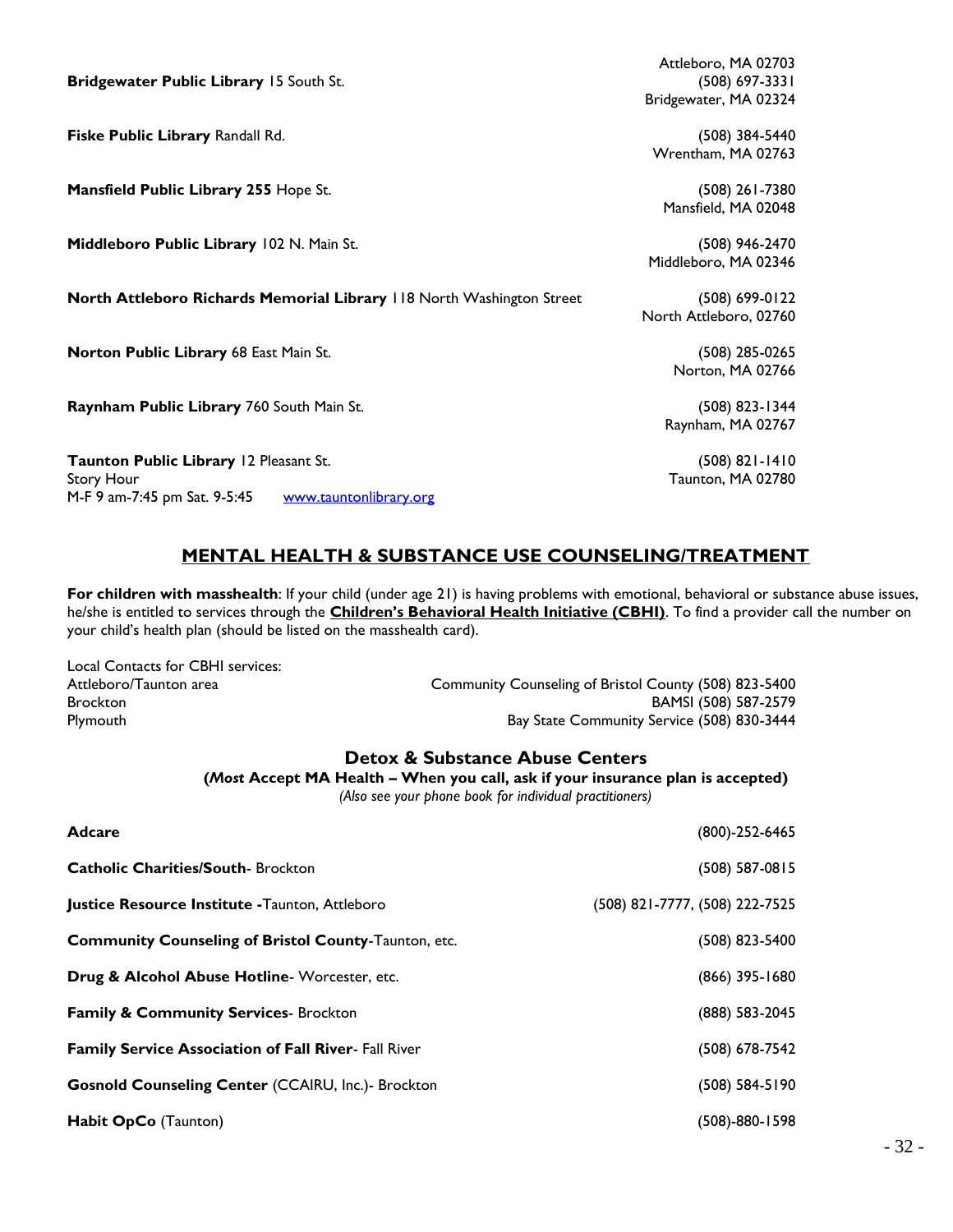| Habit OpCo 180 Centre St. Brockton, MA                                                                                                                                                                                                                                                                                                                                                                                               | $(508)-586-6300$                                                                                                           |
|--------------------------------------------------------------------------------------------------------------------------------------------------------------------------------------------------------------------------------------------------------------------------------------------------------------------------------------------------------------------------------------------------------------------------------------|----------------------------------------------------------------------------------------------------------------------------|
| <b>High Point Treatment Center- Taunton</b><br>High Point Treatment Center- 10 Meadowbrook Rd, Brockton, MA                                                                                                                                                                                                                                                                                                                          | (508) 823-5291<br>$(508)-584-9210$                                                                                         |
| <b>New Bedford Child &amp; Family Services</b>                                                                                                                                                                                                                                                                                                                                                                                       | (508) 996-8572                                                                                                             |
| Portuguese Youth Cultural Organization- Fall River                                                                                                                                                                                                                                                                                                                                                                                   | (508) 679-0962                                                                                                             |
| <b>Southbay Community Services- Brockton, Attleboro</b>                                                                                                                                                                                                                                                                                                                                                                              | (508) 580-4691, (508) 223-4691                                                                                             |
| <b>SSTAR-Fall River</b>                                                                                                                                                                                                                                                                                                                                                                                                              | $(508)$ 679-5222                                                                                                           |
| <b>Steppingstone Outpatient Program- Fall River</b>                                                                                                                                                                                                                                                                                                                                                                                  | $(508) 679 - 0033$                                                                                                         |
| <b>Driver Alcohol Education</b>                                                                                                                                                                                                                                                                                                                                                                                                      | Community Care Services (508) 226-1660<br>Community Counseling of Bristol County (508) 823-5400                            |
|                                                                                                                                                                                                                                                                                                                                                                                                                                      | <b>General Mental Health &amp; Behavioral Health Resources:</b><br>(Also see your phone book for individual practitioners) |
| <b>ACONE (Adoption Community of New England)</b> (formerly Open Door Society)<br>Workshops and Support Groups                                                                                                                                                                                                                                                                                                                        | (978) 440-0422                                                                                                             |
| Arbour-Fuller Hospital 200 May St. South Attleboro<br>Adolescent and Adult inpatient services, Adult Partial Hospitalization Program, Enhanced Acute Treatment Services (EATS)/Dual<br>Diagnosis Acute Residential Treatment Services (DDART), Intellectual Disabilities Unit, Community Services Program<br>To make a referral to any of our programs, call 24 hours' day                                                           | $(508)$ 761-8500<br>(800)22-ACCES or (617)390-1320                                                                         |
| Associates in Behavioral Health 7 Dean St. Taunton 9-7 pm                                                                                                                                                                                                                                                                                                                                                                            | (508) 822-0006                                                                                                             |
| (BAMSI) Brockton Area Multi-Service 10 Christy's Dr. Brockton<br>Programs comprise a specialized network of services in the following areas: community resources, information,<br>& support services, developmental disability services, education, elderly services, family support & stabilization services,<br>individual & family counseling, intensive mental health services, programs in partnership with other organizations | (508) 580-8700<br>tty: (508) 580-0437                                                                                      |
| Bay Coast Behavioral (applied behavioral services) 170 Pleasant St. Rm. 100 Fall River, MA                                                                                                                                                                                                                                                                                                                                           | $(774)$ 294-5722                                                                                                           |
| Bayview Associates 215 Sandwich Road Wareham, MA 02571                                                                                                                                                                                                                                                                                                                                                                               | $(508)$ 295-3600                                                                                                           |
| Baystate Community Services 36 Cordage Park Circle, Suite 305<br>Plymouth, MA 02360                                                                                                                                                                                                                                                                                                                                                  | (508) 830-3444                                                                                                             |
| Behavioral/Psychological Association 90 Rt. 44 Raynham, MA 02767                                                                                                                                                                                                                                                                                                                                                                     | $(508) 880 - 6868$                                                                                                         |
| Belmont Counseling 1350 Belmont St. #107 Brockton, MA 02301                                                                                                                                                                                                                                                                                                                                                                          | $(508) 584-9161$                                                                                                           |
| Braintree Rehab Hospital 152 Dean St, Taunton, MA 02780                                                                                                                                                                                                                                                                                                                                                                              | $(508) 880 - 8721$<br>Fax: (508) 822-1216                                                                                  |
| Brockton Family & Community Resources 9 Belmont St,<br>M-Th. 8:30 am- 8:30 pm<br>Fri. 8:30 am-4:30 pm<br>(Accept Mass Health/sliding fee scale)                                                                                                                                                                                                                                                                                      | $(508) 583 - 6498$<br>Brockton, MA 02301<br>www.brocktonfamilyandcommunityresources.com                                    |
|                                                                                                                                                                                                                                                                                                                                                                                                                                      |                                                                                                                            |

**Catholic Charities South** 686 N. Main St. Brockton, MA 02301 (508) 587-0815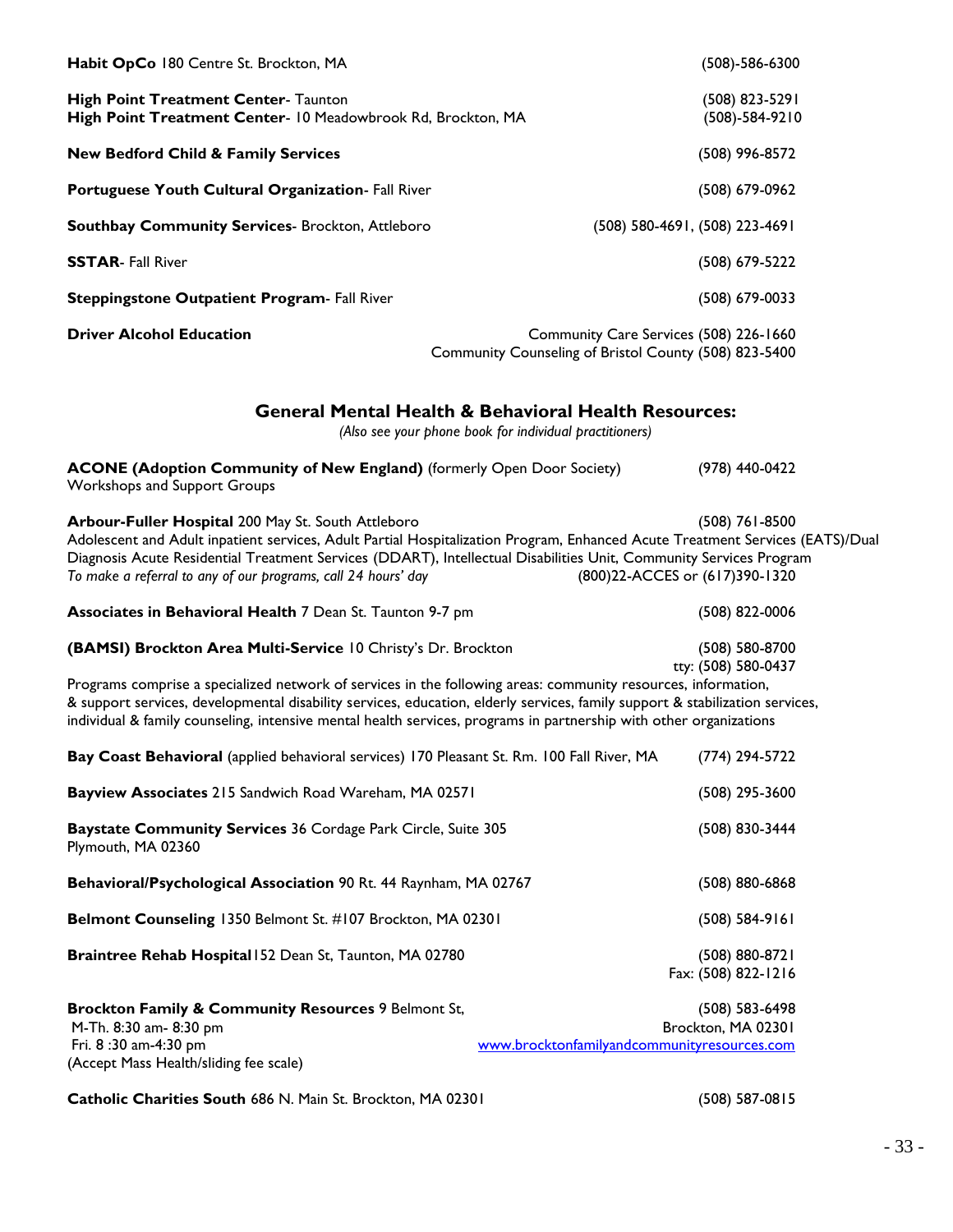Services offered at this location include: post-adoption support services, basic needs emergency services, children & youth support services, mentoring & tutoring programs, youth tracking/mentoring, summer programs, Brockton after dark, counseling mental health & substance abuse counseling, search out another road (SOAR), driver alcohol education program, pregnancy counseling, career training & job placement, English for speakers of other languages (ESOP), family support services, family stabilization & support services.

| Catholic Social Services 1600 Bay Street Fall River, MA 02724<br>Services include counseling, housing, immigration, Bilingual health, and more.                                                                                                                                                                                                                                                                                                                                     | $(508) 674 - 4681$<br>www.cssdioc.org                                                    |
|-------------------------------------------------------------------------------------------------------------------------------------------------------------------------------------------------------------------------------------------------------------------------------------------------------------------------------------------------------------------------------------------------------------------------------------------------------------------------------------|------------------------------------------------------------------------------------------|
| Charis Counseling Center 6 Plympton St. Middleboro, MA                                                                                                                                                                                                                                                                                                                                                                                                                              | (508) 947-1901                                                                           |
| <b>Child Witness to Violence Project</b><br>www.childwitnesstoviolence.org                                                                                                                                                                                                                                                                                                                                                                                                          | $(617)$ 414-4244                                                                         |
| Center for Community Counseling & Education 32 Common St.                                                                                                                                                                                                                                                                                                                                                                                                                           | $(508) 668 - 3223$<br>Walpole, MA 02081                                                  |
| Commonwealth Care Health Insurance Program/Health Connector<br>www.macommonwealthcare.com                                                                                                                                                                                                                                                                                                                                                                                           | (877) 623-6765                                                                           |
| For uninsured adults over 19 yrs. old whose family income is at or below 300% of Federal Poverty Level                                                                                                                                                                                                                                                                                                                                                                              |                                                                                          |
| <b>Child Trauma Training Center</b><br>Centralized referral System for trauma focused, evidence based treatments                                                                                                                                                                                                                                                                                                                                                                    | $(855) 546 - 5543$<br>$(774)$ 455-4127                                                   |
| <b>Community Counseling of Bristol County   Washington Street</b><br>(Will do home visits)<br>(9-8 p.m. Mon-Thurs) (9-5 p.m. Fri) (9-5 p.m. Sat)<br>Child & Family service, support groups Adult outpatient & Substance abuse                                                                                                                                                                                                                                                       | $(508)$ 828-9116<br>Taunton, MA 02780                                                    |
| In home counseling services are offered through Community Care on limited basis. Ask counselor for more information                                                                                                                                                                                                                                                                                                                                                                 |                                                                                          |
| Cutter Psychological Associates 125 High St.                                                                                                                                                                                                                                                                                                                                                                                                                                        | (508) 823-0304                                                                           |
| Department of Mental Health Taunton/Attleboro PO Box 4007 Taunton, MA 02780                                                                                                                                                                                                                                                                                                                                                                                                         | (508) 977-3150                                                                           |
| Elder Behavioral Health Services @ Morton Hospital 88 Washington St.                                                                                                                                                                                                                                                                                                                                                                                                                | (508) 828-7432<br>Taunton, MA 02780                                                      |
| First Steps for Children & Families (ENABLE, Inc. 605 Neponset St., Canton)<br>First Step offers diagnostic & developmental assessments, individual, couples & family counseling, parent skills training & child development<br>education, resource management & advocacy to any child, ages birth to twelve, residing presently in the Department of Children &<br>Families (DCF) Attleboro/Arlington catchment area, who presents with the family, in need of Family Preservation | (781) 828-4770                                                                           |
| Gandara Center (Taunton in Home Behavioral Services)<br>In-Home Behavioral & Therapeutic Mentoring Services                                                                                                                                                                                                                                                                                                                                                                         | (508) 232-6670                                                                           |
| Highpoint 4 Court St Taunton, MA 02780<br>The Castle Program- Highpoint for Teens-www.castlekids.org                                                                                                                                                                                                                                                                                                                                                                                | $(508)$ 823-5291                                                                         |
| JRI (Justice Resource Institute<br>Southeast Community Based Services - Behavioral Health 35 Summer St. Taunton<br>Mental Health Consultation Program for childcare centers/ providers 70 Main St. Taunton, MA<br>Parents Support Program<br><b>Driver Alcohol Education</b><br>In home Therapy/Therapeutic Mentors                                                                                                                                                                 | (508) 207-8819<br>(508) 821-7777<br>(508) 223-4135<br>(508) 226-1660<br>$(508)$ 828-1304 |
| Learn to Cope www.learn2cope.org<br>Support group for parents & family members dealing with a loved one's addiction to heroin, OxyContin & other drugs.                                                                                                                                                                                                                                                                                                                             | $(508)$ 738-5148                                                                         |
| Massachusetts Department of Mental Health P.O. Box 4007<br>Website: www.state.ma.us/eohhs/eohhs.htm                                                                                                                                                                                                                                                                                                                                                                                 | (508) 977-3174<br>Taunton, MA 02780                                                      |

**MA Mentor** Therapeutic Mentors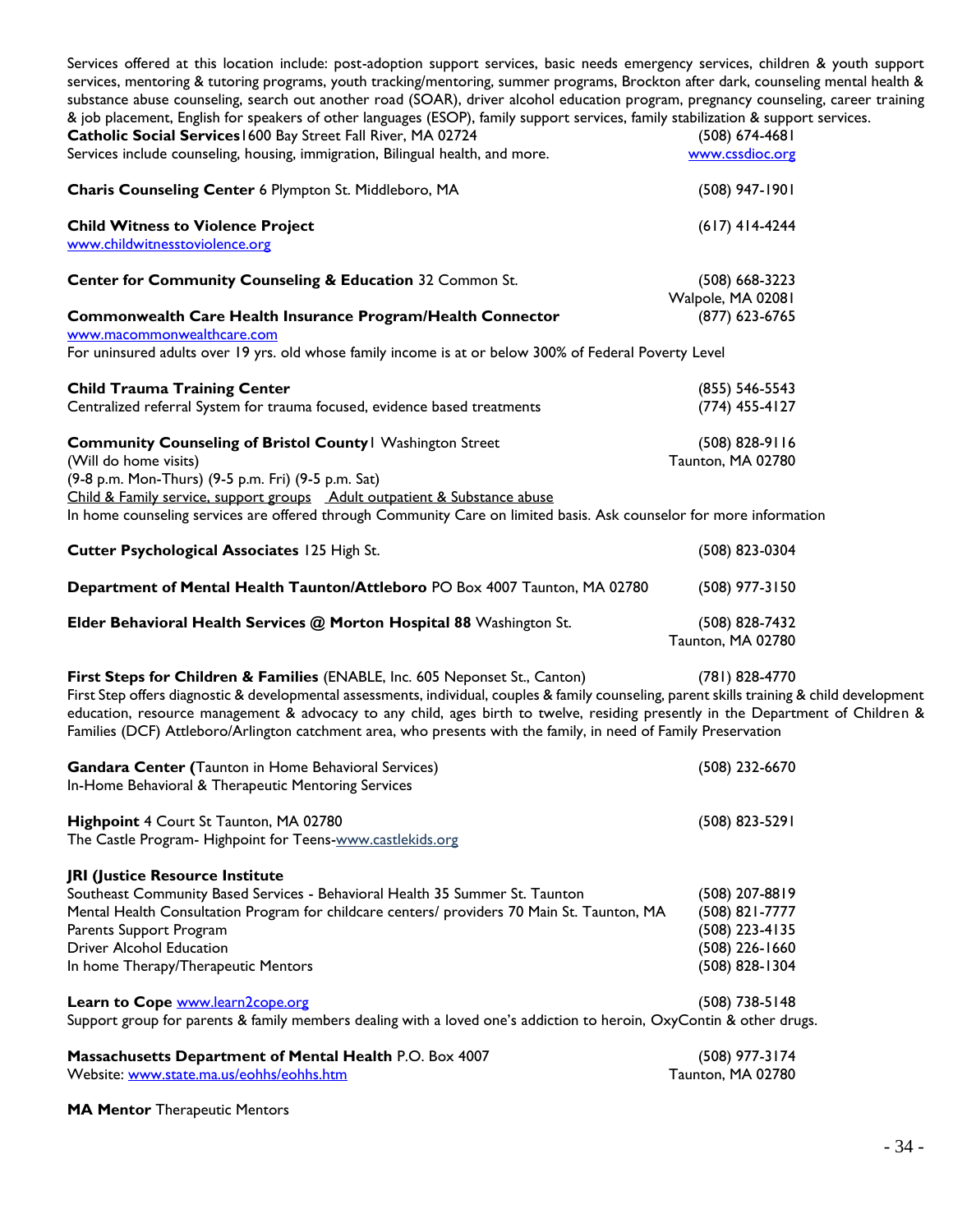| For Specialized Foster Care<br>For Parents and biological children                                                                                                                 |                                                      |                                                                     | (508) 824-1355<br>(508) 789-0537                                              |
|------------------------------------------------------------------------------------------------------------------------------------------------------------------------------------|------------------------------------------------------|---------------------------------------------------------------------|-------------------------------------------------------------------------------|
| <b>Mental Health America</b>                                                                                                                                                       |                                                      |                                                                     | (800) 969-6642                                                                |
| Mental Health Emergency Crisis Services (24-hour) 108 West Main St. Norton, MA<br>Serves the Taunton area                                                                          |                                                      |                                                                     | $(508)$ 285-9400<br>TTD/TTY (508)-285-8096<br>(508) 823-5700 / (800) 660-4300 |
| Middleboro Counseling 94 South Main St. Middleboro, MA 02346<br>(Northeast Health Services site)                                                                                   |                                                      |                                                                     | $(508)$ 947-6100                                                              |
| MSPCC- Mass Society of Prevention of Cruelty to Children 231 Main St., 3rd<br>Brockton, MA 02301                                                                                   |                                                      |                                                                     | $(508) 586 - 2660$<br>(800) 339-2204                                          |
| Bilingual Staff (Portuguese & Spanish)<br>Website: www.mspcc.org                                                                                                                   | 558 Pleasant St., Suite 202<br>New Bedford, MA 02740 |                                                                     | (508) 990-0418                                                                |
| <b>National Alliance for the Mentally III (NAMI)</b>                                                                                                                               |                                                      |                                                                     | (703) 524-7600 or (800)-950-6264                                              |
| New Life Counseling & Wellness 9 Canton St. Randolph, MA 02368<br>www.newlifecounseling.org -services provided in English, Haitian, Creole, French, Spanish, Cantonese, & Mandarin |                                                      |                                                                     | (781) 986-4800                                                                |
| Northeast Behavioral Associates 145 Faunce Corner Road<br>www.northeastbehavioral.com                                                                                              |                                                      |                                                                     | $(774)$ 206-1125<br>North Dartmouth, MA 02747                                 |
| <b>Northeast Health Services</b>                                                                                                                                                   | www.northeasthealthservices.com                      |                                                                     | (888) 880-6644                                                                |
| Sliding fee scale, Home Visits- Bilingual therapist<br>Attleboro Behavioral Health 8 North Main St., Attleboro                                                                     |                                                      |                                                                     | $(508)$ 409-0000                                                              |
| Northeast Health Services (Middleboro Counseling) 94 South Main St.                                                                                                                |                                                      |                                                                     | $(508)$ 947-6100                                                              |
| Northeast Health Services (Taunton) 30 Taunton Green, Suite #5                                                                                                                     |                                                      |                                                                     | $(508) 880 - 6666$                                                            |
| <b>North River Collaborative</b><br>www.northrivercollaborative.org resource guide of providers/services available online                                                          | 198 Spring Street Rockland, MA                       |                                                                     | (781) 878-6056                                                                |
| Old Colony YMCA-Middleboro East Grove St.                                                                                                                                          |                                                      |                                                                     | (508) 947-1390                                                                |
| Parent Information Support Network 109 Rhode Island Road<br>Support for parents of children with disabilities                                                                      |                                                      | Lakeville, MA 02347 Fax -                                           | (508) 947-8779<br>$(508)$ 947-8824                                            |
| <b>Pyramid Builders</b><br>www.pyramidbuilders.org                                                                                                                                 |                                                      | 425 Pleasant St., Brockton, MA 02301                                | $(508) - 584 - 5402$                                                          |
| South Bay Mental Health (will do home visits)                                                                                                                                      |                                                      | 67 Mechanic St. Attleboro (508) 223-4691<br>37 Belmont St. (intake) | $(800) - 244 - 4691$<br>Brockton, MA 02401 (508) 580-4691                     |
| <b>South Shore Mental Health 64 Industrial Park Road, Plymouth</b>                                                                                                                 | 215 Sandwich Road, Wareham                           |                                                                     | (800) 852-2844<br>$(617) 847 - 1914$<br>(508) 295-3600                        |
| Tranquil Mind & Wellness 109 Rhode Island Rd. Lakeville, MA 02347<br>www.tranquilmind.net                                                                                          |                                                      |                                                                     | $(508)$ 947-1683                                                              |
| The Trauma Center Justice Resource Institute (JRI)<br>www.traumacenter.org                                                                                                         |                                                      |                                                                     | $(617)$ 232 1303<br>1269 Beacon Street<br>Brookline, MA 02446                 |
| <b>Volunteers of America</b> 5 Post Office Square                                                                                                                                  |                                                      |                                                                     | (508) 822-4027                                                                |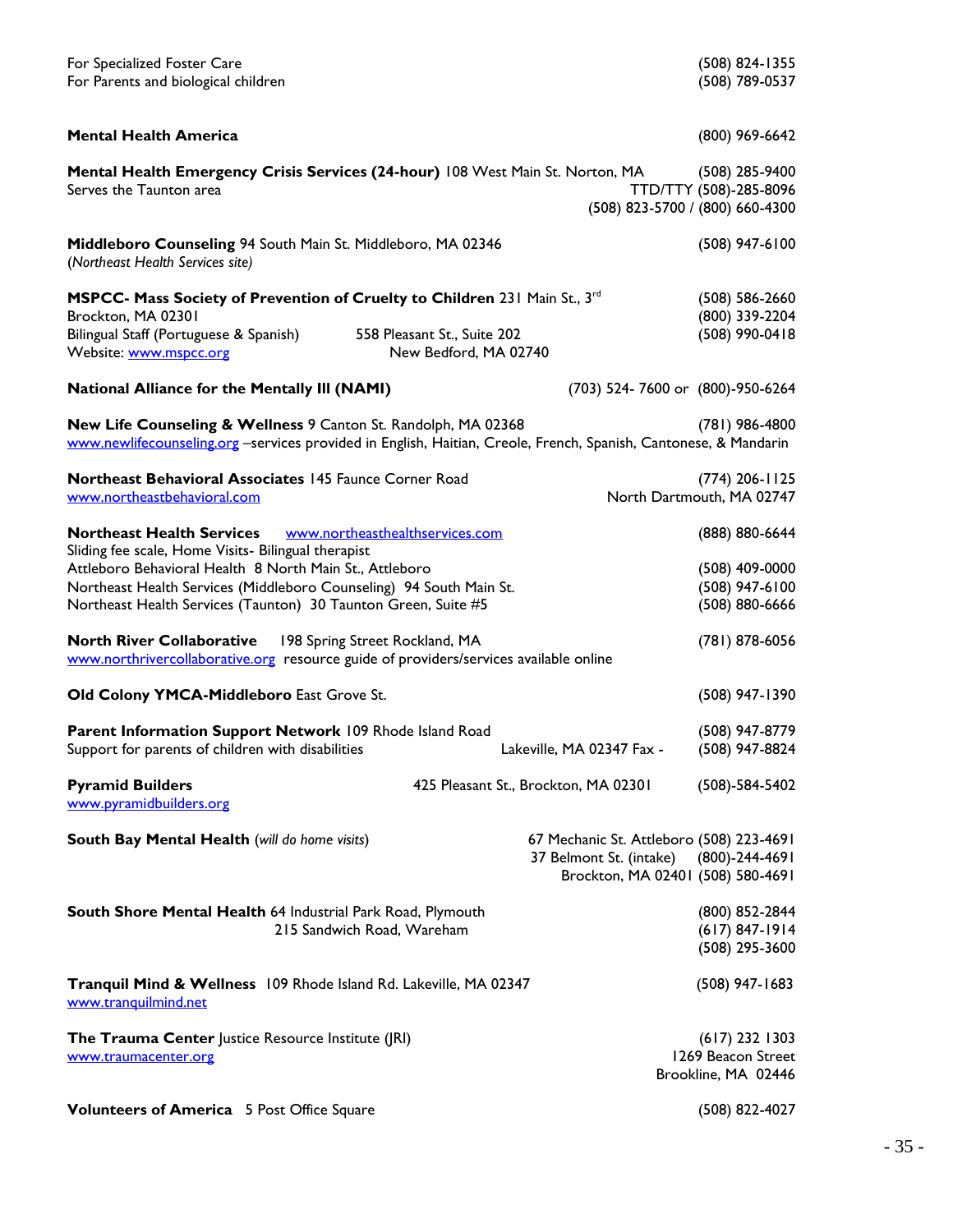| The Family Center for Counseling and Education<br>Adult, Individual & Family Counseling / Bilingual therapist & Psychiatrist                                      | Taunton, MA 02780  |
|-------------------------------------------------------------------------------------------------------------------------------------------------------------------|--------------------|
| <b>Westwood Lodge 45 Clapboardtree St.</b>                                                                                                                        | (781) 762-7764     |
| Treatment options include Partial hospitalization & inpatient services for children,<br>adolescents, & adults experiencing a wide variety of psychiatric illness. | Westwood, MA 02090 |
| Whitman Counseling Center, Inc. 288 Bedford St.                                                                                                                   | (781) 447-6425     |
| Private non-profit mental health clinic offering:                                                                                                                 | Whitman, MA 02382  |
| Counseling, psychotherapy & psychological services to residents of the greater Brockton & South Shore area.                                                       |                    |
| Youth Trauma Program St. Anne's Hospital                                                                                                                          | (508) 674-5600     |
| Evaluations, counseling, groups, education 795 Middle Street<br>For families with children who have been impacted by violence or sexual abuse                     | Fall River, MA     |

### **OBSTETRICIANS / GYNECOLOGISTS**

| Brocton Neighborhood Health Center (508) 559-6699<br>63 Main St., Brockton, MA                                                                            |                | Dr. Laurie Currie (508) 822-5365<br>91 Washington St. #201<br><b>Midwives available</b><br>Taunton, MA |                    |
|-----------------------------------------------------------------------------------------------------------------------------------------------------------|----------------|--------------------------------------------------------------------------------------------------------|--------------------|
| Dr. Maria T. deVera<br>72 Washington St. Suite 1000<br>Taunton, MA                                                                                        | (508) 823-2762 | Julia F. Edelman, MD (GYN only) (508) 947-0800<br>511 West Grove St. Suite 304<br>Middleboro, MA       |                    |
| Dr. Kelly Hoye<br>600 Old Somerset Ave.<br>No. Dighton, MA                                                                                                | (508) 824-7557 | Soheil Amin Hanjani<br>830 Oak St.<br>Brockton, MA                                                     | $(508) 583 - 4961$ |
| <b>Northwoods OB/GYN</b><br>Dr. Wheeler, Dr. Molina<br>2007 Bay St. Suite 104 Taunton, MA                                                                 | (508) 821-7731 | <b>OB GYN Associates, Inc.</b><br>6 Whipple St.<br>North Attleborough, MA www.obgynassociates.org      | (508) 695-9977     |
| <b>OB-GYN Associates of Attleboro</b> (508) 222-3200<br>Dr. Anayda DeJesus-Cruz,<br>Dr. Earline Liewellyn,<br>Dr. Barbara Stricker<br>Dr. Matthew Rogolsk |                | <b>Paramount OB/GYN</b><br>675 Paramount Drive, Raynham, MA                                            | $(508)$ 821-5671   |
| Carolyn Lipsky RNP<br>Barbara Baxter PA-C<br>687 No. Main St. Attleboro                                                                                   |                | Pranav Prakash, MD (508) 822-5365<br><b>GAR Medical Building</b><br>95 Washington St. Taunton, MA      |                    |
| Signature Healthcare OB/GYN (508) 941-7000<br>680 Centre St. Brockton, MA                                                                                 |                | Ryan Welter, MD (508) 824-0243<br><b>Tristan Medical Center</b><br>184 West Main St.<br>Norton, MA     |                    |

### **PEDIATRICIANS WHO ACCEPT MA HEALTH**

For a complete list of Pediatricians who accept MassHealth call (800)-841-2900

**Allied Pediatrics of Greater Brockton** (508) 427-7700 **Raynham/Taunton Pediatrics** (508) 824-9500 179 Quincy St. Brockton **876 Broadway Raynham** 

**Signature Medical Group** (508) 894-0400 **Brockton Children & Youth Prog.** (508) 583-2900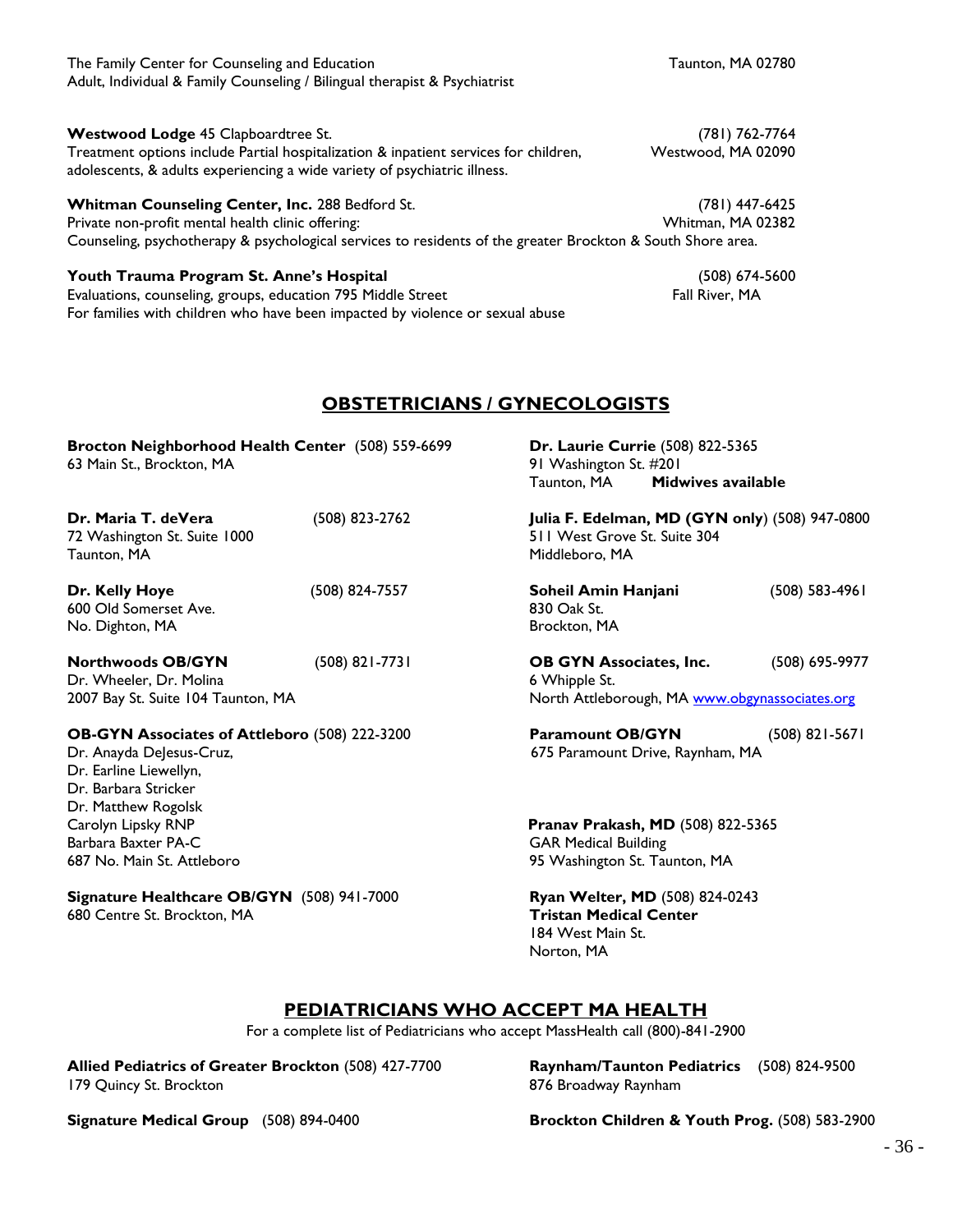322 East Center St W. Bridgewater 680 Centre St. Brockton

**Dr. Alan Bulotsky & Associates** (508) 584-1890 **Bridgewater Pediatrics** (508) 697-8116 201 Quincy St. Brockton 1440 Pleasant St. Bridgewater

**Brockton Neighborhood Health Center** (508) 559-6699 **Brockton Pediatrics** (508) 584-6060 63 Main St. Brockton 65 Libby St. Brockton, MA

**Brockton Pediatric Healthcare** (508) 586-7334 830 Oak St. Brockton

**Middleboro Pediatrics** (508) 947-0630 **Burt Minaker** (508) 695-3774 **Martin Gross, MD; Hillary Welland, MD;** 1 North Ave. No. Attleboro, MA **Aaron Bornstein, MD; Carolina Gapud, MD; Amy Hatch, RN, CPNP; Meredith Rubini, RN,CPNP Nisha Baur, DO** 2 Lakeville Business Park Lakeville

**Northwoods Pediatric** (508) 880-7858 **Elizabeth McQuaid, MD; Frank Tomase, MD Mark Acker, MD; Lynn Fascinello, MD (Spanish) Patricia Sylvia, MD; Ruth Soderberg, RNC Beth Tomase, RNC** 2007 Bay St., Suite 103 Taunton

**G.L. Ohri, MD** (508) 824-8743 **Pediatric Associates of Brockton** 68 Church Green (Spanish nurse) 370 Oak St. Brockton (508) 584-1234

**Pleasant Hill Pediatrics (**508) 588-6200 **Pleasant St. Pediatrics**

**South Avenue Pediatrics** (508) 226-2290 **Sturdy Pediatric Associates Donna Dunn, FNP; Donna Butterfield, FNP Dr. Entwhistle** 28 South Ave. Attleboro

**Village Pediatrics (**508) 894-8577 1 Pearl St. Suite 2000 Brockton, MA

Taunton, MA 02780 291 E. Center St. W. Bridgewater (508) 584-1210 692 Main St. Hanson (781) 294-0976

**Dr. Jeffrey Smith JenniferThompson, MD;** (508) 431-5100 22 Pleasant St. W. Bridgewater, MA 02379 **Dennis Berard, MD**; (508) 223-2474 **Brenda Colvin, FNP Jennifer LaFleur, FNP** 159 Pleasant St. Attleboro

**Dr. Eric J. Ruby, MD** (508) 823-2296 **Dr. Jayshree Sinha** (508) 884-5600 35 Summer St. Taunton and Mill River 1 Washington St. Suite C Taunton

| (508) 222-3960 |
|----------------|
| (508) 222-6542 |
| (508) 226-0780 |
| (508) 222-2086 |
| (508) 222-2096 |
|                |
|                |

### **PLAYGROUNDS**

**Balfour Riverwalk** County St.

Attleboro, MA 02703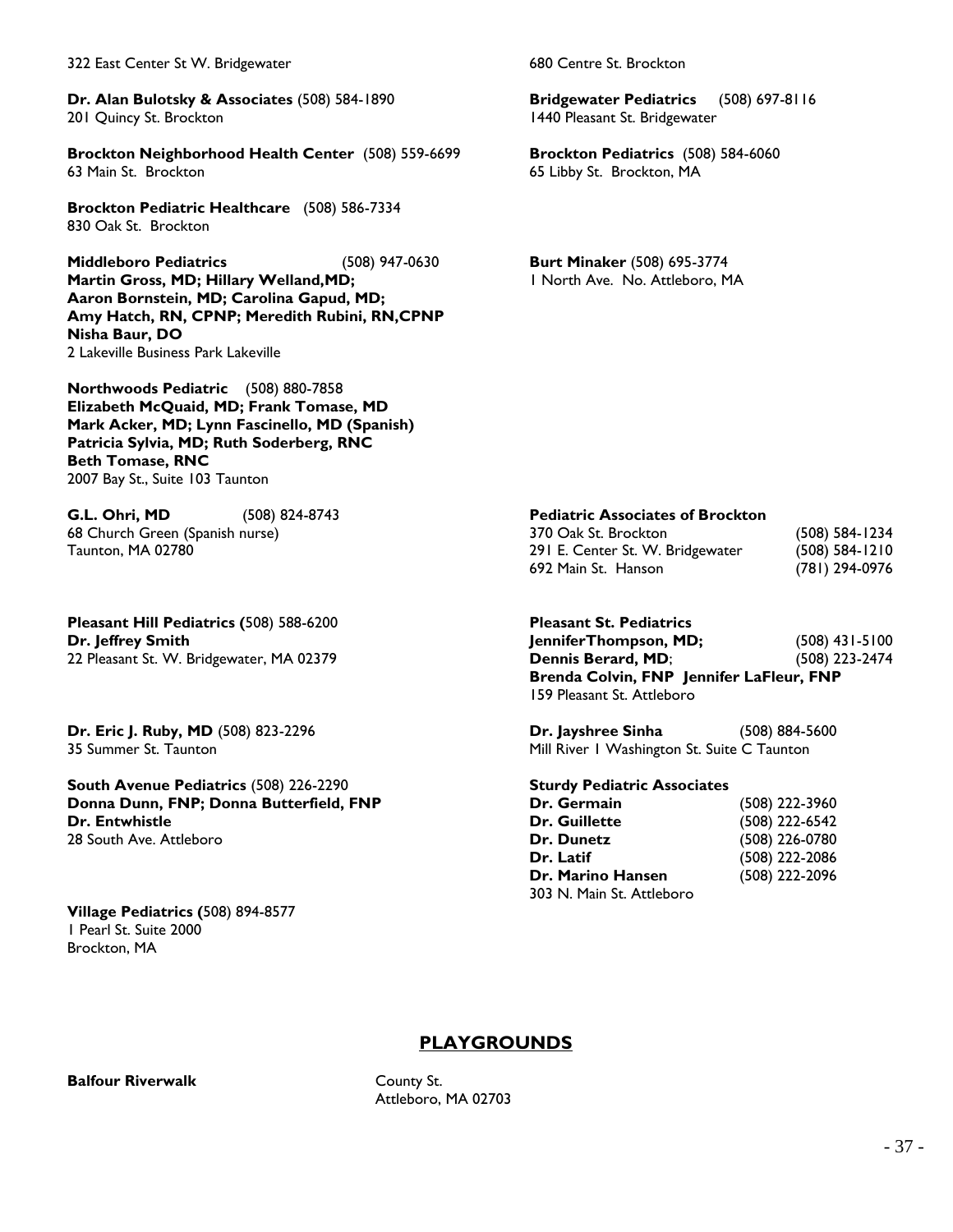**Borden Colony Recreation** 2256 King Philip St. Raynham, MA 02767 **Capron Park** 201 County St. Attleboro, MA 02703 **Davol Park** Oak St. Taunton, MA 02780 **Dighton Community Playground** 979 Somerset Ave. (corner of School Lane & Palmer St.) Dighton, MA (South St. for ages 2-5 yrs.) **Everett Leonard Park** 6 Parker St, Norton, MA 02766 **Finberg Field** Park & Bishop St, Attleboro, MA 02703 **Hartshorn Park Longmeadow Rd.** Taunton, MA 02780 **Hayward Field** North Ave. Attleboro, MA 02703 **Hopewell Playground** Corners of Hamilton and Hopewell St, Taunton, MA 02780 **Horton Field** Starkey Ave. & Kendall Court Attleboro, MA 02703 **Lyons Field** Dean and Harvey St, Norton, MA 02766 **Nickerson Playground** Snell St. Attleboro, MA 02703 **Poncin-Hewitt Complex Calculate Canadian Canadian Calculate Canadian Calculate Calculate Calculate Calculate Calculate Calculate Calculate Calculate Calculate Calculate Calculate Calculate Calculate Calculate Calculate** Attleboro, MA 02703 **Pierce Park** 26 Jackson St. Middleboro, MA 02346 **Sikorski Field** Middleboro Ave. Taunton, MA 02718 **South Attleboro Veterans Memorial Playground** (Lee's Pond) off Brown St. S. Attleboro, MA **Tilda B. Stone Playground** So. Main St. Attleboro, MA (Dodgeville section) **Tercentennial Park and Community** 217 West Main St. **Playground** Norton, Mass 02766 **Weir Playground** First Street Taunton, MA 02780 West Side Playground West End Avenue Middleborough, MA 02346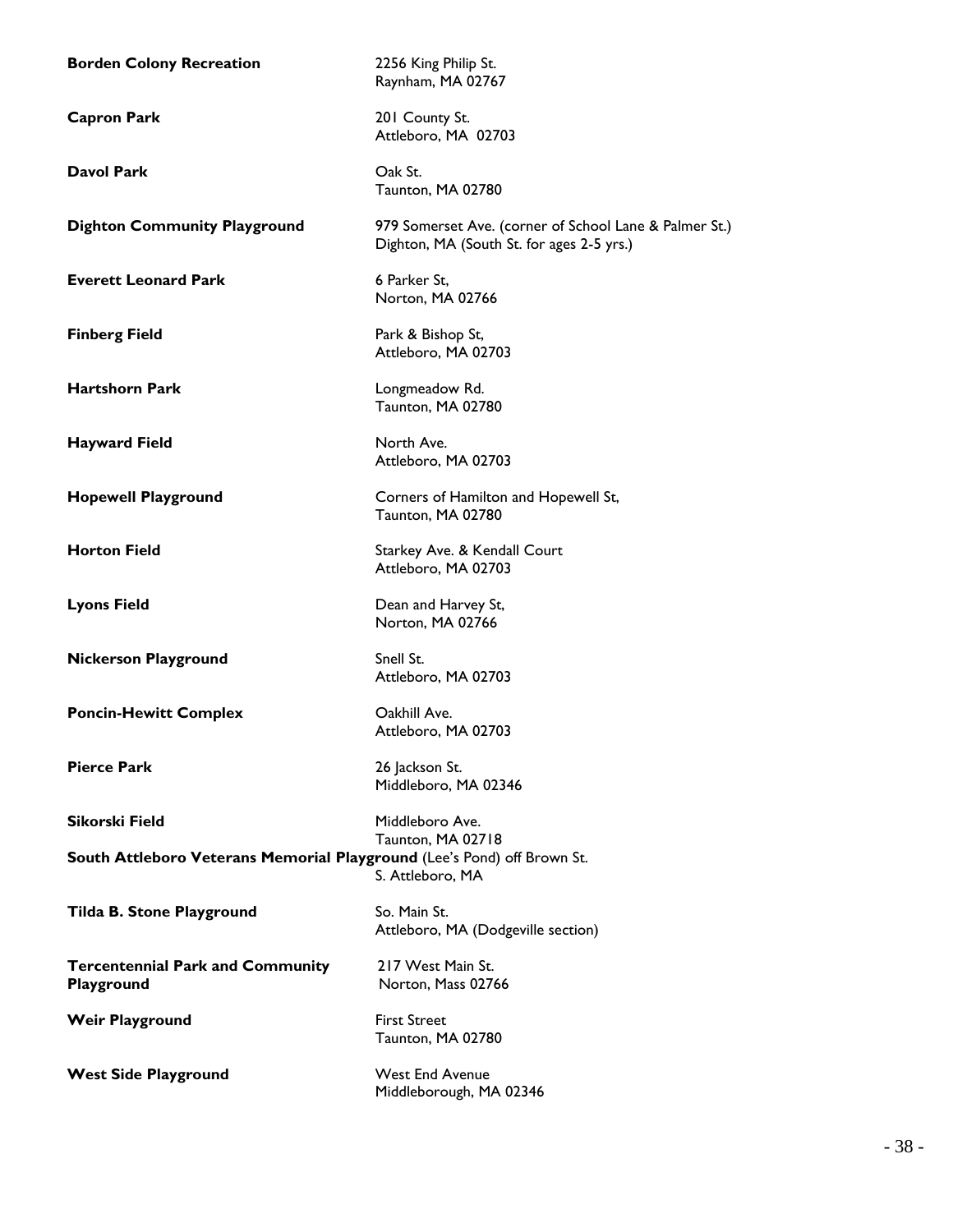**Whittenton Field** Pleadwell & Richard St, Taunton, MA 02780

**William T. Sullivan School** 558 S. Main St.

Raynham, MA 02767

### **SAFETY**

| <b>Auto Safety Hotline</b><br>Info about car safety seats, air bags, & passenger safety                                                                                                                                                                                                                                                                                                                                                           |                                                                                                                                  | (800) 424-9393                             |
|---------------------------------------------------------------------------------------------------------------------------------------------------------------------------------------------------------------------------------------------------------------------------------------------------------------------------------------------------------------------------------------------------------------------------------------------------|----------------------------------------------------------------------------------------------------------------------------------|--------------------------------------------|
| <b>Buckle Up Hotline</b><br>Info on child safety & locations of car seat loan programs: Takes reports of improperly restrained children<br>& follows up with info packets                                                                                                                                                                                                                                                                         |                                                                                                                                  | (800) 443-7233                             |
| <b>Department of Public Safety</b><br><b>MASS Coalition for Occupational Health &amp; Safety</b><br>Info & training on workplace health & safety issues & workers' rights to safe workplaces                                                                                                                                                                                                                                                      |                                                                                                                                  | (800) 223-0933<br>$(617)$ 825-7233         |
| Child Passenger Safety Program (Executive Office of Public Safety & Security)                                                                                                                                                                                                                                                                                                                                                                     |                                                                                                                                  | (877) 392-5956                             |
|                                                                                                                                                                                                                                                                                                                                                                                                                                                   | <b>SOCIAL ORGANIZATIONS</b>                                                                                                      |                                            |
| <b>Attleboro Taunton Area Mothers of Twins Clubs</b><br>Brenda.jo@cox.net or atmotcmembership@gmail.com                                                                                                                                                                                                                                                                                                                                           | Brenda Jovenich                                                                                                                  | $(617)$ 529-2755                           |
| <b>Big Brothers / Big Sister</b>                                                                                                                                                                                                                                                                                                                                                                                                                  | 71 Cohannet St.<br>Taunton, MA 02301                                                                                             | (508) 977-9869                             |
| <b>Boys and Girls Club of Taunton</b><br>9AM-9PM (M-F)<br>Website: www.taunton.org                                                                                                                                                                                                                                                                                                                                                                | 31 Court St.<br>Taunton, MA 02780<br>Contact: Wendy Hesketh                                                                      | $(T)$ (508) 824-4341<br>(F) (508) 823-6247 |
| <b>Boy Scouts of America</b>                                                                                                                                                                                                                                                                                                                                                                                                                      | Annawon Council<br>152 W. Main St.<br>Norton, MA 02766                                                                           | (508) 286-9202                             |
| Girls Inc.                                                                                                                                                                                                                                                                                                                                                                                                                                        | 131 Arlington St.<br>Taunton, MA 02780                                                                                           | $(508) 824 - 9511$                         |
| <b>Girl Scouts- Plymouth Bay</b>                                                                                                                                                                                                                                                                                                                                                                                                                  | III E. Grove St.<br>Middleboro, MA 02346                                                                                         | (508) 923-0800                             |
| <b>International MOMS Club</b><br>Website: www.momsclub.org<br>Email: momsclub@aol.com<br>To find a chapter near you, contact them by their website, email, or send a letter. Support group for at-home moms.<br>Yearly dues are between \$15 - \$30. Clubs offer playgroups and special activities<br><b>MOMS Club of Taunton</b><br>Serves: Taunton, Raynham, Raynham, Dighton, Middleborough, Berkley & Lakeville email: tauntonmoms@yahoo.com | Mailing address for inquiries: MOMS Club<br>25371 Rye Canyon Road<br>Valencia, CA 91355<br>website: http://www.momscluboftaunton |                                            |
| <b>MARE Adoption Services &amp; Resources</b>                                                                                                                                                                                                                                                                                                                                                                                                     | http://www.mareinc.org/Post-Adoption-Services.html                                                                               |                                            |
| <b>Mothers of Preschoolers (MOPS, Inc.)</b>                                                                                                                                                                                                                                                                                                                                                                                                       | South Attleboro                                                                                                                  | (508) 761-7334                             |
| <b>Old Colony YMCA Taunton Division</b><br>Rec. programs and serv. for the entire family                                                                                                                                                                                                                                                                                                                                                          | 71 Cohannet St.<br>Taunton, MA 02780                                                                                             | (508) 823-3320<br>(508) 823-1955           |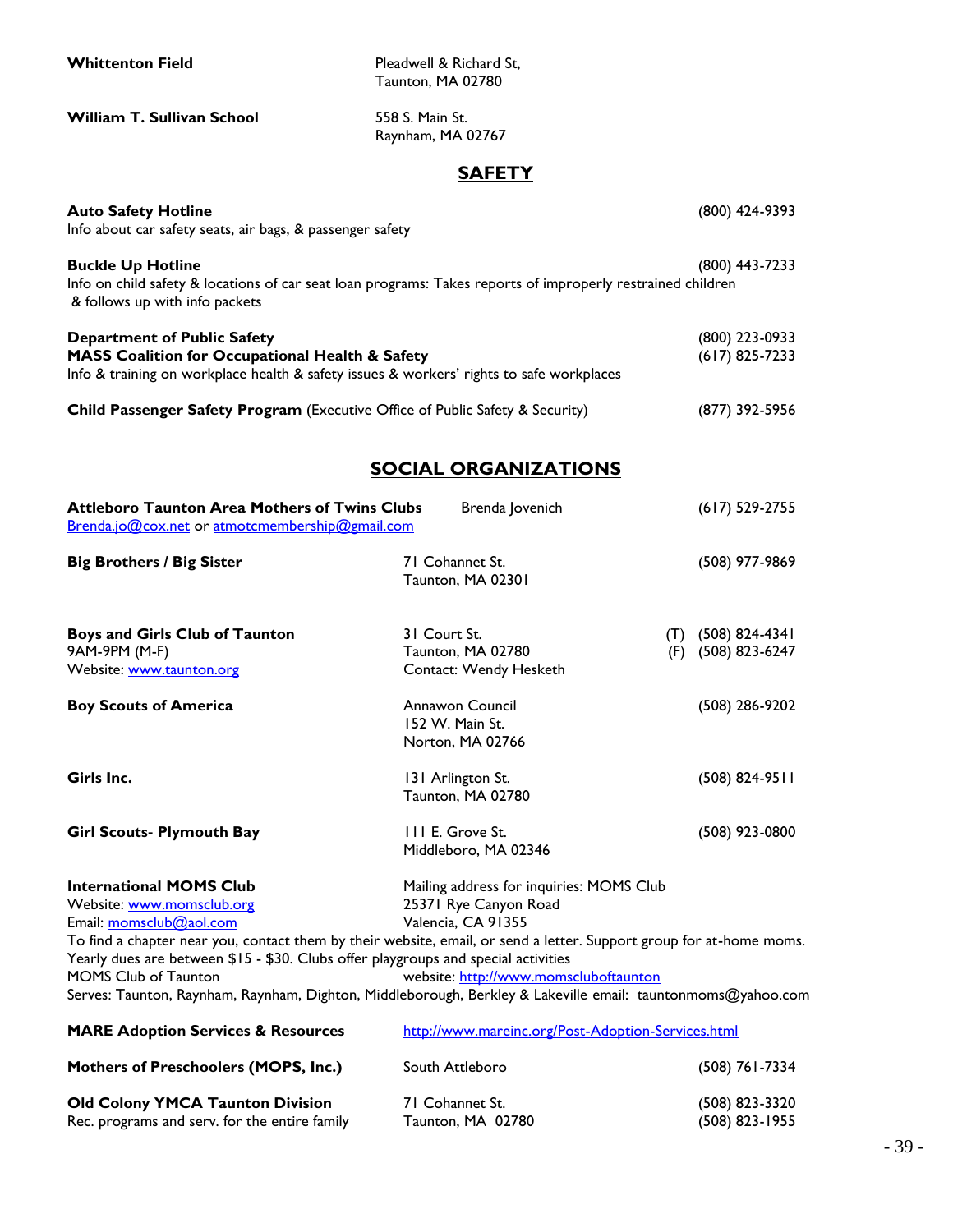| <b>YMCA Middleboro</b>                       | East Grove St.                      | (508) 947-1390                   |
|----------------------------------------------|-------------------------------------|----------------------------------|
| <b>YMCA Attleboro</b>                        | 63 North Main St<br>537 Pleasant St | (508) 222-7422<br>(508) 226-7700 |
| <b>Norton Outdoor Center</b>                 | 290 West Main St                    | (508) 222-7292                   |
| <b>Silver City Theatre</b>                   |                                     | (508) 823-7911                   |
| <b>Taunton Little Theatre</b>                |                                     | (508) 822-2515                   |
| Text4baby<br>Free Mobile information service | www.text4baby.org                   | Text BABY 511411                 |

### **SOCIAL SERVICES FAMILY ASSISTANCE/SUPPORT**

### **You can also contact one of your local churches for assistance**

| <b>Abundant Hope Pregnancy Resource Center</b><br>Pregnancy information, testing, parenting classes,<br>Baby items, food, referrals & other support                                                                                                                 | 104 County St.<br>Attleboro, MA 02703<br>www.AbundantHopeprc.org      | (855) 299-4218                                      |
|---------------------------------------------------------------------------------------------------------------------------------------------------------------------------------------------------------------------------------------------------------------------|-----------------------------------------------------------------------|-----------------------------------------------------|
| <b>Access Center at</b><br><b>Taunton High School</b><br>Community services available on-site to students. Services provided included: Education, Resources, Support<br>Groups, Counseling and Outreach.                                                            | 50 Williams St.<br>Taunton, MA 02780                                  | $(508) 821 - 1125$<br>(bilingual ext. 1237 or 1217) |
| <b>Adoption Journeys Post Adoption Services</b>                                                                                                                                                                                                                     | 66 Troy St.<br>Fall River, MA 02720                                   | (508) 676-5708<br>(800) 972-2734                    |
| <b>Adoptive Families Together</b><br>http://www.mspcc.org/aft - Supportive network of adoptive parents.                                                                                                                                                             |                                                                       | (857) 728-2157                                      |
| American Credit Counseling Service, Inc. 4 Taunton St. Suite 5 Plainville, MA 02762<br>http://www.accs.org/                                                                                                                                                         |                                                                       | (800) 729-0551                                      |
| <b>American Red Cross Association</b><br>8:30AM-4: 30PM (M-F)                                                                                                                                                                                                       | 281 Pleasant St.<br>Brockton, MA 02301                                | (508) 586-4790<br>(508) 586-4790<br>TTY .           |
| Associacao Caboverdiana de Brockton                                                                                                                                                                                                                                 | 575 North Montello St.<br>Brockton, MA 02302                          | (508) 559-0056                                      |
| <b>Associates for Human Services</b><br>Early Intervention $-$ special needs services (0-3)<br>Early Head Start – Home-based family support, child development program (pregnancy – 3 yrs)<br>Parent Child Home Program (PCHP) - Literacy                           | 68 Allison Ave.<br>Taunton, MA 02780<br>WISE Adult Day Health Program | (508) 880-0202<br>TTY: (508) 880-0950               |
| Big Brother/Big Sister Program of Massachusetts Bay, Cape Cod & the Islands                                                                                                                                                                                         |                                                                       | $(617)$ 956-0281                                    |
| <b>Birthright of Greater Taunton</b><br>Tues & Thur .10AM-2PM, & 1st Sat of month<br>Emergency pregnancy services providing help and support for anyone experiencing an untimely or distressing pregnancy. Layettes,<br>counseling, some resources such as diapers. | 78 Broadway St.<br>Taunton, MA 02780                                  | (508) 822-2921<br>(800) 550-4900                    |
| <b>CABbies</b> (Cancer Care Community Advisory Board) Cancer care nurse navigator                                                                                                                                                                                   |                                                                       | (508) 828-7920                                      |

Envia BEBE al 511411 para espaῆol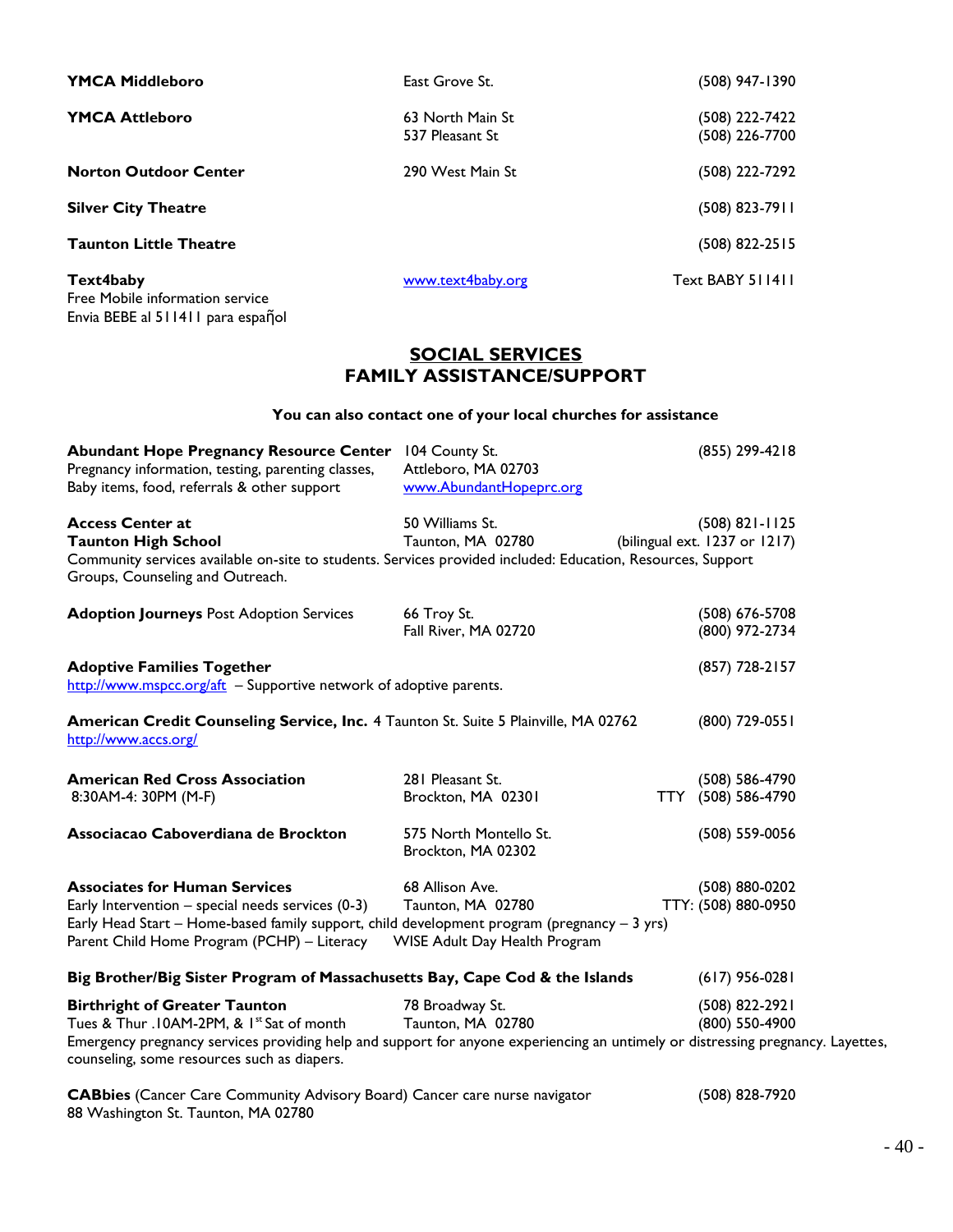| <b>Catholic Social Services</b><br>Can help with housing issues                                                                                                                            | 19 Kilmer Ave (Taunton)<br>10 Maple St. (Attleboro)<br>1600 Bay St. (Fall River) | (508) 884-3271<br>(508) 226-4780<br>(508) 674-4681 |
|--------------------------------------------------------------------------------------------------------------------------------------------------------------------------------------------|----------------------------------------------------------------------------------|----------------------------------------------------|
| <b>Center for Early Relationships - Fragile Beginnings</b><br>Phone Group for parents of premature babies or babies who have spent time in NICU                                            |                                                                                  | (781) 693-5625                                     |
| <b>Citizens for Citizens</b>                                                                                                                                                               | I Taunton Green                                                                  | (508) 823-6346                                     |
| Information & Referral; Act as advocate for people searching for services.<br>Federal Emergency Management Agency (FEMA): food & utility vouchers Fuel Assistance/Operation Christmas/ WIC |                                                                                  |                                                    |
| <b>Community Autism Resources</b>                                                                                                                                                          | 33 James Reynolds Rd. Unit C<br>Swansea, MA 02777                                | (508) 379-0371                                     |
| Support group links for parents of children with Autism, PDD, Asperger's, and other services.                                                                                              |                                                                                  |                                                    |
| <b>Community Counseling of Bristol County</b><br>(Will do home visits)<br>9 Am-8PM Mon-Thurs; 9-5PM Fri; 9-3PM Sat.                                                                        | I Washington St.<br>Taunton, MA 02780                                            | (508) 823-5400                                     |
| Child & Family service Adult Outpatient & Substance abuse                                                                                                                                  |                                                                                  | $(508)$ 828-9116                                   |
| Coordinated Family & Community Engagement Program 25 Barnum St., Taunton<br>Triumph Inc.                                                                                                   |                                                                                  | (508) 822-5388                                     |
| <b>PACE Child Care Works</b><br>Child Care vouchers and information, free workshops, parent-training opportunities                                                                         | Taunton, MA 02780                                                                | $(800) - 338 - 1717$                               |
| Cerebral Palsy of Massachusetts 600 Technology Center Drive, Stoughton, MA<br>Providing Services for all Disabilities<br>www.masscp.org                                                    |                                                                                  | (877) 479-7577                                     |
| <b>Community VNA</b><br>Grief counseling/support groups for children & adults                                                                                                              | 10 Emery St<br>Attleboro, MA                                                     | (508) 222-0118<br>(800) 220-0110                   |
| Consumer Protection Services of New England P.O. Box 3118<br>Handle consumer complaints; do 3 <sup>rd</sup> party arbitrations South Attleboro, MA 02703                                   |                                                                                  | $(508)$ 761-9600<br>FAX: (508) 399-6845            |
| <b>DEAF Inc.</b>                                                                                                                                                                           | 66 Main St.                                                                      | (508) 802-9605                                     |
| www.deafinconline.org                                                                                                                                                                      | Taunton, MA 02780                                                                |                                                    |
| Services to Maximize the Independence of Deaf & Hard of Hearing People                                                                                                                     |                                                                                  |                                                    |
| Department of Children & Families (DCF)                                                                                                                                                    | I Washington St.                                                                 | (800) 441-3143                                     |
| Taunton, Attleboro residents                                                                                                                                                               | Taunton, MA 02780                                                                | (508) 821-7000                                     |
| Middleboro                                                                                                                                                                                 | 61 Industrial Park Rd.                                                           | (508) 732-6200                                     |
|                                                                                                                                                                                            | Plymouth, MA 02360                                                               | (800) 423-2338                                     |
| <b>Brockton</b>                                                                                                                                                                            | 141 Main St, Brockton, MA 02401                                                  | (508) 894-3700                                     |
| <b>Family Planning</b>                                                                                                                                                                     | I Taunton Green<br>Taunton, MA 02780                                             | (508) 823-6924                                     |
| Family Planning Clinic; Pregnancy testing, STD testing for women, birth control, free condoms for people searching for services.                                                           |                                                                                  |                                                    |
| <b>Family Preservation Center</b>                                                                                                                                                          | 325 West Elm St.<br>Brockton, MA 02301                                           | (508) 583-6622                                     |
| Grandparents Raising Grandchildren Massachusetts www.massgrg.com                                                                                                                           |                                                                                  | $(617) - 748 - 2454$                               |
| Grandparent Information Center www.aarp.org/family/grandparenting                                                                                                                          |                                                                                  |                                                    |
| <b>Grandparents Raising Children Support Group (Taunton)</b>                                                                                                                               |                                                                                  |                                                    |
| Contact: Meredith Arieta-Heaney                                                                                                                                                            |                                                                                  | $(508) - 822 - 5388$                               |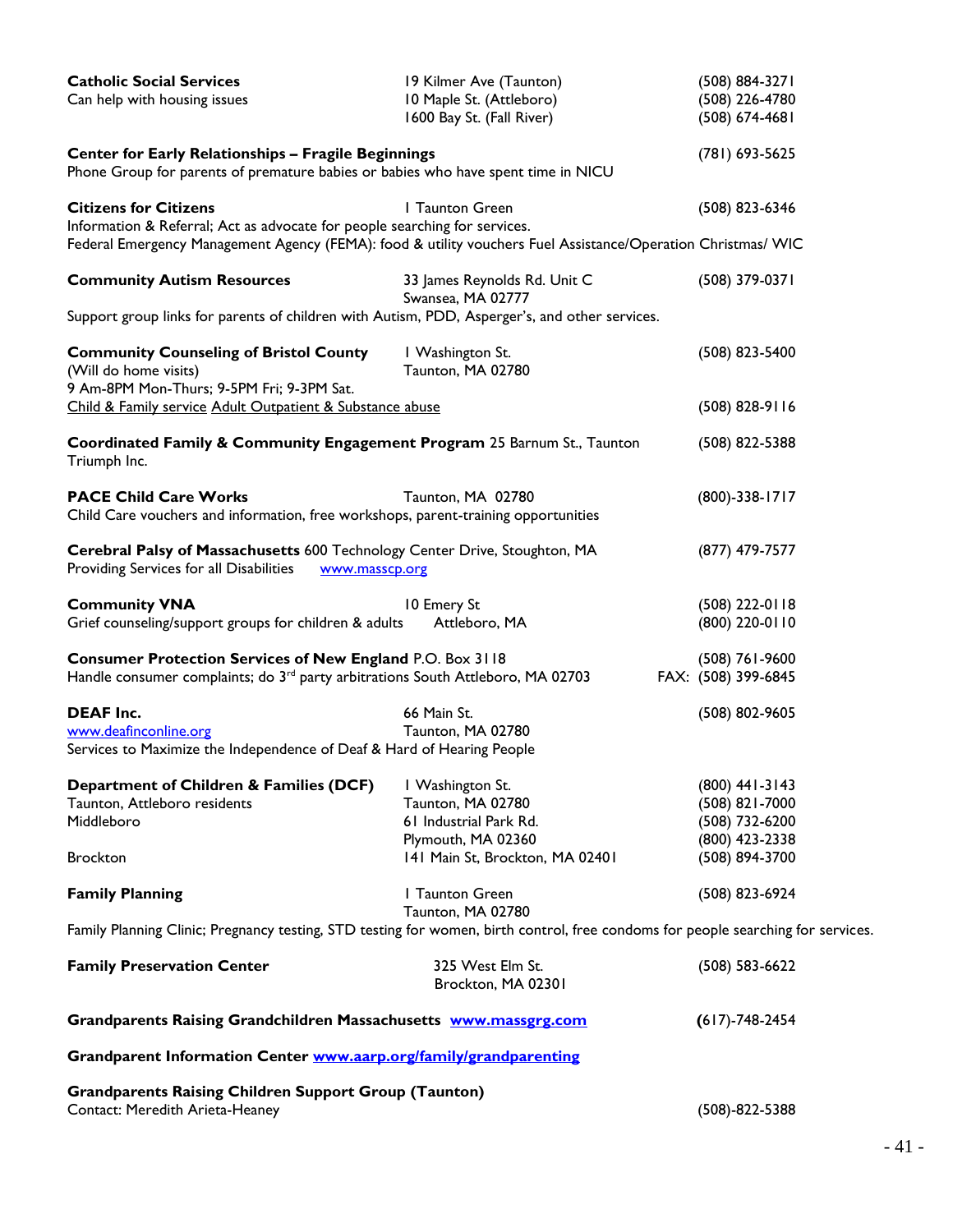| Michelle Jussaume @ Bristol Elder Services                                                                                                                                                                                                                                                                                   |                                                                        | (774) 627-1325                                       |
|------------------------------------------------------------------------------------------------------------------------------------------------------------------------------------------------------------------------------------------------------------------------------------------------------------------------------|------------------------------------------------------------------------|------------------------------------------------------|
| <b>Grandparent Support Group (Brockton)</b>                                                                                                                                                                                                                                                                                  | (508) 584-1561 ext.312                                                 |                                                      |
| <b>Greater Boston PFLAG</b>                                                                                                                                                                                                                                                                                                  | PO Box 541619<br>Waltham, MA 02454-1619                                | (781) 891-5966                                       |
| <b>Grief Support Group</b><br>(for those who have lost loved ones with AIDS)<br>Meets I <sup>st</sup> Tuesday of month 6:30-8:00                                                                                                                                                                                             | Contact Chana Shemaya, LICSW<br><b>Brockton VNA</b><br>500 Belmont St. |                                                      |
| Happier in my Home                                                                                                                                                                                                                                                                                                           | 272 Lincoln Ave, Dighton                                               | $(508) - 824 - 3497$                                 |
| <b>Health &amp; Human Services Gateway</b><br>Info about statewide providers that offer services such as housing, food, financial assistance, healthcare, and childcare.                                                                                                                                                     | www.masscares.org                                                      |                                                      |
| <b>Healthy Families Program</b><br>Parents must be under to 20 years old, a first-time Kennedy-Donovan Center parent, and either pregnant or with a child under I<br>year. Program serves: Attleboro, Berkley, Dighton, Lakeville, Mansfield, Middleborough, North Attleboro, Norton, Raynham,<br>Rehoboth, Seekonk, Taunton | 150 Pleasant St. Attleboro, MA 02703                                   | $(508)$ 236-6040                                     |
| Infant Massage Classes (FREE) Sturdy Memorial Hosp.<br>For parents of infants ages 2 months-12 months 4 <sup>th</sup> Saturday of month                                                                                                                                                                                      |                                                                        | $(508)$ 236-7151                                     |
| MA Cerebral Palsy of South Shore Area<br>Services the therapeutic, educational, psychological, social & recreational needs of developmentally disabled children & their families.                                                                                                                                            | 43 Old Colony Ave, Quincy, MA                                          | $(617)$ 479-7443                                     |
| Mass Migrant Program (includes Bristol and Plymouth Counties)<br>Supplemental support services for migrant students ages 3-22                                                                                                                                                                                                |                                                                        | (978) 657-8331                                       |
| <b>Massachusetts Resource Locator</b>                                                                                                                                                                                                                                                                                        | www.massresources.org                                                  |                                                      |
| <b>Middleboro Youth Advocates</b>                                                                                                                                                                                                                                                                                            | Life House Church<br>17 Jericho Rd. Middleboro                         | (508) 947-8002 ext.208                               |
| Money Management Inc.<br>Counseling & education regarding credit, debt, budgeting & housing issues                                                                                                                                                                                                                           | 888 Purchase St. Suite 319<br>New Bedford, MA 02740                    | (508) 999-2886<br>(888) 845-5669                     |
| <b>MSPCC</b><br>Mass. Society of Prevention of Cruelty to Children Boston, MA 02110<br>Bilingual staff (Portuguese & Spanish)                                                                                                                                                                                                | 99 Summer St.<br>558 Pleasant St. Suite 202                            | $(617)$ 587-1500                                     |
| Outreach Counseling Website: www.mspcc.org                                                                                                                                                                                                                                                                                   | New Bedford, MA 02740                                                  | (508 990 -0418                                       |
| <b>National Center for Death Education</b>                                                                                                                                                                                                                                                                                   |                                                                        | $(617)$ 928-4649                                     |
| <b>NRC Family Network</b><br>Services children 0-4 yrs. old in Raynham-Activities, groups, workshops, library, information                                                                                                                                                                                                   |                                                                        | $(781)$ 681-9736                                     |
| On Common Ground, Inc.<br>www.oncommongroundinc.com<br>I: I community relationships to support individuals experiencing economic, social & or familial poverty.                                                                                                                                                              | 453 South Main St.<br>Attleboro, MA 02703                              | $(508)$ 226-0801                                     |
| <b>Parents Helping Parents</b><br>Office hours are Mon-Fri (9-5pm)                                                                                                                                                                                                                                                           |                                                                        | 140 Clarendon St, (800) 882-1250<br>Boston, MA 02116 |

Counselors are available to talk to parents and give phone number to a local parent-led support group.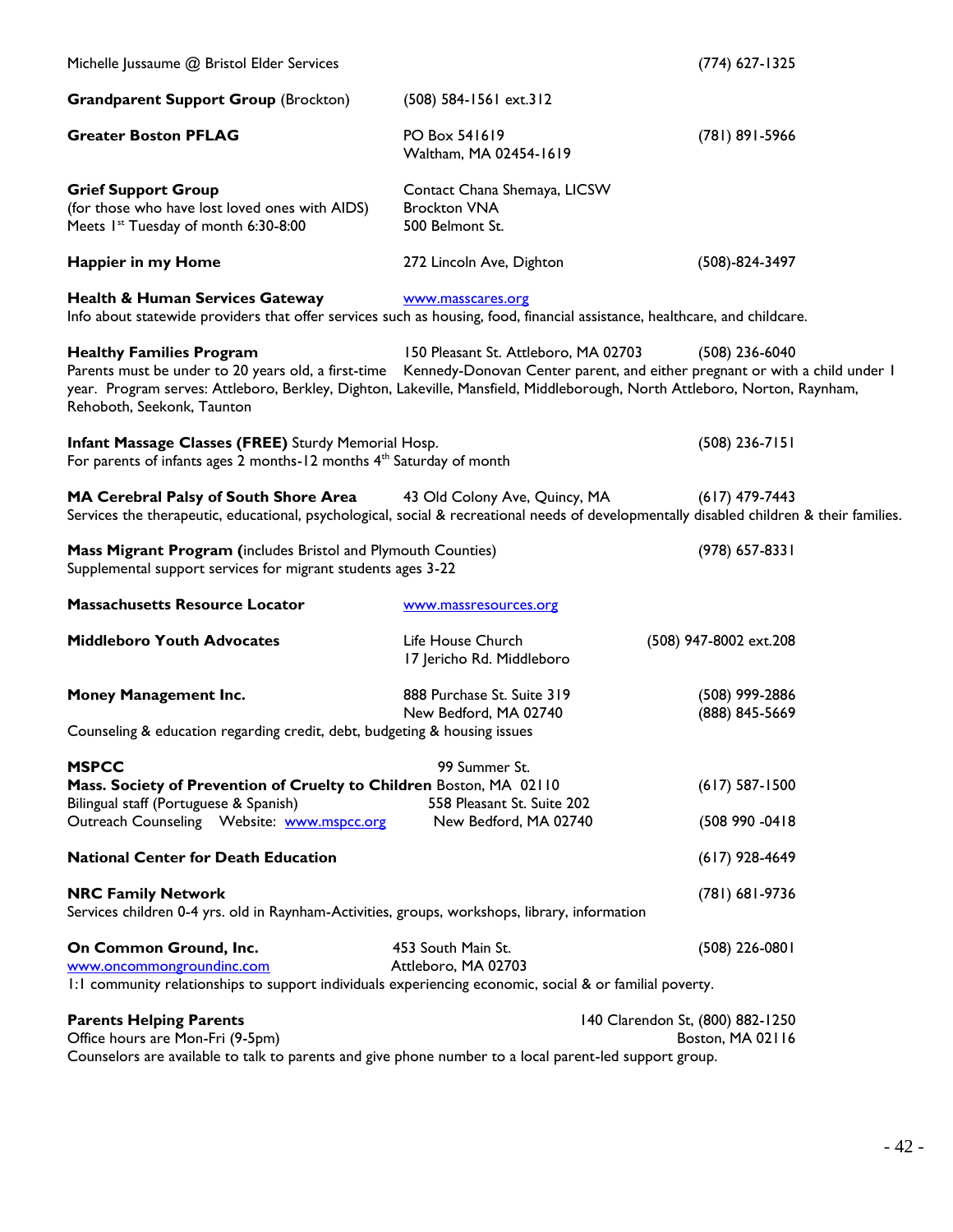| PRIDE, Inc.                                                                                                                                                             | 3 Maple St, Taunton, MA 02780                        |  | $(508) - 823 - 7134$                 |  |
|-------------------------------------------------------------------------------------------------------------------------------------------------------------------------|------------------------------------------------------|--|--------------------------------------|--|
| www.pride-inc.org                                                                                                                                                       |                                                      |  |                                      |  |
| Support Services to families & individuals with disabilities, Community Employment, Day Habilitation,<br>Adult Foster Care, PCA Services, Integrated Packaging business |                                                      |  |                                      |  |
|                                                                                                                                                                         |                                                      |  |                                      |  |
| <b>Project Connect Family Center</b>                                                                                                                                    | 908 Oak Hill Ave.                                    |  | (508) 226-2883                       |  |
|                                                                                                                                                                         | Attleboro, MA 02703                                  |  | (508) 223-3244                       |  |
| Parent education & support -"Parents as Teachers" home visiting program till age 3, "Play to Learn" playgroups,                                                         |                                                      |  |                                      |  |
| parenting workshops, lending library, resource & referral information for prenatal - 4 yrs. old                                                                         |                                                      |  |                                      |  |
|                                                                                                                                                                         |                                                      |  |                                      |  |
| <b>Parent Information Network</b>                                                                                                                                       | 47 E. Grove St. #3 Middleboro                        |  | (508) 947-8779                       |  |
| Support for parents of children with behavioral/emotional disabilities from parents of children M-F 9-5                                                                 |                                                      |  |                                      |  |
|                                                                                                                                                                         |                                                      |  |                                      |  |
| <b>Salvation Army</b>                                                                                                                                                   |                                                      |  | $(617) 542 - 5420$                   |  |
|                                                                                                                                                                         |                                                      |  | Attleboro-(508) 226-8624             |  |
| Middleboro-Contact Lois Neilson 17 Jericho Rd. Middleboro, MA 02346<br>Family Worship Center Lakeville                                                                  |                                                      |  | (508) 947-8002 ext. 207              |  |
|                                                                                                                                                                         |                                                      |  | (508) 947-4149                       |  |
| Brockton use the following number:                                                                                                                                      |                                                      |  | (508) 583-1896<br>$(617) 542 - 5420$ |  |
| assistance@lifehousenewengland.com                                                                                                                                      |                                                      |  |                                      |  |
| Self Help, Inc. (Raynham Residents)                                                                                                                                     | 1362 Main St.                                        |  | Main Number: (508) 588-0447          |  |
|                                                                                                                                                                         | Brockton, MA 02302                                   |  | (508) 225-0875                       |  |
| Community Outreach (Raynham Town Hall, Orchard St., Raynham) Fuel:                                                                                                      |                                                      |  | (508) 588-5440                       |  |
| Fuel Assistance, Weatherization & Heat wrap: Heating assistance weatherization:                                                                                         |                                                      |  | (508) 580-4481                       |  |
| Federal Emergency Management Agency (FEMA): Emergency assistance                                                                                                        |                                                      |  |                                      |  |
| Emergency Homeless Program:/Childhood Lead Poisoning Prevention Program                                                                                                 |                                                      |  |                                      |  |
| <b>Sex Offender Location Information</b>                                                                                                                                | www.familywatchdog.us                                |  |                                      |  |
|                                                                                                                                                                         |                                                      |  |                                      |  |
| Southeast Center for Healthy Communities 942 West Chestnut Street                                                                                                       |                                                      |  | (800) 530-2770                       |  |
|                                                                                                                                                                         | Brockton, MA 02301                                   |  | (508) 583-2350                       |  |
|                                                                                                                                                                         |                                                      |  |                                      |  |
| <b>St. Vincent De Paul</b><br>Helping all in need during emergencies.                                                                                                   | 141 Washington St., Taunton<br>95 Pine St. Attleboro |  | (508) 823-6676<br>$(508)-222-2933$   |  |
|                                                                                                                                                                         | 53 Oak St. Middleboro                                |  | (508) 947-1717                       |  |
|                                                                                                                                                                         |                                                      |  |                                      |  |
| <b>Special Olympics - Massachusetts</b>                                                                                                                                 | 512 Forest St. Marlborough, MA 01752                 |  | (508) 485-0986                       |  |
|                                                                                                                                                                         |                                                      |  |                                      |  |
| <b>Supportive Services for Veterans &amp; Families (SSVF)</b>                                                                                                           |                                                      |  | $(774) - 301 - 4466$                 |  |
| For anyone who has served at any time in one of the 5 armed services.                                                                                                   |                                                      |  | Taunton: (774)-301-4681              |  |
|                                                                                                                                                                         |                                                      |  |                                      |  |
| <b>Taunton Office of Community</b>                                                                                                                                      | 45 School St.<br>Taunton, MA 02780                   |  | $(508)$ 821-1030                     |  |
| Planning & Economic Dev.<br>Home improvement Program- Low rate loan programs for rehab of low and moderate income housing. Limited                                      |                                                      |  |                                      |  |
| funds available for first time home buyers.                                                                                                                             |                                                      |  |                                      |  |
|                                                                                                                                                                         |                                                      |  |                                      |  |
| <b>Teen Services:</b>                                                                                                                                                   | I Taunton Green, Taunton, MA                         |  |                                      |  |
| Peer Listening Line for Teens                                                                                                                                           | M-F 5PM-10PM                                         |  | (800) 399-7337 (617) 267-2535        |  |
| Taunton High Students Against Destructive Decisions (SADD)                                                                                                              |                                                      |  | $(508) 821 - 1129$                   |  |
|                                                                                                                                                                         |                                                      |  |                                      |  |
| <b>Total Achievement Program (TAP)</b> Community Care Services                                                                                                          |                                                      |  | $(508)$ 223-4109                     |  |
| 50 Walton St. Attleboro, MA 02703                                                                                                                                       |                                                      |  |                                      |  |
| Therapeutic activities program for children ages 6-12 with emotional, social & behavioral challenges                                                                    |                                                      |  |                                      |  |
|                                                                                                                                                                         |                                                      |  |                                      |  |
| Triumph, Inc. Head Start                                                                                                                                                | 100 Gordon Owen Riverway                             |  | $(508)$ 822-5388                     |  |
| Family Support and child development program                                                                                                                            | Taunton, MA 02780                                    |  |                                      |  |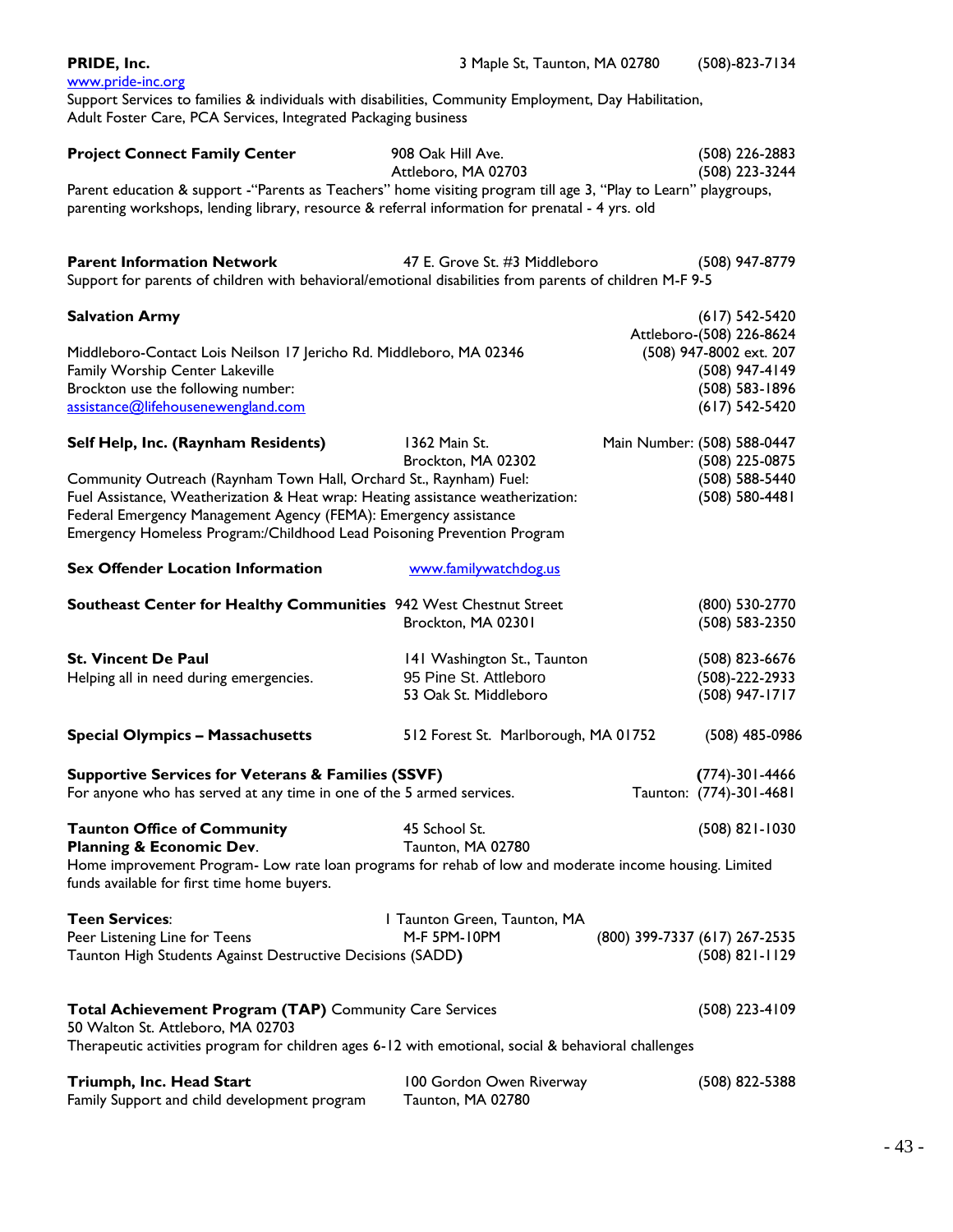| <b>Turning Point</b>                                                                                                                                               | 6 Rogers Ave<br>Wareham, MA 02571                                           | (508) 291-0535                                                                                                                                                 |  |
|--------------------------------------------------------------------------------------------------------------------------------------------------------------------|-----------------------------------------------------------------------------|----------------------------------------------------------------------------------------------------------------------------------------------------------------|--|
| United Way of Greater Taunton / Attleboro 247 Maple St<br>Website: www.uwgat.org                                                                                   | Attleboro, MA 02703                                                         | (508) 222-2337                                                                                                                                                 |  |
| <b>Veteran's Services</b>                                                                                                                                          | 600 Washington St.<br>Boston, MA 02114                                      | $(617)$ 727-3578                                                                                                                                               |  |
|                                                                                                                                                                    | North Attleboro, MA                                                         | (508) 669-0120                                                                                                                                                 |  |
| Volunteer Income Tax Assistance program (VITA)<br>Free tax help to low to moderate income (50,000 & below) people who cannot prepare their own returns www.irs.gov |                                                                             | (800) 906-9887                                                                                                                                                 |  |
| <b>Young Parents Support Program</b><br>Parents can be up to the age of 23<br>with any number of children of all ages                                              | Jillian Raines (extension2003)<br>167 Maple St, Unit<br>Attleboro, MA 02703 | (508) 223-4135<br>$Fax - (508)$ 223-4142                                                                                                                       |  |
|                                                                                                                                                                    | <b>TRANSPORTATION</b>                                                       |                                                                                                                                                                |  |
| <b>AMTRAK</b>                                                                                                                                                      | www.amtrak.com                                                              | (800) 872-7245                                                                                                                                                 |  |
| <b>Bill's Taxi</b>                                                                                                                                                 | 6:00 am $-6:30$ pm                                                          | (508) 697-4343                                                                                                                                                 |  |
| <b>Bloom Bus</b>                                                                                                                                                   | 10 Oak St.<br>Taunton, MA 02780                                             | (508) 822-1991                                                                                                                                                 |  |
| <b>Brockton Area Transit Authority</b><br><b>Dial-a-BAT</b> for disabled and elderly                                                                               | 155 Court St. Brockton, MA 02302                                            | $(508)$ 588-1000<br>(508) 584-5530                                                                                                                             |  |
| <b>Checker Cab</b>                                                                                                                                                 | 295 Broadway St.                                                            | $(508)$ 824-5831                                                                                                                                               |  |
| <b>City Cab</b>                                                                                                                                                    | 78 Cohannet St.<br>Taunton, MA 02780                                        | (508) 822-1799                                                                                                                                                 |  |
| Commuter Rail www.mbta.com<br>(Call for schedule)                                                                                                                  |                                                                             | $(617)$ 222-3200                                                                                                                                               |  |
| Division of Medical Assistance (MA Health)<br>Medical transportation                                                                                               | 55 Summer St.<br>Boston, MA 02112                                           | (800) 841-2900                                                                                                                                                 |  |
| <b>GATRA</b><br>www.gatra.com<br>Administration                                                                                                                    | 2 Oak St. Taunton, MA<br>10 Oak St. Taunton, MA                             | (508) 823-8828                                                                                                                                                 |  |
| <b>GATRA Mass Health Medical Transportation</b><br>http://www.massridematch.org                                                                                    |                                                                             | $(800)$ 431-1713                                                                                                                                               |  |
| Public Bus Transportation                                                                                                                                          | Taunton:                                                                    | Toll-free: (800)-483-2500<br>Attleboro: (508)-222-6106<br>Plymouth: (508)-732-6010<br>$(508)-823-8828$<br>Wareham: (800)-433-5995<br>TDD Users: (508)-824-7439 |  |
| <b>MBTA Commuter Rail</b>                                                                                                                                          | (800)-392-6100 or (617) 222-5123                                            |                                                                                                                                                                |  |
| Houle's City Cab (Attleboro)                                                                                                                                       |                                                                             | (508) 222-5000                                                                                                                                                 |  |
| <b>Registry of Motor Vehicles</b>                                                                                                                                  |                                                                             | (800) 858-3926                                                                                                                                                 |  |
| Superior Taxi (Middleboro)                                                                                                                                         |                                                                             | (508) 947-2424                                                                                                                                                 |  |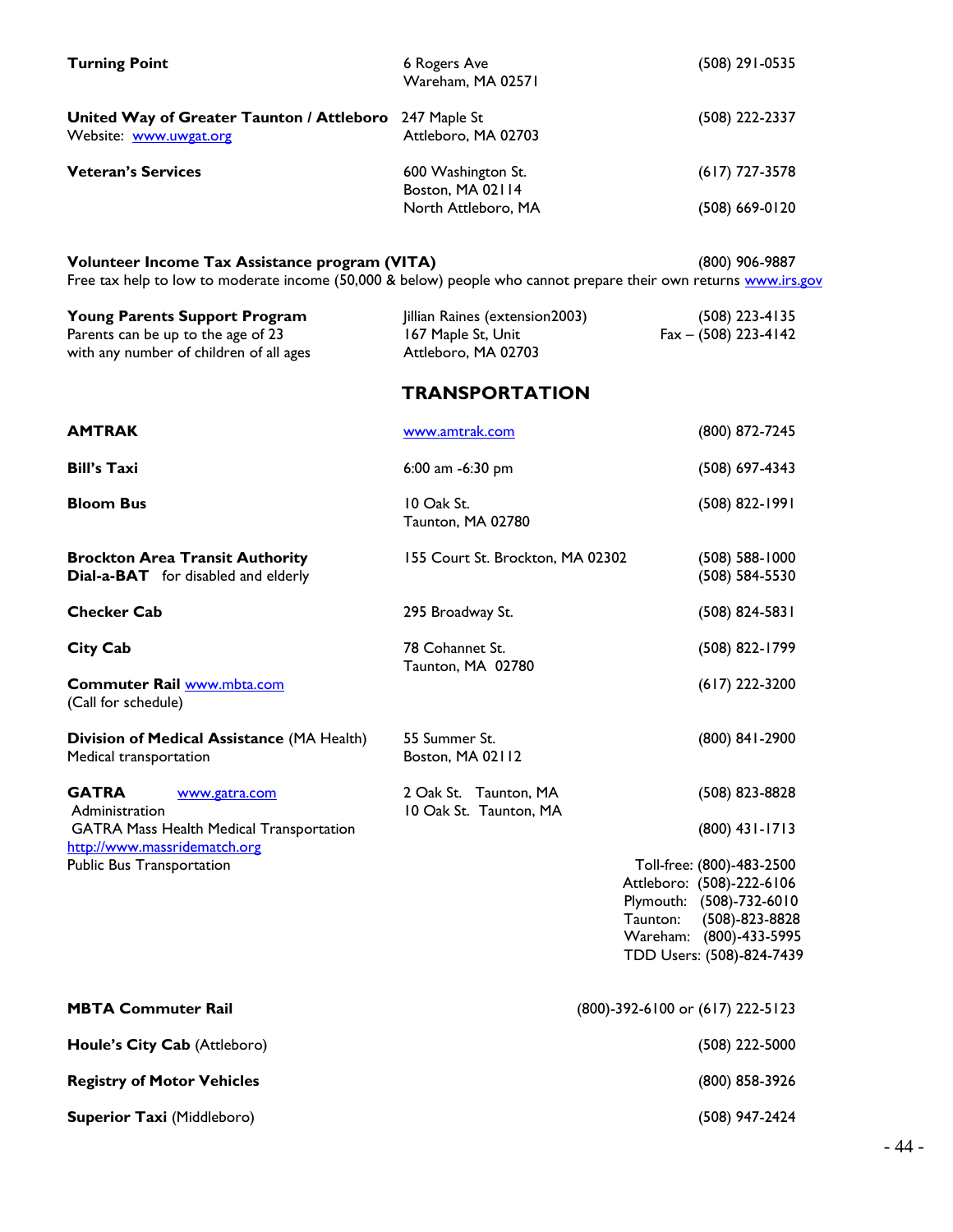### **Taunton Motorized Cab** (508) 822-7313

### **USED CAR RESOURCES**

At this time NH is handling donations & distribution for MA

**Helping Hands 600 Washington St. Wrentham, MA 02093** 

**More Than Wheels** 86 South St. (866) 455-2522 Boston & New Hampshire [www.morethanwheels.org](http://www.morethanwheels.org/) Boston, MA 02111

**Good News Garage** 325 Merrill St. (603) 669-6937 [www.goodnewsgarage.org](http://www.goodnewsgarage.org/) Manchester, NH 03103 (877) 400-6065

Fax (603) 626-7763

15 New Sudbury St, Boston, MA 02203

2 Russell Courtyard Washington, D.C. 20510

> 15 New Sudbury St. Boston, Ma 02203

222 Miliken Blvd, Suite 312 Fall River, MA 02721

(508)-677-0523

Russell Senate Office Building

(202) 224-4543

### **GOVERNMENT OFFICALS/STATE OFFICALS**

**President Barack Obama – D The White House The White House** [www.whitehouse.gov/](http://www.whitehouse.gov/) 1600 Pennsylvania Ave. Washington, D.C. 20500

**U.S. Senate - Elizabeth Warren – D** (617) 565-3170 [www.warren.senate.gov](http://www.warren.senate.gov/) 2400 JFK Federal Bldg.

**U.S. Senate – Edward Markey** (617) 565-8519

Brockton, MA 02301 (617) 657-6305

Quincy, MA 02169

1245 Hancock Street, Suite 16

**U.S. Rep. Joseph P. Kennedy, III – D** (202) 225-5931 U.S. House of Representatives, 4<sup>th</sup> District 1218 Longworth House Office Building [www.kennedy.house.gov/](http://www.kennedy.house.gov/) Washington D.C. 20515-2104

(508) 431-1110 (617) 332-3333 8 North Main Street, Suite 200 29 Crafts St, Suite 375 Attleboro, MA 02703 Newton, MA 02458

**U.S. Rep. Stephen Lynch – D** (202) 225-8273 US House of Representatives, 8<sup>th</sup> District **2348** Rayburn Office Building [www.lynch.house.gov/](http://www.lynch.house.gov/) Washington, D.C. 20515-2109

(508) 586-5555 (617) 428-2000 Brockton Federal Building 88 Black Falcon Ave, Suite 340 155 W. Elm Street, Suite 200 Boston, MA 02210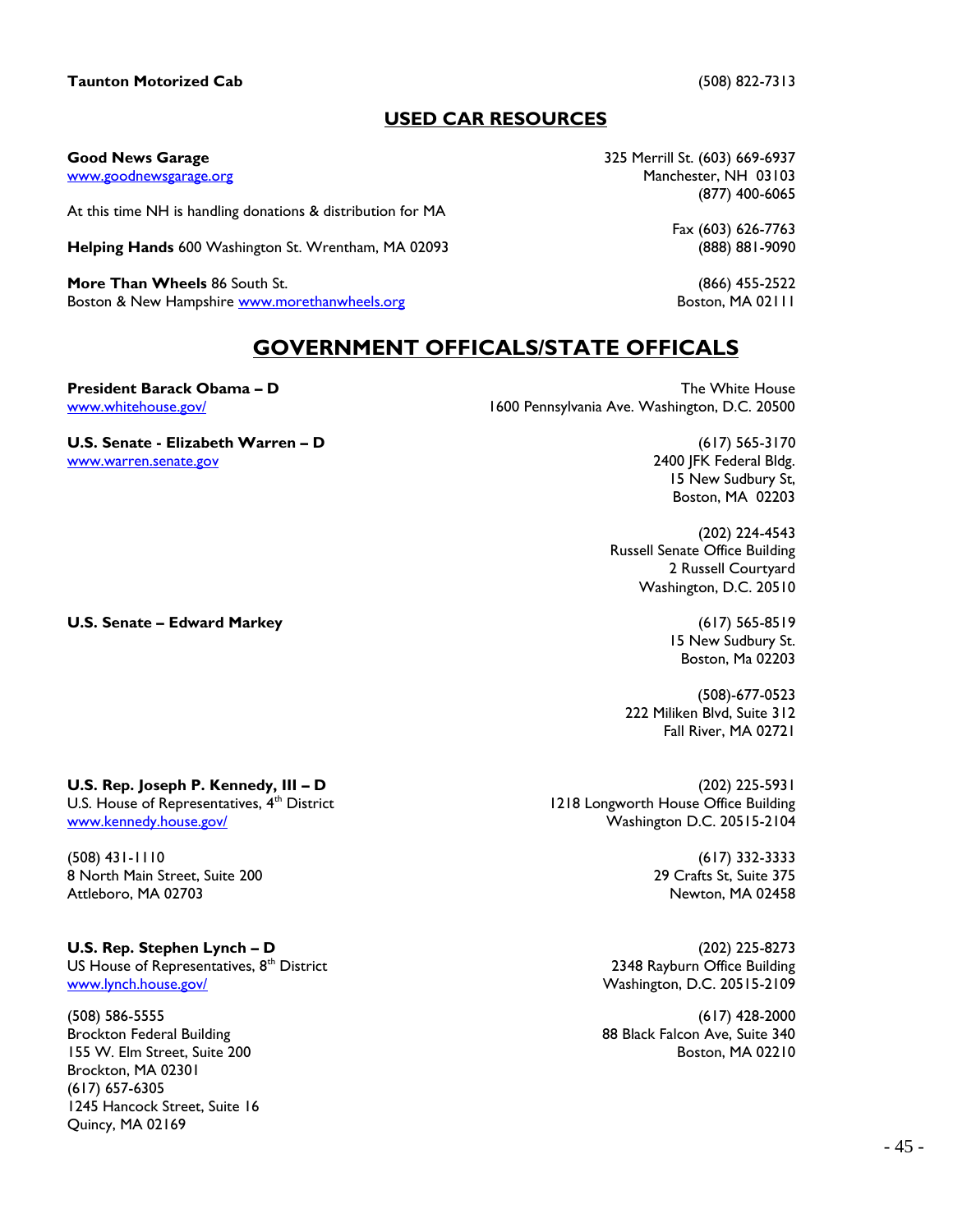**U.S. Rep. William R. Keating – D** (202) 225-6101 US House of Representatives, 9<sup>th</sup> District [www.keating.house.gov/](http://www.keating.house.gov/) Washington DC 20515

315 Cannon House Office Building

(508) 771-0666 297 North St, Suite 312 Hyannis 02601

### **STATE OFFICIALS**

[www.malegislature.gov/](http://www.malegislature.gov/)

**Governor Charlie Baker - R** (617) 725-4005 www.Mass.gov/ State House, Room 360

**Senate President** (617) 722-1500 **Senator Stanley Rosenberg - D**<br>
http://www.stanrosenberg.com/senate-president-stan-rosenberg<br>
Boston, MA 02133 <http://www.stanrosenberg.com/senate-president-stan-rosenberg>

**Speaker of the House of Representatives** (617) 722-2500 **Rep. Robert A. DeLeo – D** State House, Room 356 Email: <u>[Robert.DeLeo@mahouse.gov](mailto:Robert.DeLeo@mahouse.gov)</u> Boston, MA 02133

**Senator Marc. R. Pacheco – D** (617) 722-1551 (Taunton, Berkley, Lakeville, Dighton State House, Room 312B) State House, Room 312B Raynham, Middleborough) Boston, MA 02133 Email: [Marc.Pacheco@masenate.gov](mailto:Marc.Pacheco@masenate.gov)

District Office: 8 Trescott St., Taunton, MA 02780 (508) 822-3000

**Senator James Timilty – D** (617) 722-1222 (Attleboro, Norton, Rehoboth, Seekonk) State House, Room 507 Email: [James.Timilty@masenate.gov](mailto:James.Timilty@masenate.gov) Boston, MA 02133

**Senator Richard J. Ross – R** (617) 722-1555 (Attleboro) State House, Room 520 Email: [Richard.Ross@masenate.gov](mailto:Richard.Ross@masenate.gov) Boston, MA 02133

**Senator Michael J. Rodrigues – D** (617) 722-1114 (Lakeville) State House, Room 213B Email: <u>[Michael.Rodrigues@masenate.gov](mailto:Michael.Rodrigues@masenate.gov)</u> Boston, MA 02133

District Office: 151 State Rd, Westport, MA 02790

**Rep. Angelo L. D'Emilia – R** (617) 722-2488 (Raynham) State House, Room 548 Email: [Angelo.Demilia@mahouse.gov](mailto:Angelo.Demilia@mahouse.gov) Boston, MA 02133

District Office: 31 Perkins St. Bridgewater, MA 02324

**Rep. Susan Williams Gifford – R** (617) 722-2489 (Middleborough) State House, Room 542 Email: [Susan.Gifford@mahouse.gov](mailto:Susan.Gifford@mahouse.gov) Boston, MA 02133

District Office: 191 Main St, Suite 213F, Wareham, MA 02571 (508) 295-5999

Boston, MA 02133